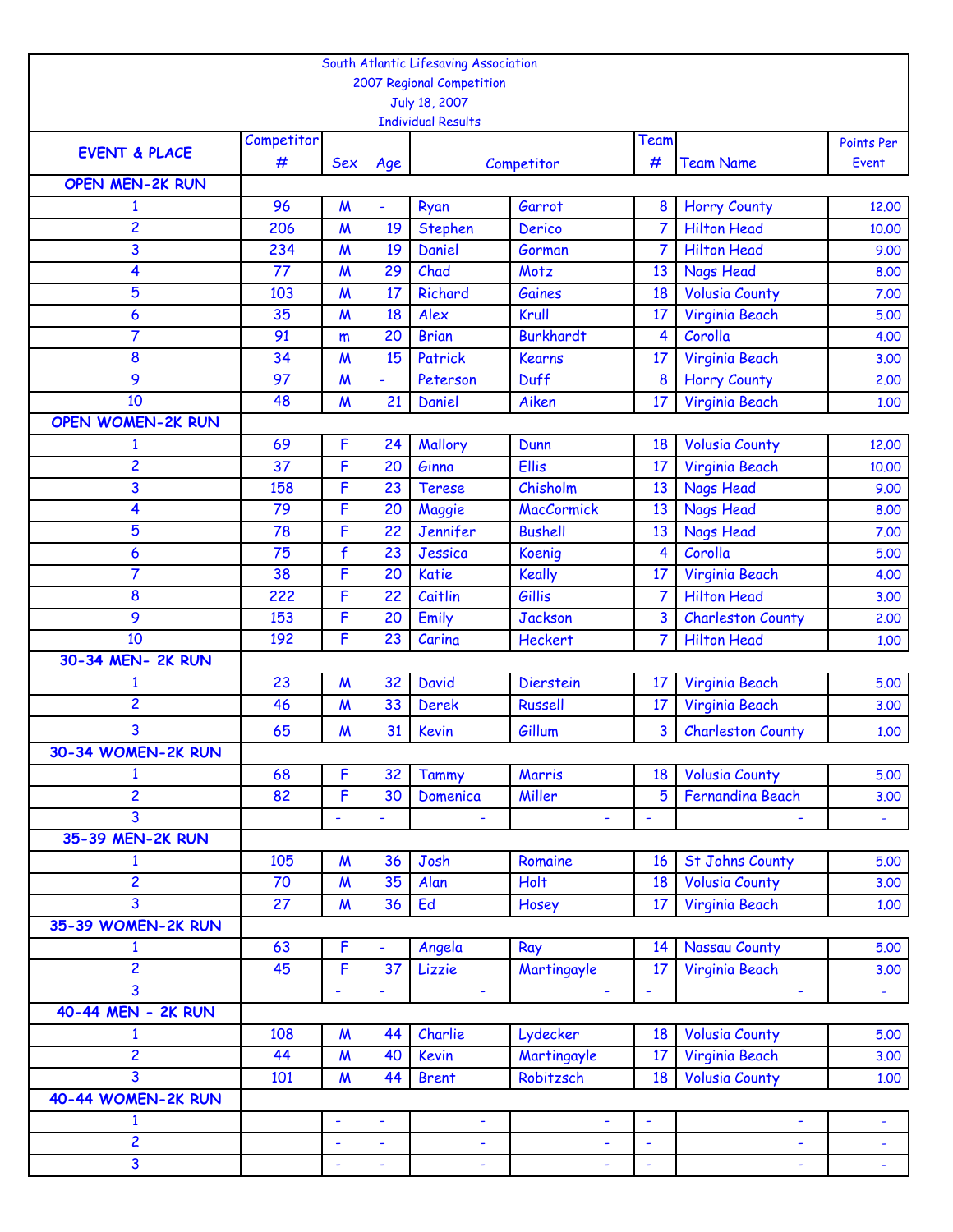|                                    |                         |                          |                          | South Atlantic Lifesaving Association      |                               |                                                      |                          |                          |
|------------------------------------|-------------------------|--------------------------|--------------------------|--------------------------------------------|-------------------------------|------------------------------------------------------|--------------------------|--------------------------|
|                                    |                         |                          |                          | 2007 Regional Competition                  |                               |                                                      |                          |                          |
|                                    |                         |                          |                          | July 18, 2007<br><b>Individual Results</b> |                               |                                                      |                          |                          |
|                                    | Competitor              |                          |                          |                                            |                               | Team                                                 |                          | Points Per               |
| <b>EVENT &amp; PLACE</b>           | #                       | Sex                      | Age                      |                                            | Competitor                    | #                                                    | <b>Team Name</b>         | Event                    |
| 45-49 MEN - 2K RUN                 |                         |                          |                          |                                            |                               |                                                      |                          |                          |
| $\mathbf{1}$                       | 28                      | $\boldsymbol{M}$         | 45                       | <b>David</b>                               | <b>Bostic</b>                 | 17                                                   | Virginia Beach           | 5.00                     |
| $\overline{2}$                     | 164                     | $\mathsf{M}$             | 49                       | John                                       | Kenny                         | 13                                                   | <b>Nags Head</b>         | 3.00                     |
| 3                                  | 53                      | $\boldsymbol{M}$         | 45                       | Roger                                      | Wilson                        | 14                                                   | <b>Nassau County</b>     | 1.00                     |
| 45-49 WOMEN-2K RUN                 |                         |                          |                          |                                            |                               |                                                      |                          |                          |
| $\mathbf{1}$                       |                         | $\overline{\phantom{a}}$ | $\overline{\phantom{a}}$ | $\overline{\phantom{a}}$                   | $\blacksquare$                | $\overline{\phantom{a}}$                             | ÷,                       |                          |
| $\overline{c}$                     |                         | ٠                        | ÷,                       | ÷                                          | ÷                             | $\overline{\phantom{a}}$                             | ÷,                       | $\blacksquare$           |
| 3                                  |                         | $\blacksquare$           | $\overline{\phantom{a}}$ | $\overline{\phantom{a}}$                   |                               | $\blacksquare$                                       | ÷,                       | $\overline{\phantom{a}}$ |
| 50-54 MEN-2K RUN                   |                         |                          |                          |                                            |                               |                                                      |                          |                          |
| $\mathbf{1}$                       | 47                      | F                        | 50                       | Nancy                                      | Hodges                        | 17                                                   | Virginia Beach           | 5.00                     |
| $\overline{c}$                     |                         | ÷                        | ÷,                       | $\overline{\phantom{a}}$                   | ÷,                            | $\overline{\phantom{a}}$                             | ٠                        | $\blacksquare$           |
| 3                                  |                         | $\overline{\phantom{a}}$ | $\blacksquare$           | $\overline{\phantom{a}}$                   | $\blacksquare$                | $\overline{\phantom{a}}$                             | ÷,                       | $\blacksquare$           |
| 50-54 WOMEN-2K RUN                 |                         |                          |                          |                                            |                               |                                                      |                          |                          |
| $\mathbf{1}$                       |                         | $\blacksquare$           | ÷,                       | $\overline{\phantom{a}}$                   | $\blacksquare$                | $\blacksquare$                                       | ٠                        | $\overline{\phantom{a}}$ |
| $\overline{2}$                     |                         | ÷,                       | Ĭ.                       | $\blacksquare$                             | $\blacksquare$                | $\blacksquare$                                       | ÷,                       | $\ddot{\phantom{1}}$     |
| 3                                  |                         | $\overline{\phantom{a}}$ | $\overline{\phantom{a}}$ |                                            |                               |                                                      | L.                       |                          |
| 55-59 MEN - 2K RUN                 |                         |                          |                          |                                            |                               |                                                      |                          |                          |
| $\mathbf{1}$                       | 43                      | $\boldsymbol{M}$         | 58                       | Jim                                        | <b>Dierstein</b>              | 17                                                   | Virginia Beach           | 5.00                     |
| $\overline{2}$                     | 104                     | $\boldsymbol{M}$         | 56                       | Robert                                     | Wallace                       | 18                                                   | <b>Volusia County</b>    | 3.00                     |
| 3                                  |                         | ÷,                       | ٠                        | $\blacksquare$                             | $\blacksquare$                | $\overline{\phantom{a}}$                             | ÷,                       | $\blacksquare$           |
| 55-59 WOMEN-2K RUN<br>$\mathbf{1}$ |                         |                          |                          |                                            |                               |                                                      | ÷,                       |                          |
| $\overline{c}$                     |                         | ÷,                       | $\overline{\phantom{a}}$ | $\blacksquare$                             | ۰                             | $\overline{\phantom{a}}$                             |                          |                          |
| 3                                  |                         | ٠<br>÷,                  | ÷,<br>$\blacksquare$     | ٠<br>$\overline{\phantom{a}}$              | ۰<br>$\overline{\phantom{a}}$ | $\overline{\phantom{a}}$<br>$\overline{\phantom{a}}$ | ÷<br>÷,                  | ÷<br>$\blacksquare$      |
| 60 + MEN - 2K RUN                  |                         |                          |                          |                                            |                               |                                                      |                          |                          |
| 1                                  |                         | $\overline{\phantom{a}}$ | $\overline{\phantom{a}}$ | $\overline{\phantom{a}}$                   | ۰                             | $\blacksquare$                                       | ۰                        | ÷                        |
| $\overline{c}$                     |                         |                          |                          |                                            |                               |                                                      |                          |                          |
| 3                                  |                         |                          |                          |                                            |                               |                                                      |                          |                          |
| 60 + WOMEN-2K RUN                  |                         |                          |                          |                                            |                               |                                                      |                          |                          |
| $\mathbf{1}$                       |                         | $\blacksquare$           | $\overline{\phantom{a}}$ | $\blacksquare$                             | ٠                             | $\overline{\phantom{a}}$                             | ÷,                       |                          |
| $\overline{2}$                     |                         | $\overline{\phantom{a}}$ | $\blacksquare$           | $\blacksquare$                             | $\blacksquare$                |                                                      |                          | ÷,                       |
| 3                                  |                         | $\blacksquare$           | ÷                        | $\overline{\phantom{a}}$                   | ٠                             | $\blacksquare$                                       | ÷                        | $\blacksquare$           |
| <b>LAND LINE OPEN ONLY</b>         |                         |                          |                          |                                            |                               |                                                      |                          |                          |
| $\mathbf{1}$                       | 13                      | $\boldsymbol{M}$         | 24                       | Stephen                                    | <b>Dierstein</b>              | 17                                                   | Virginia Beach           | 3.00                     |
| $\mathbf{1}$                       | $\overline{\mathbf{3}}$ | $\boldsymbol{M}$         | 23                       | Sean                                       | Millard                       | 17                                                   | Virginia Beach           | 3.00                     |
| $\mathbf{1}$                       | 29                      | $\boldsymbol{M}$         | ÷,                       | Patrick                                    | Frisk                         | 17                                                   | Virginia Beach           | 3.00                     |
| $\mathbf{1}$                       | 40                      | F                        | 22                       | Meg                                        | McIntyre                      | 17 <sup>2</sup>                                      | Virginia Beach           | 3.00                     |
| $\overline{c}$                     | 154                     | F                        | 20                       | Tyler                                      | Logothetis                    | 3                                                    | <b>Charleston County</b> | 2.50                     |
| $\overline{2}$                     | 155                     | $\boldsymbol{M}$         | 21                       | Daniel                                     | Pesavento                     | $\overline{3}$                                       | <b>Charleston County</b> | 2,50                     |
| $\overline{2}$                     | 199                     | $\boldsymbol{M}$         | 27                       | <b>Brian</b>                               | <b>Mack</b>                   | $\overline{3}$                                       | <b>Charleston County</b> | 2,50                     |
| $\overline{c}$                     | 230                     | $\boldsymbol{M}$         | 31                       | Stephen                                    | Fernandez                     | 3                                                    | <b>Charleston County</b> | 2.50                     |
| 3                                  | 92                      | m                        | 23                       | Jeremy                                     | Lindauer                      | $\overline{\mathbf{4}}$                              | Corolla                  | 2.25                     |
| 3                                  | 152                     | m                        | 18                       | Michael                                    | <b>McAlpin</b>                | $\overline{\mathbf{4}}$                              | Corolla                  | 2.25                     |
| 3                                  | 93                      | m                        | 27                       | Michael                                    | Hudson                        | $\overline{\mathbf{4}}$                              | Corolla                  | 2.25                     |
| 3                                  | 75                      | $\mathbf{f}$             | 23                       | Jessica                                    | Koenig                        | $\overline{4}$                                       | Corolla                  | 2.25                     |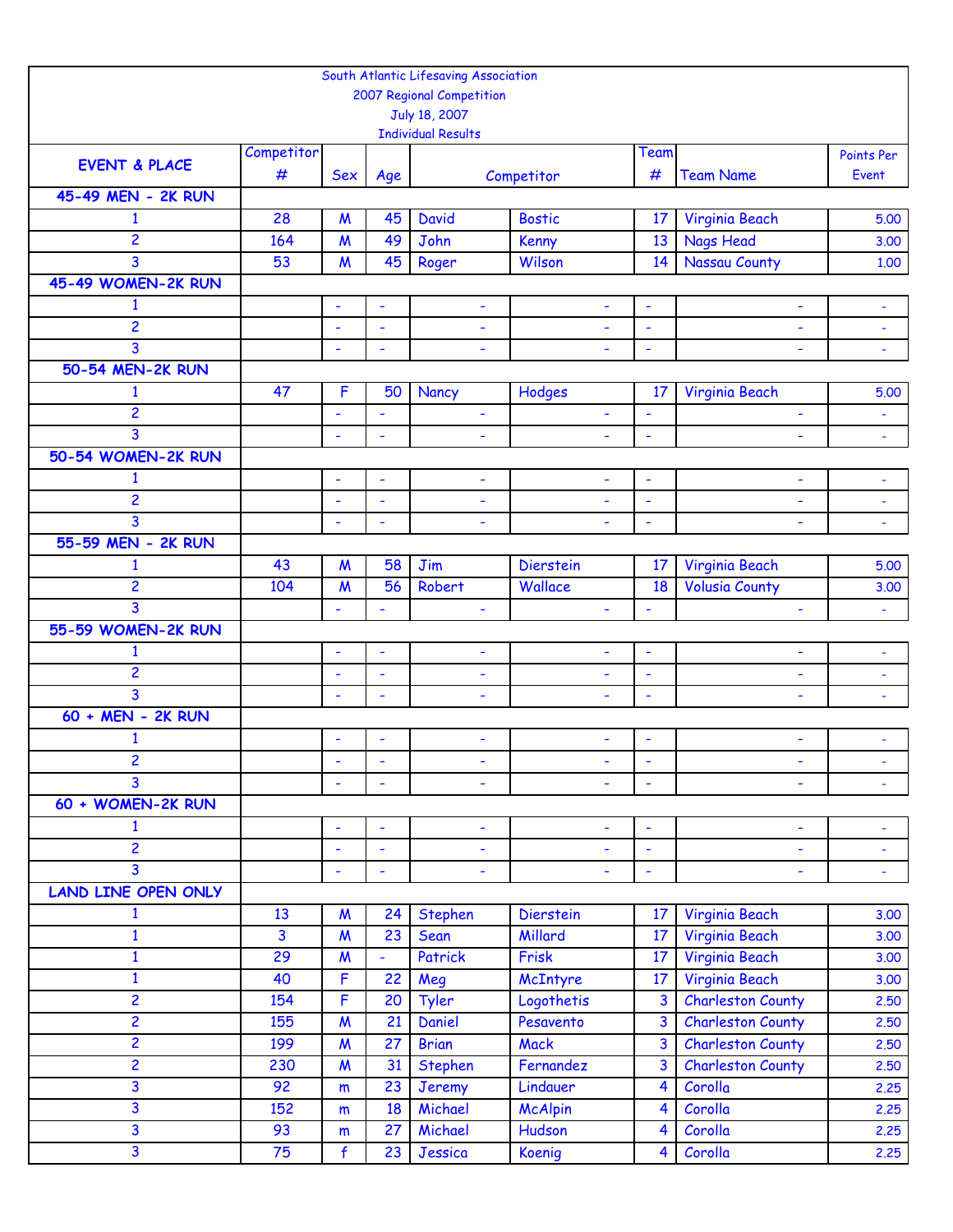|                          |              |                  |                | South Atlantic Lifesaving Association |                           |                |                         |            |
|--------------------------|--------------|------------------|----------------|---------------------------------------|---------------------------|----------------|-------------------------|------------|
|                          |              |                  |                | 2007 Regional Competition             |                           |                |                         |            |
|                          |              |                  |                | July 18, 2007                         |                           |                |                         |            |
|                          |              |                  |                | <b>Individual Results</b>             |                           |                |                         |            |
| <b>EVENT &amp; PLACE</b> | Competitor   |                  |                |                                       |                           | Team           |                         | Points Per |
|                          | #            | <b>Sex</b>       | Age            |                                       | Competitor                | #              | <b>Team Name</b>        | Event      |
| 4                        | 23           | $\boldsymbol{M}$ | 32             | <b>David</b>                          | <b>Dierstein</b>          | 17             | Virginia Beach          | 2.00       |
| 4                        | 33           | $\boldsymbol{M}$ | 18             | Marshall                              | <b>Daniels</b>            | 17             | Virginia Beach          | 2.00       |
| 4                        | 16           | F                | 18             | April                                 | <b>Barrientos</b>         | 17             | Virginia Beach          | 2.00       |
| 4                        | 27           | $\boldsymbol{M}$ | 36             | Ed                                    | Hosey                     | 17             | Virginia Beach          | 2.00       |
| 5                        | 79           | F                | 20             | Maggie                                | <b>MacCormick</b>         | 13             | <b>Nags Head</b>        | 1.75       |
| 5                        | 159          | $\boldsymbol{M}$ | 24             | Mikey                                 | Smith                     | 13             | <b>Nags Head</b>        | 1.75       |
| 5                        | 156          | $\boldsymbol{M}$ | 20             | Matt                                  | Massey                    | 13             | <b>Nags Head</b>        | 1.75       |
| 5                        | 77           | $\boldsymbol{M}$ | 29             | Chad                                  | Motz                      | 13             | <b>Nags Head</b>        | 1.75       |
| 6                        | $\mathbf{1}$ | $\boldsymbol{M}$ | 34             | Gary                                  | Felch                     | 17             | Virginia Beach          | 1.25       |
| 6                        | 18           | $\boldsymbol{M}$ | 21             | <b>Justin</b>                         | Klawitter                 | 17             | Virginia Beach          | 1.25       |
| 6                        | 37           | F                | 20             | Ginna                                 | <b>Ellis</b>              | 17             | Virginia Beach          | 1.25       |
| 6                        | 4            | $\boldsymbol{M}$ | 18             | <b>Derek</b>                          | Proffer                   | 17             | Virginia Beach          | 1.25       |
| $\overline{7}$           | 169          | F                | 20             | Mallory                               | Albritton                 | $\overline{2}$ | <b>Carolina Beach</b>   | 1.00       |
| 7                        | 174          | M                | 21             | Daniel                                | <b>Thorpe</b>             | $\overline{2}$ | <b>Carolina Beach</b>   | 1.00       |
| 7                        | 177          | $\boldsymbol{M}$ | 20             | <b>Justin</b>                         | <b>Masters</b>            | 2              | <b>Carolina Beach</b>   | 1.00       |
| $\overline{7}$           | 180          | $\boldsymbol{M}$ | 20             | Wesley                                | <b>Dinsick</b>            | $\overline{2}$ | <b>Carolina Beach</b>   | 1.00       |
| 8                        | 56           | $\boldsymbol{M}$ | 19             | Alex                                  | <b>Berg</b>               | 14             | <b>Nassau County</b>    | 0.75       |
| 8                        | 54           | $\boldsymbol{M}$ | 21             | Eric                                  | McKenszie                 | 14             | Nassau County           | 0.75       |
| 8                        | 64           | $\boldsymbol{M}$ | 17             | Joel                                  | Gauthier                  | 14             | <b>Nassau County</b>    | 0.75       |
| 8                        | 62           | $\boldsymbol{M}$ | 19             | Jake                                  | Reece                     | 14             | <b>Nassau County</b>    | 0.75       |
| 9                        | 192          | F                | 23             | Carina                                | <b>Heckert</b>            | 7              | <b>Hilton Head</b>      | 0.50       |
| 9                        | 195          | $\boldsymbol{M}$ | 24             | <b>Justin</b>                         | Carver                    | $\mathbf{7}$   | <b>Hilton Head</b>      | 0.50       |
| 9                        | 208          | $\boldsymbol{M}$ | 22             | Charles                               | Ball                      | $\overline{7}$ | <b>Hilton Head</b>      | 0.50       |
| 9                        | 233          | $\boldsymbol{M}$ | 23             | Charles                               |                           | 7              | <b>Hilton Head</b>      | 0.50       |
| 10                       | 51           | M                | 22             | Stuart                                | <b>Knapper</b><br>Douglas | 5              | <b>Fernandina Beach</b> | 0.25       |
| 10                       | 52           | $\boldsymbol{M}$ | 18             | Chase                                 |                           | 5              | <b>Fernandina Beach</b> | 0.25       |
| 10                       | 81           |                  | 22             |                                       | Dopson                    | 5              | <b>Fernandina Beach</b> |            |
| 10                       |              | $\boldsymbol{M}$ |                | Reed<br>Miranda                       | <b>Inglee</b>             |                |                         | 0.25       |
|                          | 58           | F                | 17             |                                       | Rabant                    | 5              | <b>Fernandina Beach</b> | 0.25       |
| OPEN MEN-SURF SWIM       |              |                  |                |                                       |                           |                |                         |            |
| $\mathbf{1}$             | 33           | M                | 18             | Marshall                              | Daniels                   | 17             | Virginia Beach          | 12,00      |
| 2                        | 32           | $\boldsymbol{M}$ | 17             | Caleb                                 | Guzik                     | 17             | Virginia Beach          | 10.00      |
| 3                        | 84           | $\blacksquare$   | ÷,             | Sean                                  | Duffy                     | 8              | <b>Horry County</b>     | 9.00       |
| 4                        | 98           | $\boldsymbol{M}$ | ÷,             | <b>James</b>                          | Turnham                   | 8              | <b>Horry County</b>     | 8.00       |
| 5                        | 19           | $\boldsymbol{M}$ | 18             | <b>Isaac</b>                          | Cole                      | 17             | Virginia Beach          | 7.00       |
| 6                        | 159          | $\boldsymbol{M}$ | 24             | Mikey                                 | Smith                     | 13             | <b>Nags Head</b>        | 5.00       |
| $\overline{7}$           | 108          | $\boldsymbol{M}$ | 44             | Charlie                               | Lydecker                  | 18             | <b>Volusia County</b>   | 4.00       |
| 8                        | 195          | $\boldsymbol{M}$ | 24             | <b>Justin</b>                         | Carver                    | 7              | <b>Hilton Head</b>      | 3.00       |
| 9                        | 88           | $\boldsymbol{M}$ | ۰              | Aaron                                 | Helmer                    | 8              | <b>Horry County</b>     | 2.00       |
| 10                       | 221          | $\boldsymbol{M}$ | ÷,             | Jay                                   | Eckert                    | 18             | <b>Volusia County</b>   | 1.00       |
| OPEN WOMEN-SURF SWIM     |              |                  |                |                                       |                           |                |                         |            |
| $\mathbf{1}$             | 17           | $\boldsymbol{M}$ | $\blacksquare$ | Tara                                  | Chapmon                   | 17             | Virginia Beach          | 12.00      |
| 2                        | 75           | f                | 23             | Jessica                               | <b>Koenig</b>             | 4              | Corolla                 | 10.00      |
| 3                        | 217          | F                | ÷,             | Rachael                               | <b>Blue</b>               | 8              | <b>Horry County</b>     | 9.00       |
| 4                        | 26           | F                | 17             | <b>Mary Margare</b>                   | Mihalko                   | 17             | Virginia Beach          | 8,00       |
| 5                        | 36           | F                | 19             | Marty                                 | Antony                    | 17             | <b>Virginia Beach</b>   | 7.00       |
| 6                        | 238          | F                | 16             | <b>COLLEEN</b>                        | <b>NEUBERT</b>            | 18             | <b>Volusia County</b>   | 5.00       |
| $\overline{7}$           | 235          | F                | 19             | Rachel                                | Robinson                  | $\overline{7}$ | <b>Hilton Head</b>      | 4.00       |
|                          |              |                  |                |                                       |                           |                |                         |            |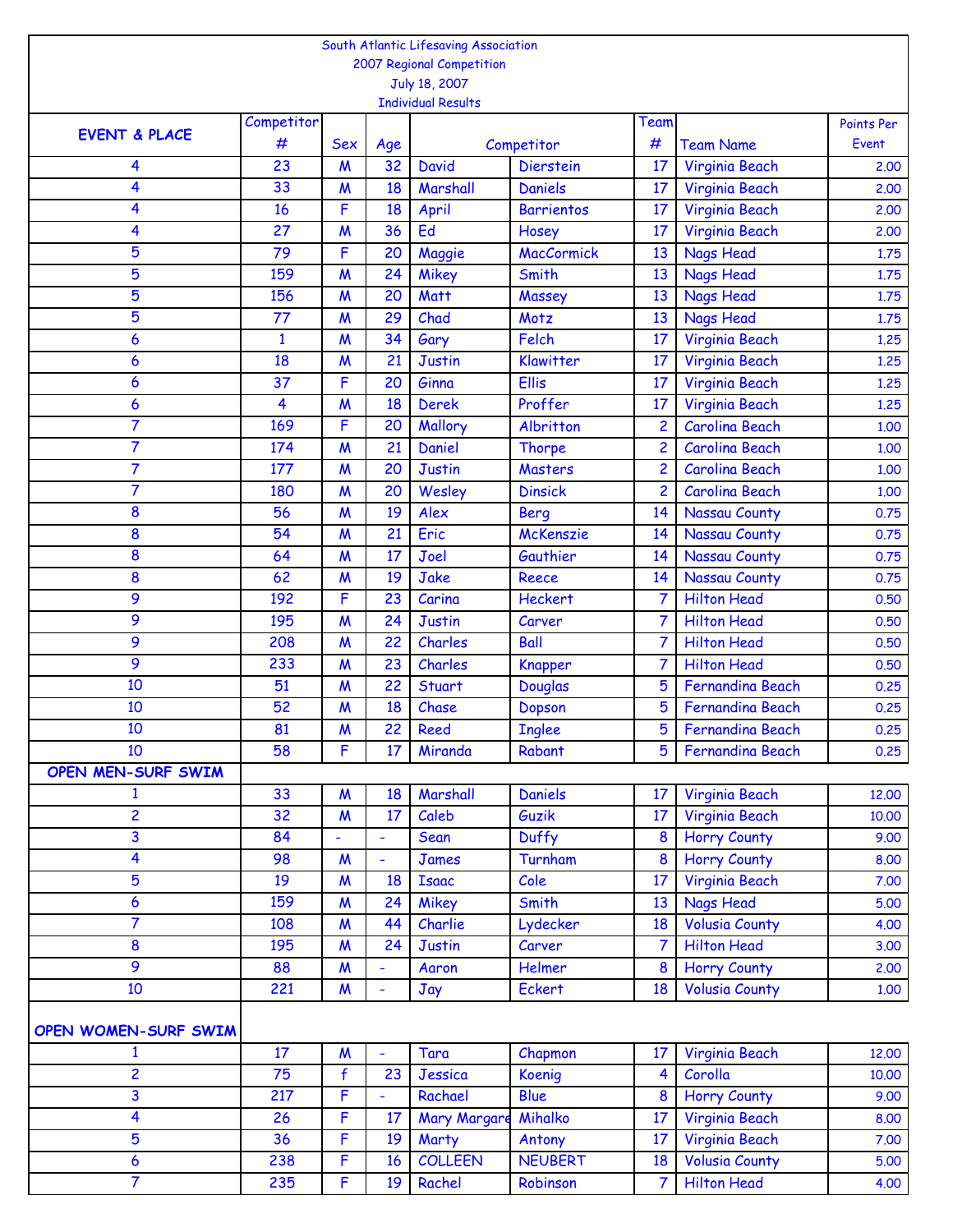|                          |            |                                    |                          | South Atlantic Lifesaving Association |                          |                          |                                                |                     |
|--------------------------|------------|------------------------------------|--------------------------|---------------------------------------|--------------------------|--------------------------|------------------------------------------------|---------------------|
|                          |            |                                    |                          | 2007 Regional Competition             |                          |                          |                                                |                     |
|                          |            |                                    |                          | July 18, 2007                         |                          |                          |                                                |                     |
|                          | Competitor |                                    |                          | <b>Individual Results</b>             |                          | Team                     |                                                |                     |
| <b>EVENT &amp; PLACE</b> | #          | <b>Sex</b>                         | Age                      |                                       | Competitor               | #                        | <b>Team Name</b>                               | Points Per<br>Event |
| 8                        | 69         | F                                  | 24                       | Mallory                               | Dunn                     | 18                       | <b>Volusia County</b>                          | 3.00                |
| 9                        | 210        | F                                  | ÷,                       | <b>Ivanka</b>                         | Moralieva                | $\boldsymbol{8}$         | <b>Horry County</b>                            | 2.00                |
| 10                       | 151        | $\mathbf{f}$                       | 24                       | Catherine                             | Parks                    | 4                        | Corolla                                        | 1.00                |
| 30-34 MEN-SURF SWIM      |            |                                    |                          |                                       |                          |                          |                                                |                     |
| $\mathbf{1}$             | 46         | $\boldsymbol{M}$                   | 33                       | <b>Derek</b>                          | <b>Russell</b>           | 17                       | Virginia Beach                                 | 5.00                |
| 2                        | 83         | $\boldsymbol{M}$                   | 33                       | Tom                                   | <b>McGibeny</b>          | 18                       | <b>Volusia County</b>                          | 3.00                |
| 3                        | 230        | $\boldsymbol{M}$                   | 31                       | Stephen                               | Fernandez                | 3                        | <b>Charleston County</b>                       | 1.00                |
|                          |            |                                    |                          |                                       |                          |                          |                                                |                     |
| 30-34 WOMEN-SURF SWIM    |            |                                    |                          |                                       |                          |                          |                                                |                     |
| $\mathbf{1}$             | 82         | F                                  | 30                       | Domenica                              | Miller                   | 5                        | <b>Fernandina Beach</b>                        | 5.00                |
| 2                        |            | ÷,                                 | ÷,                       | ÷,                                    | ÷,                       | $\overline{\phantom{a}}$ | ÷                                              | ÷                   |
| 3                        |            | $\overline{\phantom{a}}$           | ä,                       | $\overline{\phantom{0}}$              | ÷.                       | ä,                       |                                                | $\blacksquare$      |
| 35-39 MEN-SURF SWIM      |            |                                    |                          |                                       |                          |                          |                                                |                     |
| $\mathbf{1}$             | 70         | $\boldsymbol{M}$                   | 35                       | Alan                                  | <b>Holt</b>              | 18                       | <b>Volusia County</b>                          | 5.00                |
| $\overline{2}$           | 90         | m                                  | 35                       | <b>Bill</b>                           | Horn                     | 10                       | <b>Jax Beach</b>                               | 3.00                |
| 3                        | 105        | $\boldsymbol{M}$                   | 36                       | Josh                                  | Romaine                  | 16                       | <b>St Johns County</b>                         | 1.00                |
|                          |            |                                    |                          |                                       |                          |                          |                                                |                     |
| 35-39 WOMEN-SURF SWIM    |            |                                    |                          |                                       |                          |                          |                                                |                     |
| 1                        | 63         | F                                  | ÷,                       | Angela                                | Ray                      | 14                       | <b>Nassau County</b>                           | 5.00                |
| 2                        |            | ÷,                                 | ÷,                       | ÷                                     | ÷,                       | ٠                        | $\overline{\phantom{a}}$                       | Ξ                   |
| 3                        |            | ÷,                                 | ä,                       | $\overline{\phantom{0}}$              | $\blacksquare$           | $\overline{\phantom{a}}$ | L,                                             | $\blacksquare$      |
| 40-44 MEN-SURF SWIM      |            |                                    |                          |                                       |                          |                          |                                                |                     |
| $\mathbf{1}$             | 108        | $\boldsymbol{M}$                   | 44                       | Charlie                               | Lydecker                 | 18                       | <b>Volusia County</b>                          | 5.00                |
| 2<br>3                   | 102<br>60  | $\blacksquare$<br>$\boldsymbol{M}$ | 41<br>41                 | Dan<br>Chris                          | Prosser<br>Nowviskie     | 18<br>18                 | <b>Volusia County</b><br><b>Volusia County</b> | 3.00                |
| 40-44 WOMEN - SURF       |            |                                    |                          |                                       |                          |                          |                                                | 1.00                |
| <b>SWIM</b>              |            |                                    |                          |                                       |                          |                          |                                                |                     |
| $\mathbf{1}$             |            | ÷,                                 | $\overline{\phantom{a}}$ | ÷                                     | ÷,                       | $\overline{\phantom{a}}$ | ä,                                             | ä,                  |
| $\overline{c}$           |            | ÷,                                 | ÷,                       | ÷,                                    | ÷,                       | ä,                       | ä,                                             | ÷,                  |
| 3                        |            | $\overline{\phantom{a}}$           | ٠                        | ۰                                     | $\overline{\phantom{0}}$ | ٠                        | ÷                                              | $\blacksquare$      |
| 45-49 MEN - SURF SWIM    |            |                                    |                          |                                       |                          |                          |                                                |                     |
| $\mathbf{1}$             | 135        | $\boldsymbol{M}$                   | 49                       | Don                                   | <b>Dickinson</b>         | 18                       | <b>Volusia County</b>                          | 5.00                |
| 2                        | 134        | $\boldsymbol{M}$                   | 49                       | Scott                                 | Petersohn                | 18                       | <b>Volusia County</b>                          | 3.00                |
| 3                        | 28         | $\boldsymbol{M}$                   | 45                       | <b>David</b>                          | <b>Bostic</b>            | 17                       | Virginia Beach                                 | 1.00                |
| 45-49 WOMEN - SURF       |            |                                    |                          |                                       |                          |                          |                                                |                     |
| <b>SWIM</b>              |            |                                    |                          |                                       |                          |                          |                                                |                     |
| $\mathbf{1}$             | 226        | F                                  | 46                       | Kathy                                 | Shulzinsky               | 18                       | <b>Volusia County</b>                          | 5.00                |
| $\overline{c}$           |            | ÷,                                 | ÷,                       | ÷,                                    | $\blacksquare$           | $\blacksquare$           | ÷,                                             | ÷,                  |
| 3                        |            | ÷,                                 | ä,                       |                                       |                          | ä,                       |                                                | $\blacksquare$      |
| 50-54 MEN - SURF SWIM    |            |                                    |                          |                                       |                          |                          |                                                |                     |
| $\mathbf{1}$             |            | ÷,                                 | ÷,                       | ÷                                     | ÷,                       | $\blacksquare$           | ÷,                                             | $\blacksquare$      |
| $\overline{c}$           |            | ä,                                 | $\blacksquare$           | ۰                                     | $\blacksquare$           | $\overline{\phantom{a}}$ | ٠                                              | $\blacksquare$      |
| 3                        |            | ÷                                  | ÷                        | ۰                                     | ÷                        | ٠                        | ۰                                              | $\blacksquare$      |
| 50-54 WOMEN - SURF       |            |                                    |                          |                                       |                          |                          |                                                |                     |
| <b>SWIM</b>              |            |                                    |                          |                                       |                          |                          |                                                |                     |
| $\mathbf{1}$             | 47         | F                                  | 50                       | Nancy                                 | Hodges                   | 17                       | Virginia Beach                                 | 5.00                |
| 2                        |            | ÷,                                 | ÷,                       | $\overline{\phantom{a}}$              | $\blacksquare$           | $\overline{\phantom{a}}$ | $\blacksquare$                                 | $\omega_{\rm c}$    |
| 3                        |            |                                    |                          | ÷                                     |                          |                          | ٠                                              |                     |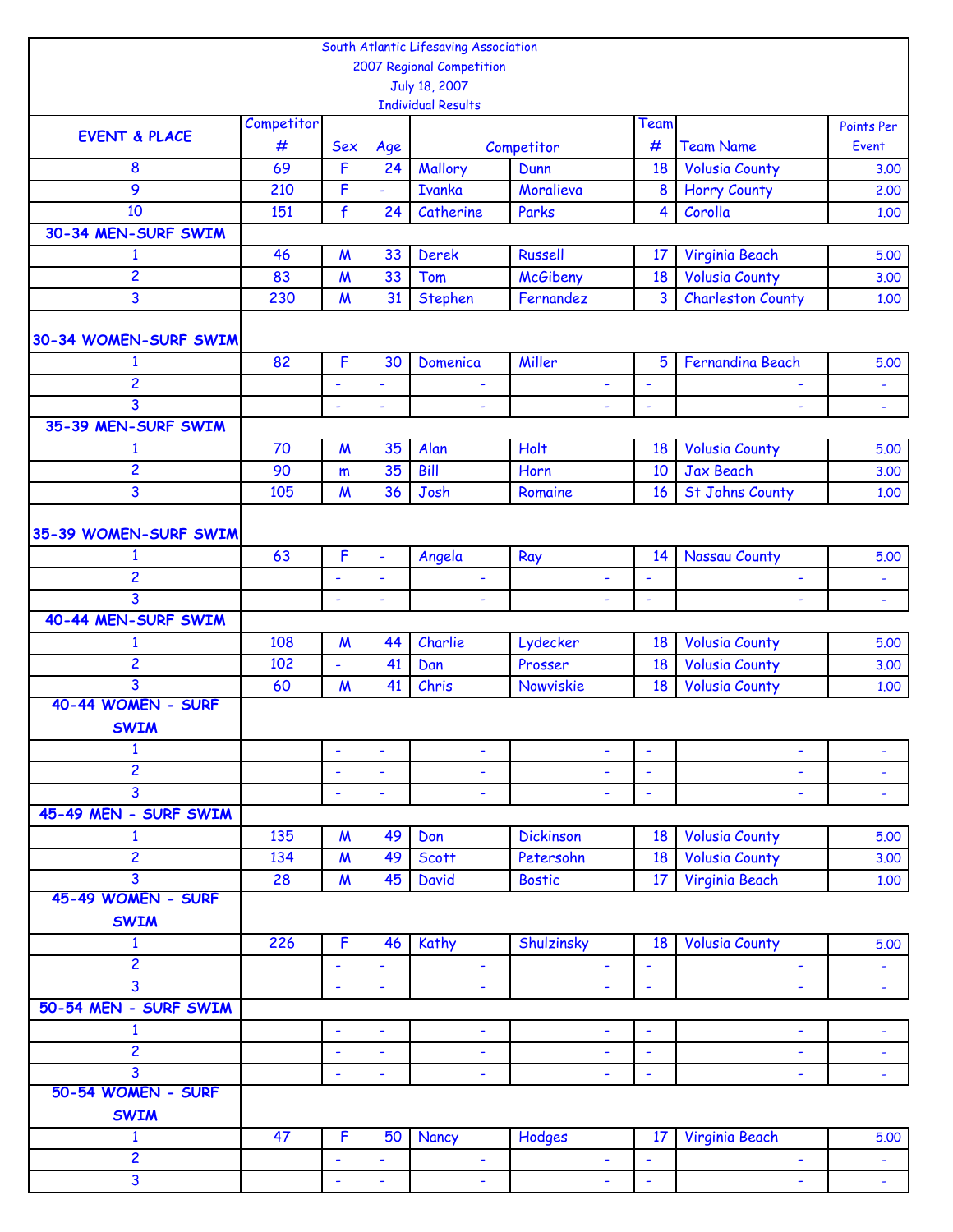|                               |            |                          |                          | South Atlantic Lifesaving Association |                          |                          |                       |                          |
|-------------------------------|------------|--------------------------|--------------------------|---------------------------------------|--------------------------|--------------------------|-----------------------|--------------------------|
|                               |            |                          |                          | 2007 Regional Competition             |                          |                          |                       |                          |
|                               |            |                          |                          | July 18, 2007                         |                          |                          |                       |                          |
|                               |            |                          |                          | <b>Individual Results</b>             |                          |                          |                       |                          |
| <b>EVENT &amp; PLACE</b>      | Competitor |                          |                          |                                       |                          | Team                     |                       | Points Per               |
|                               | #          | <b>Sex</b>               | Age                      |                                       | Competitor               | #                        | <b>Team Name</b>      | Event                    |
| 55-59 MEN - SURF SWIM         |            |                          |                          |                                       |                          |                          |                       |                          |
| $\mathbf{1}$                  | 43         | M                        | 58                       | Jim                                   | <b>Dierstein</b>         | $17 \,$                  | Virginia Beach        | 5.00                     |
| $\overline{c}$                |            | $\blacksquare$           | $\blacksquare$           | $\blacksquare$                        | $\blacksquare$           | $\blacksquare$           | L,                    | $\blacksquare$           |
| 3                             |            | ٠                        | ÷                        | $\overline{\phantom{a}}$              | ÷,                       | $\overline{\phantom{a}}$ | ÷                     | $\overline{\phantom{a}}$ |
| 55-59 WOMEN - SURF            |            |                          |                          |                                       |                          |                          |                       |                          |
| <b>SWIM</b>                   |            |                          |                          |                                       |                          |                          |                       |                          |
| $\mathbf{1}$                  |            | $\overline{\phantom{a}}$ | $\tilde{\phantom{a}}$    | $\overline{\phantom{a}}$              | $\overline{\phantom{a}}$ | ٠                        | ÷,                    |                          |
| $\overline{c}$                |            | $\blacksquare$           | $\blacksquare$           | $\blacksquare$                        | $\blacksquare$           | $\overline{\phantom{a}}$ | ۰                     | $\blacksquare$           |
| 3                             |            | ÷                        | L,                       |                                       |                          |                          | ÷,                    |                          |
| 60 + MEN - SURF SWIM          |            |                          |                          |                                       |                          |                          |                       |                          |
| 1                             |            | $\blacksquare$           | ÷,                       | ÷                                     | $\overline{\phantom{a}}$ | $\overline{\phantom{a}}$ | ۰                     |                          |
| $\overline{c}$                |            | L,                       | ÷,                       | ÷                                     | ÷,                       | ä,                       | ÷,                    | ÷                        |
| 3                             |            | L,                       | $\overline{\phantom{a}}$ | $\overline{\phantom{a}}$              | $\overline{\phantom{0}}$ |                          | ÷,                    |                          |
|                               |            |                          |                          |                                       |                          |                          |                       |                          |
| 60 + WOMEN - SURF SWIM        |            |                          |                          |                                       |                          |                          |                       |                          |
| 1                             |            | ÷,                       | $\blacksquare$           | $\blacksquare$                        | $\overline{\phantom{a}}$ | $\overline{\phantom{a}}$ | ÷,                    | $\blacksquare$           |
| $\overline{c}$                |            | ÷,                       | ÷,                       |                                       | ÷,                       |                          | ÷                     |                          |
| 3                             |            | $\overline{\phantom{a}}$ | $\blacksquare$           | $\overline{\phantom{a}}$              | ÷,                       | $\overline{\phantom{a}}$ | ÷,                    |                          |
|                               |            |                          |                          |                                       |                          |                          |                       | $\overline{\phantom{a}}$ |
| <b>OPEN MEN -RESCUE BOARD</b> |            |                          |                          |                                       |                          |                          |                       |                          |
|                               |            |                          |                          |                                       |                          |                          |                       |                          |
| 1                             | 225        | $\boldsymbol{M}$         | 23                       | Cory                                  | Mcmeeking                | 18                       | <b>Volusia County</b> | 12,00                    |
| $\overline{c}$                | 98         | $\boldsymbol{M}$         | $\blacksquare$           | <b>James</b>                          | Turnham                  | 8                        | <b>Horry County</b>   | 10.00                    |
| 3                             | 88         | $\boldsymbol{M}$         | $\blacksquare$           | Aaron                                 | Helmer                   | 8                        | <b>Horry County</b>   | 9.00                     |
| 4                             | 72         | m                        | 23                       | <b>Barrett</b>                        | Phipher                  | 10                       | <b>Jax Beach</b>      | 8,00                     |
| 5                             | 73         | m                        | 38                       | <b>Thomas</b>                         | Wright                   | 10                       | <b>Jax Beach</b>      | 7.00                     |
| 6                             | 219        | M                        | 33                       | Jecoa                                 | <b>Simmons</b>           | 18                       | <b>Volusia County</b> | 5.00                     |
| $\overline{7}$                | 175        | $\boldsymbol{M}$         | 20                       | <b>Scott</b>                          | Strickland               | 2                        | <b>Carolina Beach</b> | 4.00                     |
| 8                             | 190        | m                        | 19                       | <b>Brent</b>                          | <b>Deloach</b>           | 9                        | City Of Jacksonville  | 3.00                     |
| 9                             | 165        | m                        | 22                       | <b>Ross</b>                           | Ghiotto                  | 10                       | Jax Beach             | 2.00                     |
| 10                            | 239        | $\boldsymbol{M}$         | 17                       | Troy                                  | <b>Knopp</b>             | 18                       | <b>Volusia County</b> | 1.00                     |
| <b>OPEN WOMEN-RESCUE</b>      |            |                          |                          |                                       |                          |                          |                       |                          |
| <b>BOARD</b>                  |            |                          |                          |                                       |                          |                          |                       |                          |
| $\mathbf{1}$                  | 59         | F                        | 29                       | Mindy                                 | Nowviskie                | 18                       | <b>Volusia County</b> | 12,00                    |
| $\overline{\mathbf{c}}$       | 68         | F                        | 32                       | Tammy                                 | Marris                   | 18                       | <b>Volusia County</b> | 10.00                    |
| $\overline{\mathbf{3}}$       | 69         | F                        | 24                       | Mallory                               | Dunn                     | 18                       | <b>Volusia County</b> | 9.00                     |
| 4                             | 67         | F                        | 21                       | Cara                                  | Gittner                  | 18                       | <b>Volusia County</b> | 8.00                     |
| 5                             | 89         | F                        | ۰                        | Lauren                                | Helmer                   | 8                        | <b>Horry County</b>   | 7.00                     |
| 6                             | 162        | F                        | 26                       | <b>Beth</b>                           | McCullough               | 13                       | <b>Nags Head</b>      | 5.00                     |
| $\overline{7}$                | 157        | F                        | 22                       | Carloyn                               | Reardon                  | 13                       | <b>Nags Head</b>      | 4.00                     |
| 8                             | 54         | $\boldsymbol{M}$         | 21                       | Eric                                  | McKenszie                | 14                       | <b>Nassau County</b>  | 3.00                     |
| 9                             | 243        | F                        | 16                       | <b>ANDREA</b>                         | <b>JACKSON</b>           | 18                       | <b>Volusia County</b> | 2,00                     |
| 10                            | 79         | F                        | 20                       | Maggie                                | <b>MacCormick</b>        | 13                       | <b>Nags Head</b>      | 1.00                     |
|                               |            |                          |                          |                                       |                          |                          |                       |                          |
| 30-34 MEN-RESCUE BOARD        |            |                          |                          |                                       |                          |                          |                       |                          |
| $\mathbf{1}$                  | 219        | $\boldsymbol{M}$         | 33                       | Jecoa                                 | <b>Simmons</b>           | 18                       | <b>Volusia County</b> | 5.00                     |
| $\overline{c}$                | 83         | $\boldsymbol{M}$         | 33                       | Tom                                   | <b>McGibeny</b>          | 18                       | <b>Volusia County</b> | 3.00                     |
| $\overline{3}$                | 23         | $\boldsymbol{M}$         | 32                       | <b>David</b>                          | Dierstein                | 17                       | Virginia Beach        | 1.00                     |
|                               |            |                          |                          |                                       |                          |                          |                       |                          |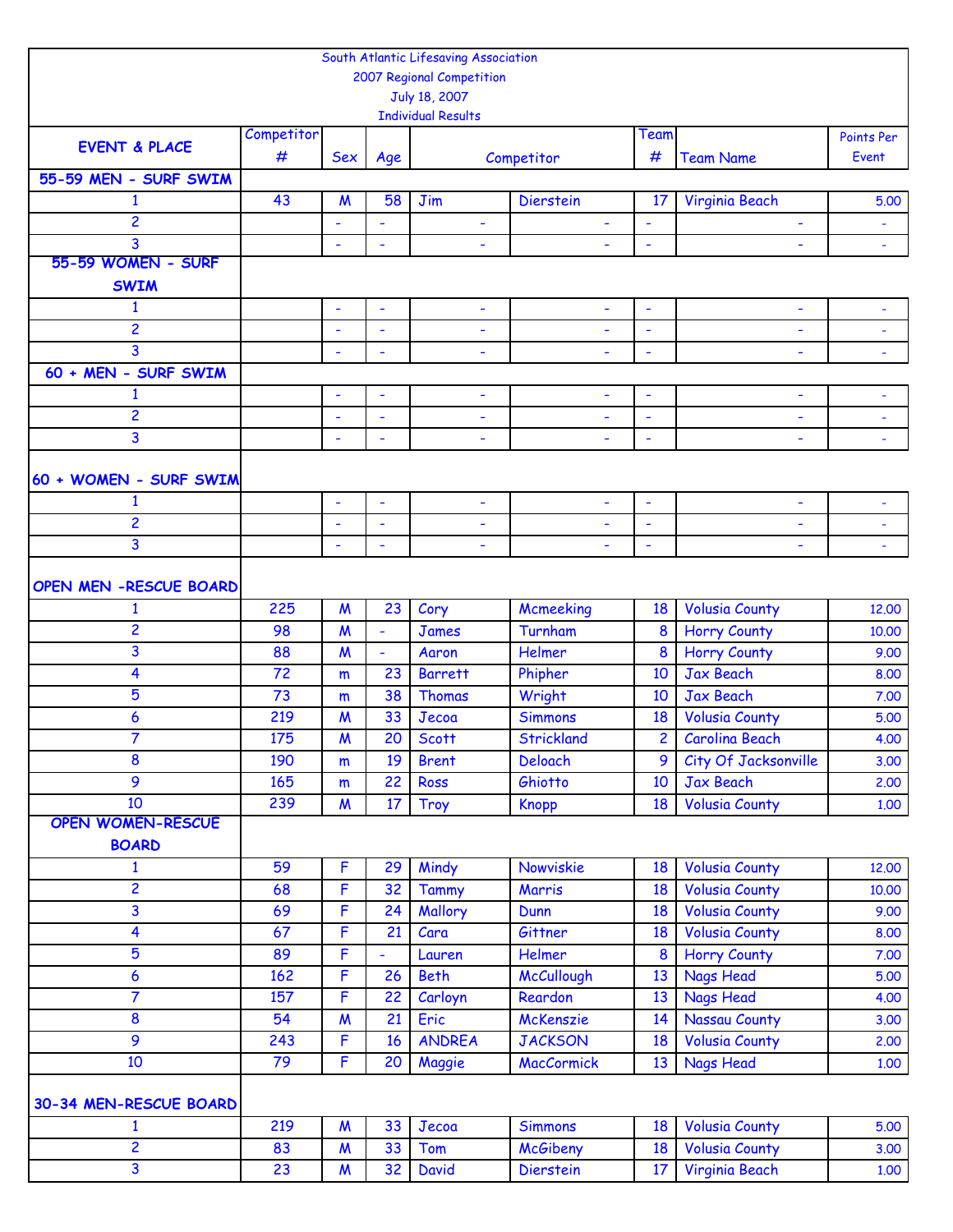|                          |                 |                  |                          | South Atlantic Lifesaving Association      |                          |                          |                         |                          |
|--------------------------|-----------------|------------------|--------------------------|--------------------------------------------|--------------------------|--------------------------|-------------------------|--------------------------|
|                          |                 |                  |                          | 2007 Regional Competition<br>July 18, 2007 |                          |                          |                         |                          |
|                          |                 |                  |                          | <b>Individual Results</b>                  |                          |                          |                         |                          |
|                          | Competitor      |                  |                          |                                            |                          | Team                     |                         | Points Per               |
| <b>EVENT &amp; PLACE</b> | #               | Sex              | Age                      |                                            | Competitor               | #                        | <b>Team Name</b>        | Event                    |
| 30-34 WOMEN-RESCUE       |                 |                  |                          |                                            |                          |                          |                         |                          |
| <b>BOARD</b>             |                 |                  |                          |                                            |                          |                          |                         |                          |
| $\mathbf{1}$             | 68              | F                | 32                       | <b>Tammy</b>                               | Marris                   | 18                       | <b>Volusia County</b>   | 5.00                     |
| $\overline{c}$           | 82              | F                | 30                       | Domenica                                   | Miller                   | 5                        | <b>Fernandina Beach</b> | 3.00                     |
| 3                        |                 | ä,               | $\blacksquare$           | $\blacksquare$                             | $\blacksquare$           | $\overline{\phantom{a}}$ |                         | ÷.                       |
| 35-39 MEN-RESCUE BOARD   |                 |                  |                          |                                            |                          |                          |                         |                          |
| 1                        | 73              | m                | 38                       | Thomas                                     | Wright                   | 10                       | Jax Beach               | 5.00                     |
| $\overline{2}$           | $\overline{70}$ | $\boldsymbol{M}$ | 35                       | Alan                                       | <b>Holt</b>              | 18                       | <b>Volusia County</b>   | 3.00                     |
| 3                        | 90              | m                | 35                       | <b>Bill</b>                                | Horn                     | 10                       | <b>Jax Beach</b>        | 1.00                     |
| 35-39 WOMEN-RESCUE       |                 |                  |                          |                                            |                          |                          |                         |                          |
| <b>BOARD</b>             |                 |                  |                          |                                            |                          |                          |                         |                          |
| $\mathbf{1}$             | 63              | F                | $\overline{\phantom{a}}$ | Angela                                     | Ray                      | 14                       | Nassau County           | 5.00                     |
| 2                        |                 | ٠                | $\overline{\phantom{a}}$ | $\blacksquare$                             | ÷                        | ÷                        | ٠                       | ÷                        |
| 3                        |                 | L,               | $\blacksquare$           | $\overline{\phantom{a}}$                   |                          | $\tilde{\phantom{a}}$    |                         | ä,                       |
|                          |                 |                  |                          |                                            |                          |                          |                         |                          |
| 40-44 MEN-RESCUE BOARD   |                 |                  |                          |                                            |                          |                          |                         |                          |
| $\mathbf{1}$             | 60              | $\boldsymbol{M}$ | 41                       | Chris                                      | Nowviskie                | 18                       | <b>Volusia County</b>   | 5.00                     |
| $\overline{c}$           | 102             | ä,               | 41                       | Dan                                        | Prosser                  | 18                       | <b>Volusia County</b>   | 3.00                     |
| 3                        | 101             | $\boldsymbol{M}$ | 44                       | <b>Brent</b>                               | Robitzsch                | 18                       | <b>Volusia County</b>   | 1.00                     |
| 40-44 WOMEN - RESCUE     |                 |                  |                          |                                            |                          |                          |                         |                          |
| <b>BOARD</b>             |                 |                  |                          |                                            |                          |                          |                         |                          |
| $\mathbf{1}$             |                 | $\blacksquare$   | $\blacksquare$           | $\blacksquare$                             | $\blacksquare$           | $\blacksquare$           | ÷                       | $\overline{\phantom{a}}$ |
| 2                        |                 | ۰                | $\blacksquare$           | $\overline{\phantom{a}}$                   | ٠                        | ÷                        | ۰                       | ÷,                       |
| 3                        |                 | $\blacksquare$   | $\blacksquare$           | $\overline{\phantom{a}}$                   | $\overline{\phantom{a}}$ | $\blacksquare$           | ÷,                      | ä,                       |
| 45-49 MEN - RESCUE       |                 |                  |                          |                                            |                          |                          |                         |                          |
| <b>BOARD</b>             |                 |                  |                          |                                            |                          |                          |                         |                          |
| $\mathbf{1}$             | 227             | $\boldsymbol{M}$ | 45                       | Kevin                                      | Sweat                    | 18                       | <b>Volusia County</b>   | 5.00                     |
| $\overline{c}$           | 28              | $\boldsymbol{M}$ | 45                       | <b>David</b>                               | <b>Bostic</b>            | 17 <sup>17</sup>         | Virginia Beach          | 3.00                     |
| 3                        | 134             | $\boldsymbol{M}$ | 49                       | <b>Scott</b>                               | Petersohn                | 18                       | <b>Volusia County</b>   | 1.00                     |
| 45-49 WOMEN - RESCUE     |                 |                  |                          |                                            |                          |                          |                         |                          |
| <b>BOARD</b>             |                 |                  |                          |                                            |                          |                          |                         |                          |
| $\mathbf{1}$             | 226             | F                | 46                       | Kathy                                      | Shulzinsky               | 18                       | <b>Volusia County</b>   | 5.00                     |
| 2                        |                 | ÷                | ÷                        | ٠                                          |                          | ÷                        |                         |                          |
| 3                        |                 | ÷                | $\blacksquare$           | $\blacksquare$                             | ÷<br>$\blacksquare$      | $\blacksquare$           | ۰<br>÷,                 | ۳<br>÷,                  |
| 50-54 MEN - RESCUE       |                 |                  |                          |                                            |                          |                          |                         |                          |
| <b>BOARD</b>             |                 |                  |                          |                                            |                          |                          |                         |                          |
| $\mathbf{1}$             |                 | $\blacksquare$   | $\blacksquare$           | $\blacksquare$                             | $\blacksquare$           | $\blacksquare$           | $\blacksquare$          |                          |
| $\overline{c}$           |                 | ÷,               | $\Box$                   | $\blacksquare$                             | $\blacksquare$           | $\blacksquare$           | ÷,                      | ٠<br>$\omega_{\rm c}$    |
| 3                        |                 |                  | $\blacksquare$           |                                            |                          |                          |                         |                          |
| 50-54 WOMEN - RESCUE     |                 | ä,               |                          | $\overline{\phantom{a}}$                   | ÷,                       | $\blacksquare$           | ÷,                      | $\blacksquare$           |
| <b>BOARD</b>             |                 |                  |                          |                                            |                          |                          |                         |                          |
| 1                        | 47              | F                | 50                       | Nancy                                      |                          | 17                       | Virginia Beach          | 5.00                     |
| $\overline{2}$           |                 |                  |                          |                                            | Hodges                   |                          |                         |                          |
| 3                        |                 | ÷                | $\blacksquare$           | $\blacksquare$                             | $\blacksquare$           | $\blacksquare$           | ÷                       | $\omega_{\rm c}$         |
|                          |                 | ÷,               | $\blacksquare$           | $\blacksquare$                             | $\blacksquare$           | $\overline{\phantom{a}}$ | ÷                       | $\omega_{\rm c}$         |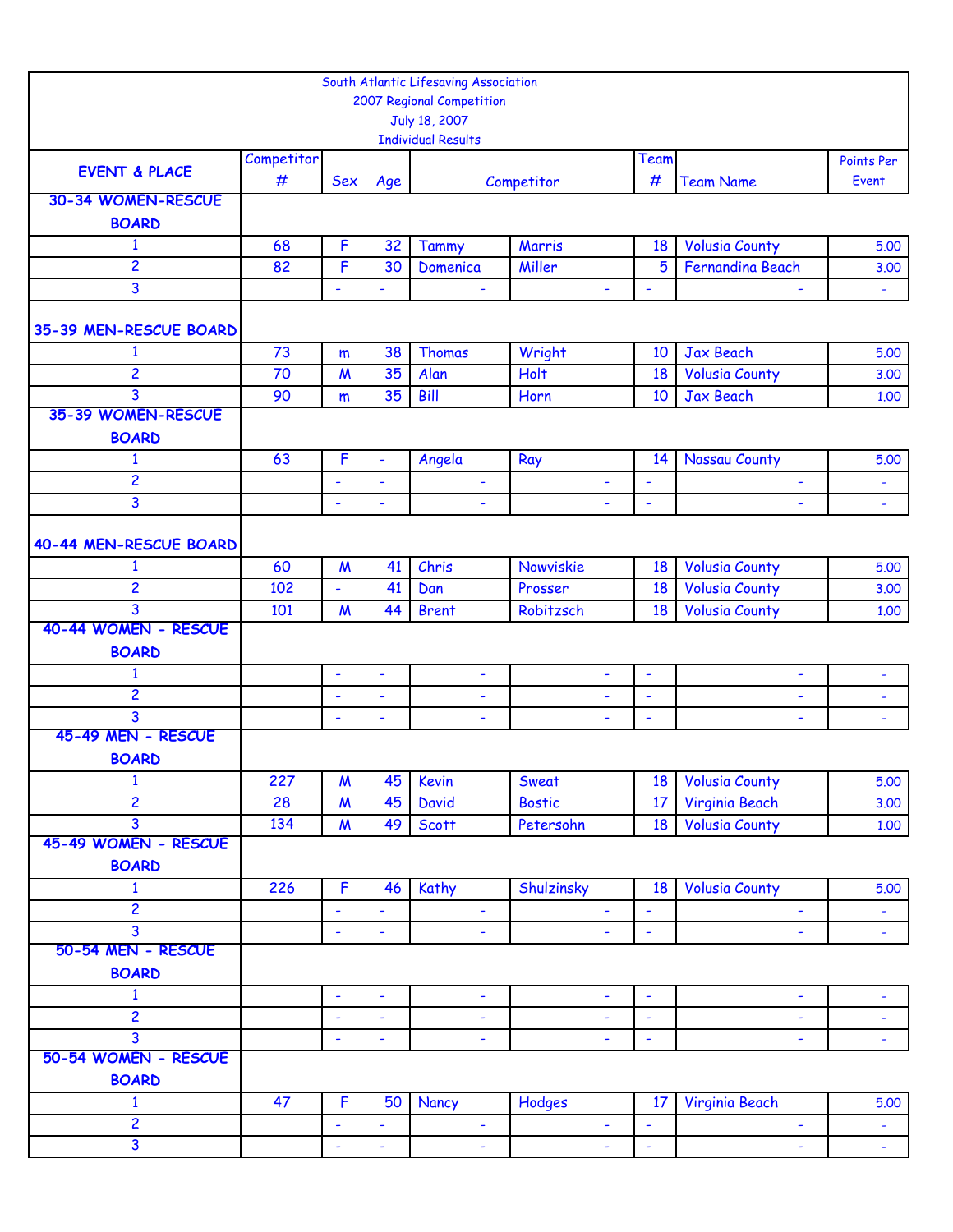|                             |            |                          |                          | South Atlantic Lifesaving Association |                          |                          |                       |                          |
|-----------------------------|------------|--------------------------|--------------------------|---------------------------------------|--------------------------|--------------------------|-----------------------|--------------------------|
|                             |            |                          |                          | 2007 Regional Competition             |                          |                          |                       |                          |
|                             |            |                          |                          | July 18, 2007                         |                          |                          |                       |                          |
|                             |            |                          |                          | <b>Individual Results</b>             |                          |                          |                       |                          |
| <b>EVENT &amp; PLACE</b>    | Competitor |                          |                          |                                       |                          | Team                     |                       | Points Per               |
|                             | #          | <b>Sex</b>               | Age                      |                                       | Competitor               | #                        | <b>Team Name</b>      | Event                    |
| 55-59 MEN - RESCUE          |            |                          |                          |                                       |                          |                          |                       |                          |
| <b>BOARD</b>                |            |                          |                          |                                       |                          |                          |                       |                          |
| $\mathbf{1}$                | 104        | $\boldsymbol{M}$         | 56                       | Robert                                | Wallace                  | 18                       | <b>Volusia County</b> | 5.00                     |
| $\overline{2}$              | 43         | $\mathsf{M}$             | 58                       | Jim                                   | <b>Dierstein</b>         | 17                       | Virginia Beach        | 3.00                     |
| 3                           |            | ÷,                       | $\overline{\phantom{a}}$ | $\overline{\phantom{a}}$              | $\overline{\phantom{a}}$ | $\blacksquare$           | ÷,                    | $\blacksquare$           |
| 55-59 WOMEN - RESCUE        |            |                          |                          |                                       |                          |                          |                       |                          |
| <b>BOARD</b>                |            |                          |                          |                                       |                          |                          |                       |                          |
| $\mathbf{1}$                |            | ٠                        | ÷                        | $\overline{\phantom{a}}$              | ٠                        | $\overline{\phantom{a}}$ | ÷,                    |                          |
| 2                           |            | ÷,                       | ä,                       | $\overline{\phantom{a}}$              | $\blacksquare$           | $\overline{\phantom{a}}$ | ÷,                    | $\blacksquare$           |
| 3                           |            | $\overline{\phantom{a}}$ | Ĭ.                       |                                       |                          | $\overline{\phantom{a}}$ | ÷,                    |                          |
|                             |            |                          |                          |                                       |                          |                          |                       |                          |
| 60 + MEN - RESCUE BOARD     |            |                          |                          |                                       |                          |                          |                       |                          |
| $\mathbf{1}$                |            | ÷,                       | ÷,                       | ٠                                     | $\blacksquare$           | $\overline{\phantom{a}}$ | ÷                     | $\overline{\phantom{a}}$ |
| 2                           |            | $\ddot{\phantom{1}}$     | $\blacksquare$           | $\overline{\phantom{a}}$              |                          | $\tilde{\phantom{a}}$    | ÷,                    |                          |
| 3                           |            | ٠                        | ٠                        | ٠                                     |                          | ÷                        | ÷                     |                          |
| 60 + WOMEN - RESCUE         |            |                          |                          |                                       |                          |                          |                       |                          |
| <b>BOARD</b>                |            |                          |                          |                                       |                          |                          |                       |                          |
| $\mathbf{1}$                |            | ÷                        | $\blacksquare$           |                                       | $\overline{\phantom{a}}$ |                          | ÷,                    |                          |
| $\overline{\mathbf{c}}$     |            | $\blacksquare$           | ÷                        | ٠                                     | $\blacksquare$           | $\overline{\phantom{a}}$ | ۰                     | $\blacksquare$           |
| 3                           |            | ÷,                       | ÷,                       | ٠                                     |                          | $\overline{\phantom{a}}$ | L,                    |                          |
| <b>OPEN MEN-RUN-SWIM-</b>   |            |                          |                          |                                       |                          |                          |                       |                          |
| <b>RUN</b>                  |            | ۰                        |                          |                                       |                          |                          |                       |                          |
| $\mathbf{1}$                | 29         | $\boldsymbol{M}$         | ÷,                       | Patrick                               | Frisk                    | 17                       | Virginia Beach        | 12,00                    |
| $\overline{\mathbf{c}}$     | 33         | $\boldsymbol{M}$         | 18                       | Marshall                              | <b>Daniels</b>           | 17                       | Virginia Beach        | 10,00                    |
| 3                           | 240        | $\boldsymbol{M}$         | 17                       | Tyler                                 | Petersohn                | 18                       | <b>Volusia County</b> | 9.00                     |
| 4                           | 32         | $\boldsymbol{M}$         | 17                       | Caleb                                 | Guzik                    | 17                       | Virginia Beach        | 8,00                     |
| 5                           | 98         | $\boldsymbol{M}$         |                          | James                                 | Turnham                  | 8                        | <b>Horry County</b>   | 7.00                     |
| 6                           | 19         | $\boldsymbol{M}$         | 18                       | <b>Isaac</b>                          | Cole                     | 17 <sup>17</sup>         | Virginia Beach        | 5.00                     |
| 7                           | 195        | $\boldsymbol{M}$         | 24                       | <b>Justin</b>                         | Carver                   | 7                        | <b>Hilton Head</b>    | 4.00                     |
| 8                           | 159        | $\boldsymbol{M}$         | 24                       | Mikey                                 | Smith                    | 13                       | <b>Nags Head</b>      | 3.00                     |
| 9                           | 108        | $\boldsymbol{M}$         | 44                       | Charlie                               | Lydecker                 | 18                       | <b>Volusia County</b> | 2.00                     |
| 10                          |            |                          |                          |                                       |                          |                          |                       |                          |
| <b>OPEN WOMEN-RUN-SWIM-</b> | 221        | $\boldsymbol{M}$         | ä,                       | Jay                                   | Eckert                   | 18                       | <b>Volusia County</b> | 1,00                     |
|                             |            |                          |                          |                                       |                          |                          |                       |                          |
| <b>RUN</b>                  |            |                          |                          |                                       |                          |                          |                       |                          |
| $\mathbf{1}$                | 17         | $\boldsymbol{M}$         | ÷,                       | Tara                                  | Chapmon                  | 17                       | Virginia Beach        | 12,00                    |
| 2                           | 75         | $\mathbf f$              | 23                       | Jessica                               | Koenig                   | $\overline{4}$           | Corolla               | 10.00                    |
| 3                           | 69         | F                        | 24                       | Mallory                               | Dunn                     | 18                       | <b>Volusia County</b> | 9.00                     |
| 4                           | 26         | F                        | 17                       | <b>Mary Margare</b>                   | Mihalko                  | 17                       | Virginia Beach        | 8.00                     |
| 5                           | 217        | F                        | ÷,                       | Rachael                               | <b>Blue</b>              | 8                        | Horry County          | 7.00                     |
| 6                           | 36         | F                        | 19                       | Marty                                 | Antony                   | 17                       | Virginia Beach        | 5.00                     |
| $\overline{7}$              | 151        | f                        | 24                       | $\overline{\mathcal{C}}$ atherine     | Parks                    | 4                        | Corolla               | 4.00                     |
| 8                           | 235        | F                        | 19                       | Rachel                                | Robinson                 | 7                        | <b>Hilton Head</b>    | 3.00                     |
| 9                           | 160        | F                        | 22                       | Jenn                                  | Cox                      | 13                       | <b>Nags Head</b>      | 2.00                     |
| 10                          | 238        | F                        | 16                       | <b>COLLEEN</b>                        | <b>NEUBERT</b>           | 18                       | <b>Volusia County</b> | 1.00                     |
| 30-34 MEN-RUN-SWIM-         |            |                          |                          |                                       |                          |                          |                       |                          |
| <b>RUN</b>                  |            |                          |                          |                                       |                          |                          |                       |                          |
| $\mathbf{1}$                | 46         | $\boldsymbol{M}$         | 33                       | <b>Derek</b>                          | <b>Russell</b>           | 17                       | Virginia Beach        | 5.00                     |
| 2                           | 83         | $\boldsymbol{M}$         | 33                       | Tom                                   | <b>McGibeny</b>          | 18                       | <b>Volusia County</b> | 3.00                     |
| $\overline{\mathbf{3}}$     | 241        | $\boldsymbol{M}$         | 31                       | Daniel                                | Condell                  | $\overline{7}$           | <b>Hilton Head</b>    | 1.00                     |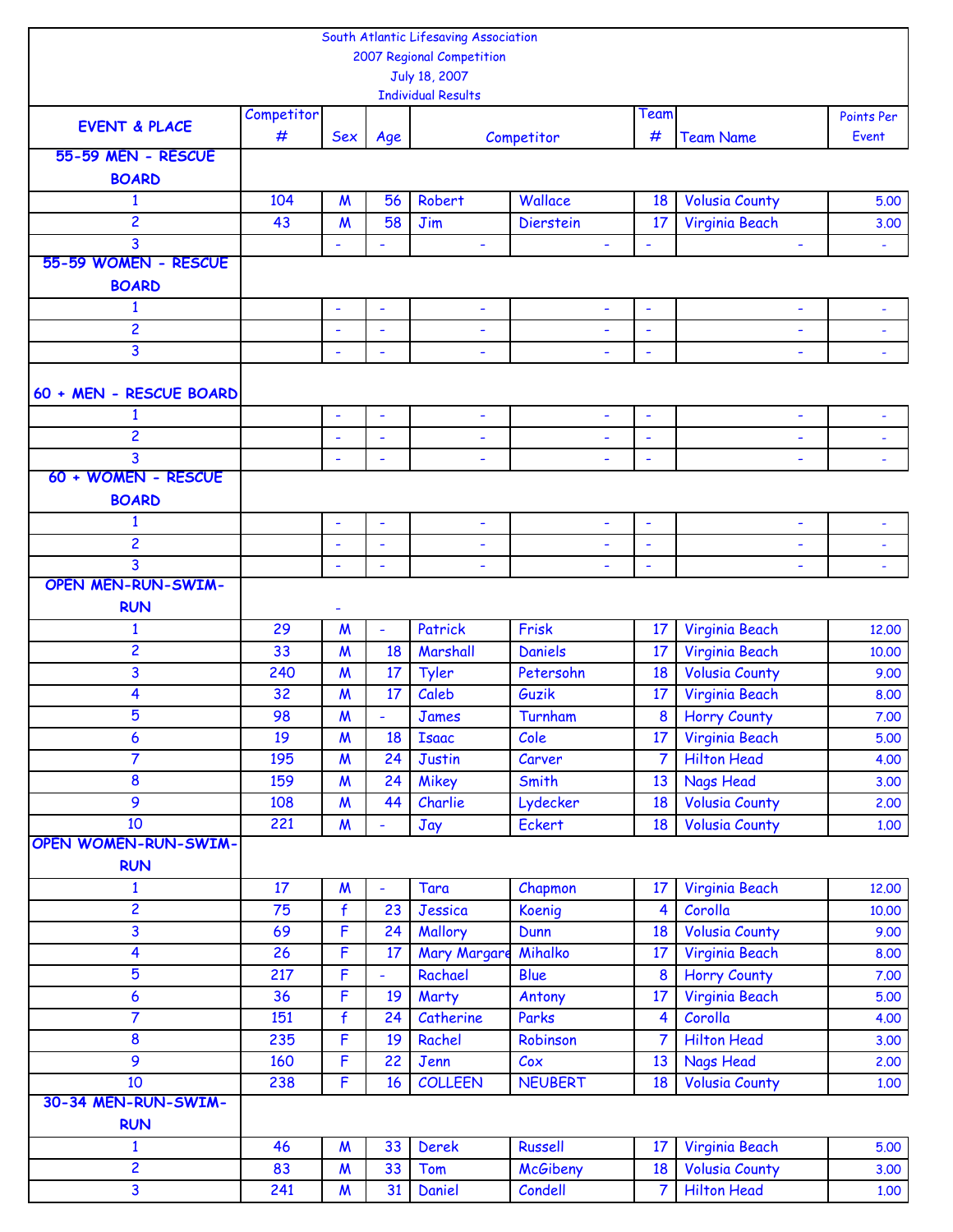|                                 |            |                  |                | South Atlantic Lifesaving Association      |                  |                                                      |                          |                     |
|---------------------------------|------------|------------------|----------------|--------------------------------------------|------------------|------------------------------------------------------|--------------------------|---------------------|
|                                 |            |                  |                | 2007 Regional Competition                  |                  |                                                      |                          |                     |
|                                 |            |                  |                | July 18, 2007<br><b>Individual Results</b> |                  |                                                      |                          |                     |
|                                 | Competitor |                  |                |                                            |                  | Team                                                 |                          | Points Per          |
| <b>EVENT &amp; PLACE</b>        | #          | <b>Sex</b>       | Age            |                                            | Competitor       | #                                                    | <b>Team Name</b>         | Event               |
| 30-34 WOMEN-RUN-SWIM-           |            |                  |                |                                            |                  |                                                      |                          |                     |
| <b>RUN</b>                      |            |                  |                |                                            |                  |                                                      |                          |                     |
| $\mathbf{1}$                    | 82         | F                | 30             | Domenica                                   | Miller           | $5\phantom{1}$                                       | <b>Fernandina Beach</b>  | 5.00                |
| 2                               |            |                  | ٠              | ٠                                          | ÷                | ÷                                                    |                          | ۰                   |
| 3                               |            | ÷,               | ä,             | ÷,                                         | ÷.               | $\overline{\phantom{a}}$                             | ä,                       | ä,                  |
| 35-39 MEN-RUN-SWIM-             |            |                  |                |                                            |                  |                                                      |                          |                     |
| <b>RUN</b>                      |            |                  |                |                                            |                  |                                                      |                          |                     |
| $\mathbf{1}$                    | 70         | $\boldsymbol{M}$ | 35             | Alan                                       | Holt             | 18                                                   | <b>Volusia County</b>    | 5.00                |
| $\overline{c}$                  | 90         | m                | 35             | Bill                                       | Horn             | 10                                                   | Jax Beach                | 3.00                |
| 3<br>35-39 WOMEN-RUN-SWIM-      | 105        | $\boldsymbol{M}$ | 36             | Josh                                       | Romaine          | 16                                                   | <b>St Johns County</b>   | 1.00                |
| <b>RUN</b>                      |            |                  |                |                                            |                  |                                                      |                          |                     |
| $\mathbf{1}$                    | 63         | F                | ä,             |                                            |                  | 14                                                   | <b>Nassau County</b>     | 5.00                |
| 2                               |            |                  | ÷,             | Angela                                     | Ray<br>÷,        | ٠                                                    |                          |                     |
| 3                               |            | $\blacksquare$   | $\blacksquare$ | ٠<br>$\overline{\phantom{0}}$              | $\blacksquare$   | $\overline{\phantom{a}}$                             | ä,                       | ÷<br>$\blacksquare$ |
| 40-44 MEN - RUN-SWIM-           |            |                  |                |                                            |                  |                                                      |                          |                     |
| <b>RUN</b>                      |            |                  |                |                                            |                  |                                                      |                          |                     |
| $\mathbf{1}$                    | 108        | $\boldsymbol{M}$ | 44             | Charlie                                    | Lydecker         | 18                                                   | <b>Volusia County</b>    | 5.00                |
| $\overline{\mathbf{c}}$         | 102        |                  | 41             | Dan                                        | Prosser          | 18                                                   | <b>Volusia County</b>    | 3.00                |
| 3                               | 176        | $\boldsymbol{M}$ | 43             | Ben                                        | Hackney          | $\overline{2}$                                       | <b>Carolina Beach</b>    | 1.00                |
| 40-44 WOMEN - RUN-              |            |                  |                |                                            |                  |                                                      |                          |                     |
| <b>SWIM-RUN</b>                 |            |                  |                |                                            |                  |                                                      |                          |                     |
| $\mathbf{1}$                    |            | ÷,               | ä,             | ÷,                                         | ÷,               | $\overline{\phantom{a}}$                             | $\blacksquare$           | ÷,                  |
| $\overline{c}$                  |            | ٠                | ÷              | ۰                                          | ٠                | ÷                                                    | ٠                        | ä,                  |
| 3                               |            | ÷,               | ÷,             | ÷                                          | ÷,               | $\overline{\phantom{a}}$                             | $\blacksquare$           | $\blacksquare$      |
| 45-49 MEN - RUN-SWIM-           |            |                  |                |                                            |                  |                                                      |                          |                     |
| <b>RUN</b>                      |            |                  |                |                                            |                  |                                                      |                          |                     |
| $\mathbf{1}$                    | 135        | $\boldsymbol{M}$ | 49             | Don                                        | <b>Dickinson</b> | 18                                                   | <b>Volusia County</b>    | 5.00                |
| $\overline{c}$                  | 28         | $\boldsymbol{M}$ | 45             | <b>David</b>                               | <b>Bostic</b>    | 17                                                   | Virginia Beach           | 3.00                |
| 3<br>45-49 WOMEN - RUN-         | 164        | $\boldsymbol{M}$ | 49             | John                                       | Kenny            | 13                                                   | <b>Nags Head</b>         | 1.00                |
|                                 |            |                  |                |                                            |                  |                                                      |                          |                     |
| <b>SWIM-RUN</b><br>$\mathbf{1}$ | 226        | $\mathsf{F}$     | 46             |                                            |                  | 18                                                   | <b>Volusia County</b>    |                     |
| $\overline{c}$                  |            | ä,               | ÷,             | Kathy                                      | Shulzinsky       |                                                      |                          | 5.00                |
| 3                               |            | $\blacksquare$   | ä,             | ÷<br>÷,                                    | ÷,<br>ä,         | $\overline{\phantom{a}}$<br>$\overline{\phantom{a}}$ | ÷<br>÷,                  | Ξ                   |
| 50-54 MEN - RUN-SWIM-           |            |                  |                |                                            |                  |                                                      |                          | $\omega_{\rm c}$    |
| <b>RUN</b>                      |            |                  |                |                                            |                  |                                                      |                          |                     |
| $\mathbf{1}$                    |            | ÷                | ÷              | ÷                                          | ٠                | $\blacksquare$                                       | ٠                        | ٠                   |
| 2                               |            | ÷,               | ä,             | ÷                                          | ÷,               | $\overline{\phantom{a}}$                             | L,                       | $\blacksquare$      |
| 3                               |            | $\blacksquare$   | $\blacksquare$ | ÷,                                         | ÷,               | $\blacksquare$                                       | ÷,                       | ÷,                  |
| 50-54 WOMEN - RUN-              |            |                  |                |                                            |                  |                                                      |                          |                     |
| <b>SWIM-RUN</b>                 |            |                  |                |                                            |                  |                                                      |                          |                     |
| $\mathbf{1}$                    | 47         | $\mathsf{F}$     | 50             | Nancy                                      | Hodges           | 17                                                   | Virginia Beach           | 5.00                |
| $\overline{c}$                  |            | ÷,               | ÷,             | ۰                                          | ٠                | $\overline{\phantom{a}}$                             | $\overline{\phantom{a}}$ | $\blacksquare$      |
| 3                               |            | $\blacksquare$   | ä,             | $\blacksquare$                             | $\blacksquare$   | $\blacksquare$                                       | $\blacksquare$           | $\omega$ .          |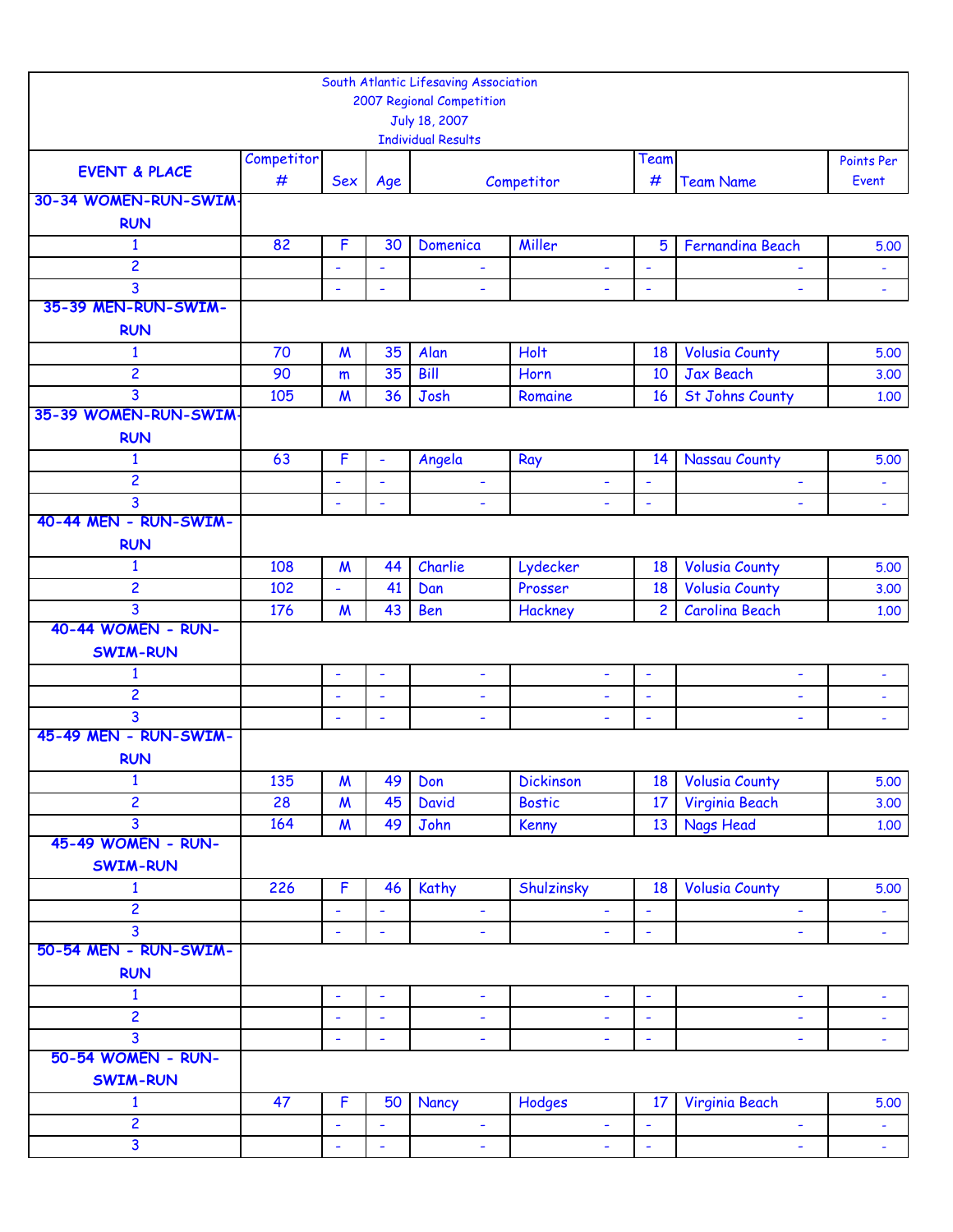|                             |            |                          |                          | South Atlantic Lifesaving Association |                          |                          |                          |                          |
|-----------------------------|------------|--------------------------|--------------------------|---------------------------------------|--------------------------|--------------------------|--------------------------|--------------------------|
|                             |            |                          |                          | 2007 Regional Competition             |                          |                          |                          |                          |
|                             |            |                          |                          | July 18, 2007                         |                          |                          |                          |                          |
|                             |            |                          |                          | <b>Individual Results</b>             |                          |                          |                          |                          |
| <b>EVENT &amp; PLACE</b>    | Competitor |                          |                          |                                       |                          | Team                     |                          | Points Per               |
|                             | #          | Sex                      | Age                      |                                       | Competitor               | #                        | <b>Team Name</b>         | Event                    |
| 55-59 MEN - RUN-SWIM-       |            |                          |                          |                                       |                          |                          |                          |                          |
| <b>RUN</b>                  |            |                          |                          |                                       |                          |                          |                          |                          |
| $\mathbf{1}$                | 43         | $\boldsymbol{M}$         | 58                       | Jim                                   | <b>Dierstein</b>         | 17                       | Virginia Beach           | 5.00                     |
| $\overline{c}$              | 104        | $\boldsymbol{M}$         | 56                       | Robert                                | Wallace                  | 18                       | <b>Volusia County</b>    | 3.00                     |
| 3                           |            | ۰                        | ÷,                       | $\blacksquare$                        | $\blacksquare$           | $\blacksquare$           | ÷                        | $\omega_{\rm c}$         |
| 55-59 WOMEN - RUN-          |            |                          |                          |                                       |                          |                          |                          |                          |
| <b>SWIM-RUN</b>             |            |                          |                          |                                       |                          |                          |                          |                          |
| $\mathbf{1}$                |            | ٠                        | ٠                        | ٠                                     | ۰                        | ٠                        | ٠                        |                          |
| $\overline{c}$              |            | $\overline{\phantom{a}}$ | $\overline{\phantom{a}}$ | $\overline{\phantom{0}}$              | ۰                        | $\overline{\phantom{a}}$ | ٠                        |                          |
| 3                           |            | ÷,                       | $\blacksquare$           | $\overline{\phantom{a}}$              |                          | $\blacksquare$           | $\overline{\phantom{a}}$ |                          |
|                             |            |                          |                          |                                       |                          |                          |                          |                          |
| 60 + MEN-RUN-SWIM-RUN       |            |                          |                          |                                       |                          |                          |                          |                          |
| $\mathbf{1}$                |            | $\blacksquare$           | $\blacksquare$           | $\blacksquare$                        | $\blacksquare$           | $\blacksquare$           | ÷,                       | $\overline{\phantom{a}}$ |
| 2                           |            | $\overline{\phantom{a}}$ | $\blacksquare$           | ۰                                     | $\overline{\phantom{0}}$ | $\blacksquare$           |                          |                          |
| 3                           |            | ٠                        | $\overline{\phantom{a}}$ | ÷                                     |                          | $\blacksquare$           | ٠                        |                          |
| 60 + WOMEN - RUN-SWIM       |            |                          |                          |                                       |                          |                          |                          |                          |
| <b>RUN</b>                  |            |                          |                          |                                       |                          |                          |                          |                          |
| $\mathbf{1}$                |            | ٠                        | $\blacksquare$           | ÷                                     | ٠                        | $\blacksquare$           | $\overline{\phantom{a}}$ |                          |
| $\overline{c}$              |            | $\overline{\phantom{a}}$ | $\overline{\phantom{a}}$ | ۰                                     | L,                       | $\overline{\phantom{a}}$ | ۰                        | $\blacksquare$           |
| 3                           |            | $\overline{\phantom{a}}$ | $\overline{\phantom{a}}$ | $\overline{\phantom{a}}$              |                          | $\blacksquare$           | ÷                        |                          |
| <b>OPEN MEN-SWIM RESCUE</b> |            |                          |                          |                                       |                          |                          |                          |                          |
| <b>RACE</b>                 |            |                          |                          |                                       |                          |                          |                          |                          |
| $\mathbf{1}$                | 225        | $\boldsymbol{M}$         | 23                       | Cory                                  | Mcmeeking                | 18                       | <b>Volusia County</b>    | 3.00                     |
| $\mathbf{1}$                | 239        | $\boldsymbol{M}$         | 17                       | Troy                                  | <b>Knopp</b>             | 18                       | <b>Volusia County</b>    | 3.00                     |
| $\mathbf{1}$                | 70         | $\boldsymbol{M}$         | 35                       | Alan                                  | Holt                     | 18                       | <b>Volusia County</b>    | 3.00                     |
| $\mathbf{1}$                | 219        | M                        | 33                       | Jecoa                                 | <b>Simmons</b>           | 18                       | <b>Volusia County</b>    | 3.00                     |
| $\overline{c}$              | 159        | M                        | 24                       | Mikey                                 | Smith                    | 13                       | <b>Nags Head</b>         | 2.50                     |
| $\overline{c}$              | 156        | M                        | 20                       | <b>Matt</b>                           | Massey                   | 13                       | Nags Head                | 2.50                     |
| $\overline{c}$              | 163        | $\boldsymbol{M}$         | 25                       | Dave                                  | Ruch                     | 13                       | <b>Nags Head</b>         | 2.50                     |
| 2                           | 77         | $\boldsymbol{M}$         | 29                       | Chad                                  | Motz                     | 13                       | Nags Head                | 2.50                     |
| 3                           | 14         | $\boldsymbol{M}$         | 20                       | Kevin                                 | <b>Dierstein</b>         | 17                       | Virginia Beach           | 2.25                     |
| 3                           | 20         | M                        | 19                       | Charlie                               | Miltner                  | 17                       | Virginia Beach           | 2.25                     |
| 3                           | 6          | $\boldsymbol{M}$         | 19                       | <b>Brandon</b>                        | <b>Keck</b>              | 17                       | Virginia Beach           | 2.25                     |
| $\mathbf{3}$                | 19         | $\boldsymbol{M}$         | 18                       | <b>Isaac</b>                          | Cole                     | 17                       | Virginia Beach           | 2.25                     |
| $\overline{\mathbf{4}}$     | 87         | $\boldsymbol{M}$         | $\blacksquare$           | Bo                                    | Taggart                  | 8                        | <b>Horry County</b>      | 2.00                     |
| 4                           | 95         | $\boldsymbol{M}$         | $\blacksquare$           | <b>David</b>                          | Flood                    | 8                        | <b>Horry County</b>      | 2.00                     |
| $\overline{\mathbf{4}}$     | 88         | $\boldsymbol{M}$         | $\blacksquare$           | Aaron                                 | Helmer                   | 8                        | <b>Horry County</b>      | 2.00                     |
| $\overline{\mathbf{4}}$     | 216        |                          |                          | John                                  |                          | 8                        |                          |                          |
|                             |            | $\boldsymbol{M}$         | $\blacksquare$           |                                       | Stanley                  |                          | <b>Horry County</b>      | 2.00                     |
| 5                           | 198        | $\boldsymbol{M}$         | 23                       | Stephen                               | <b>King</b>              | 3                        | <b>Charleston County</b> | 1.75                     |
| $\overline{5}$              | 155        | M                        | 21                       | Daniel                                | Pesavento                | 3                        | <b>Charleston County</b> | 1.75                     |
| $\overline{5}$              | 154        | F                        | 20                       | <b>Tyler</b>                          | Logothetis               | 3                        | <b>Charleston County</b> | 1.75                     |
| 5                           | 200        | $\boldsymbol{M}$         | 20                       | Chris                                 | Wright                   | 3                        | <b>Charleston County</b> | 1.75                     |
| 6                           | 240        | M                        | 17                       | Tyler                                 | Petersohn                | 18                       | <b>Volusia County</b>    | 1,25                     |
| $\boldsymbol{6}$            | 83         | W                        | 33                       | Tom                                   | <b>McGibeny</b>          | 18                       | <b>Volusia County</b>    | 1,25                     |
| $\boldsymbol{6}$            | 202        | $\boldsymbol{M}$         | 30                       | <b>MARC</b>                           | <b>RODRIGUEZ</b>         | 18                       | <b>Volusia County</b>    | 1.25                     |
| 6                           | 103        | $\boldsymbol{M}$         | 17                       | Richard                               | Gaines                   | 18                       | <b>Volusia County</b>    | 1,25                     |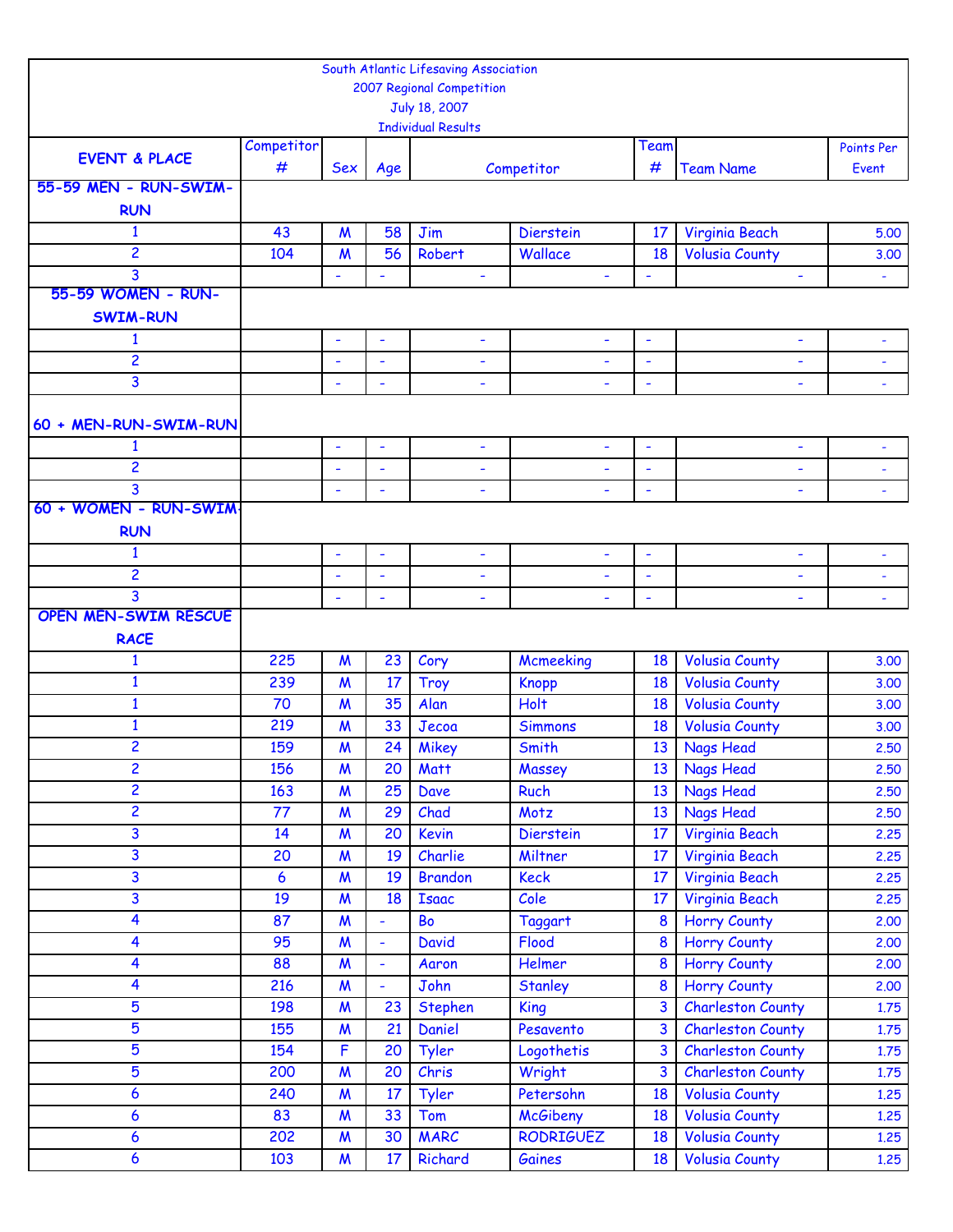|                          |                |                  |                | South Atlantic Lifesaving Association |                   |                  |                       |                     |
|--------------------------|----------------|------------------|----------------|---------------------------------------|-------------------|------------------|-----------------------|---------------------|
|                          |                |                  |                | 2007 Regional Competition             |                   |                  |                       |                     |
|                          |                |                  |                | July 18, 2007                         |                   |                  |                       |                     |
|                          | Competitor     |                  |                | <b>Individual Results</b>             |                   | Team             |                       |                     |
| <b>EVENT &amp; PLACE</b> | #              | Sex              |                |                                       | Competitor        | #                | <b>Team Name</b>      | Points Per<br>Event |
| 7                        | 13             | M                | Age<br>24      | Stephen                               | <b>Dierstein</b>  | 17               | Virginia Beach        | 1.00                |
| $\overline{7}$           | 31             | $\boldsymbol{M}$ | 21             | <b>Brandon</b>                        | Emery             | 17               | Virginia Beach        | 1.00                |
| $\overline{7}$           | 33             | $\boldsymbol{M}$ | 18             | Marshall                              | <b>Daniels</b>    | 17               | <b>Virginia Beach</b> | 1,00                |
| $\overline{7}$           | 27             | M                | 36             | Ed                                    | Hosey             | 17               | Virginia Beach        | 1.00                |
| 8                        | 9              | M                | 22             | Benjamin                              | <b>Bolinaga</b>   | 17               | Virginia Beach        | 0.75                |
| 8                        | 10             | $\boldsymbol{M}$ | 19             | Robert                                | Olson             | 17               | Virginia Beach        | 0.75                |
| 8                        | 25             | M                | 20             | <b>Donald</b>                         | Maclary           | 17               | Virginia Beach        | 0.75                |
| 8                        | 30             | M                | 25             | <b>Brian</b>                          | Leydet            | 17               | Virginia Beach        | 0.75                |
| 9                        | 221            | $\boldsymbol{M}$ | $\blacksquare$ | Jay                                   | <b>Eckert</b>     | 18               | <b>Volusia County</b> | 0.50                |
| 9                        | 204            | M                |                | Anthony                               | Contino           | 18               | <b>Volusia County</b> | 0.50                |
| 9                        | 244            | F                | 17             | <b>Robin</b>                          | Pecoraro          | 18               | <b>Volusia County</b> | 0.50                |
| 9                        | 150            | $\boldsymbol{M}$ | 21             | Jamie                                 | <b>Nelson</b>     | 18               | <b>Volusia County</b> | 0.50                |
| 10                       | 241            | M                | 31             | Daniel                                | Condell           | 7                | <b>Hilton Head</b>    | 0.25                |
| 10                       | 234            | M                | 19             | Daniel                                | Gorman            | 7                | <b>Hilton Head</b>    | 0.25                |
| 10                       | 233            | $\boldsymbol{M}$ | 23             | Charles                               | Knapper           | $\overline{7}$   | <b>Hilton Head</b>    | 0.25                |
| 10                       | 207            | $\boldsymbol{M}$ | 19             | Mitchel                               | Solon             | 7                | <b>Hilton Head</b>    | 0.25                |
| <b>OPEN WOMEN - SWIM</b> |                |                  |                |                                       |                   |                  |                       |                     |
| <b>RESCUE RACE</b>       |                |                  |                |                                       |                   |                  |                       |                     |
| 1                        | $\overline{c}$ | F                | 23             | Lindsay                               | Selfridge         | 17               | Virginia Beach        | 3.00                |
| $\mathbf{1}$             | 16             | F                | 18             | April                                 | <b>Barrientos</b> | 17               | Virginia Beach        | 3.00                |
| $\mathbf{1}$             | 17             | $\boldsymbol{M}$ |                | Tara                                  | Chapmon           | 17               | Virginia Beach        | 3.00                |
| $\mathbf{1}$             | 39             | F                | 26             | <b>Kristin</b>                        | Leone             | 17               | Virginia Beach        | 3.00                |
| $\overline{2}$           | 74             | $\mathbf f$      | 28             | Syliva                                | Wolff             | 4                | Corolla               | 2,50                |
| $\overline{c}$           | 75             | $\mathbf f$      | 23             | Jessica                               | Koenig            | 4                | Corolla               | 2,50                |
| $\overline{\mathbf{c}}$  | 151            | $\mathbf f$      | 24             | Catherine                             | Parks             | 4                | Corolla               | 2.50                |
| $\overline{2}$           | 161            | F                | 19             | Sarah                                 | Wall              | 13               | <b>Nags Head</b>      | 2.50                |
| 3                        | 218            | F                |                | Kelly                                 | Davidson          | 8                | Horry County          | 2.25                |
| 3                        | 217            | F                | $\blacksquare$ | Rachael                               | Blue              | 8                | <b>Horry County</b>   | 2.25                |
| 3                        | 210            | $\overline{F}$   | $\blacksquare$ | <b>Ivanka</b>                         | Moralieva         | 8                | <b>Horry County</b>   | 2,25                |
| 3                        | 211            | F                | $\blacksquare$ | Garmen                                | Adams             | 8                | <b>Horry County</b>   | 2.25                |
| 4                        | 238            | F                | 16             | <b>COLLEEN</b>                        | <b>NEUBERT</b>    | 18               | <b>Volusia County</b> | 2.00                |
| 4                        | 59             | F                | 29             | Mindy                                 | Nowviskie         | 18               | <b>Volusia County</b> | 2.00                |
| $\overline{\mathbf{4}}$  | 67             | F                | 21             | Cara                                  | Gittner           | 18               | <b>Volusia County</b> | 2.00                |
| 4                        | 68             | F                | 32             | <b>Tammy</b>                          | Marris            | 18               | <b>Volusia County</b> | 2.00                |
| $\overline{5}$           | 193            | F                | 20             | Lauren                                | <b>Buck</b>       | $\overline{7}$   | <b>Hilton Head</b>    | 1.75                |
| $\overline{5}$           | 237            | F                | 22             | Kelli                                 | <b>King</b>       | 7                | <b>Hilton Head</b>    | 1.75                |
| 5                        | 235            | F                | 19             | Rachel                                | Robinson          | $\overline{7}$   | <b>Hilton Head</b>    | 1.75                |
| $\overline{5}$           | 197            | F                | 18             | Caitlin                               | Panek             | 7                | <b>Hilton Head</b>    | 1.75                |
| 6                        | 220            | F                | 22             | Regan                                 | Swain             | 18               | <b>Volusia County</b> | 1.25                |
| 6                        | 242            | F                | 18             | Melissa                               | Hunnefield        | 18               | <b>Volusia County</b> | 1.25                |
| $\boldsymbol{6}$         | 243            | F                | 16             | <b>ANDREA</b>                         | <b>JACKSON</b>    | 18               | <b>Volusia County</b> | 1.25                |
| 6                        | 69             | F                | 24             | Mallory                               | Dunn              | 18               | <b>Volusia County</b> | 1,25                |
| $\overline{7}$           | 26             | F                | 17             | <b>Mary Margare</b>                   | Mihalko           | 17               | Virginia Beach        | 1.00                |
| $\overline{7}$           | 38             | F                | 20             | Katie                                 | <b>Keally</b>     | 17               | Virginia Beach        | 1.00                |
| $\overline{7}$           | 107            | F                | 17             | Anne                                  | Parks             | 17               | Virginia Beach        | 1,00                |
| $\overline{7}$           | 40             | F                | 22             | Meg                                   | McIntyre          | 17 <sup>17</sup> | Virginia Beach        | 1.00                |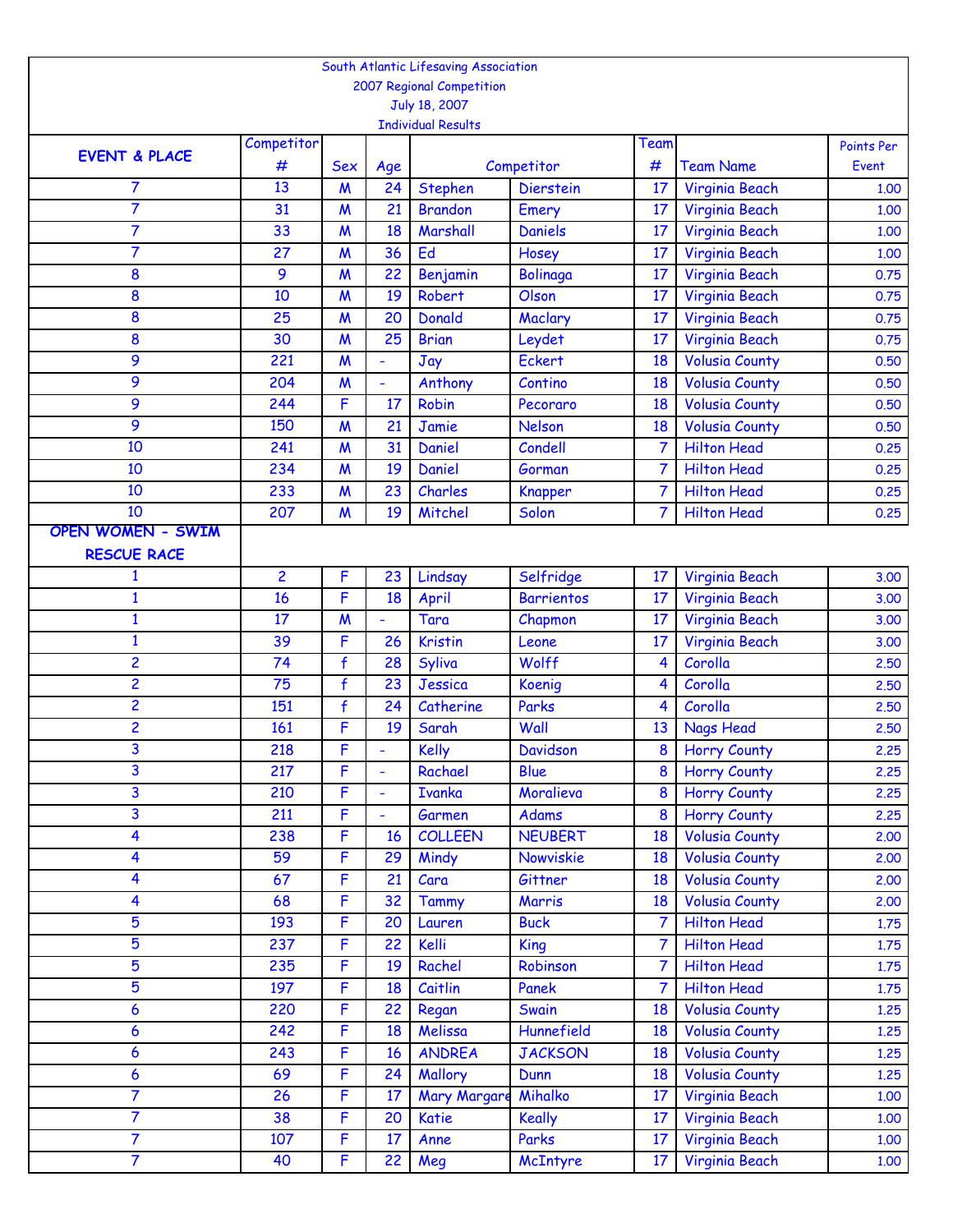|                          |                  |                       |                | South Atlantic Lifesaving Association      |                                |                |                                        |              |
|--------------------------|------------------|-----------------------|----------------|--------------------------------------------|--------------------------------|----------------|----------------------------------------|--------------|
|                          |                  |                       |                | 2007 Regional Competition                  |                                |                |                                        |              |
|                          |                  |                       |                | July 18, 2007<br><b>Individual Results</b> |                                |                |                                        |              |
|                          | Competitor       |                       |                |                                            |                                | Team           |                                        | Points Per   |
| <b>EVENT &amp; PLACE</b> | #                | Sex                   | Age            |                                            | Competitor                     | #              | <b>Team Name</b>                       | Event        |
| 8                        | 36               | F                     | 19             | Marty                                      | Antony                         | 17             | Virginia Beach                         | 0.75         |
| 8                        | 37               | F                     | 20             | Ginna                                      | Ellis                          | 17             | Virginia Beach                         | 0.75         |
| 8                        | 15               | F                     | 17             | Jessie                                     | Gunter                         | 17             | Virginia Beach                         | 0.75         |
| 8                        | 8                | F                     | 18             | Erin                                       | Murphy                         | 17             | Virginia Beach                         | 0.75         |
| 9                        | 160              | F                     | 22             | Jenn                                       | C <sub>ox</sub>                | 13             | <b>Nags Head</b>                       | 0.50         |
| 9                        | 162              | F                     | 26             | <b>Beth</b>                                | McCullough                     | 13             | <b>Nags Head</b>                       | 0.50         |
| 9                        | 78               | F                     | 22             | <b>Jennifer</b>                            | <b>Bushell</b>                 | 13             | <b>Nags Head</b>                       | 0.50         |
| 9                        | 157              | F                     | 22             | Carloyn                                    | Reardon                        | 13             | <b>Nags Head</b>                       | 0.50         |
| 10                       | 89               | F                     | $\blacksquare$ | Lauren                                     | Helmer                         | 8              | <b>Horry County</b>                    | 0.25         |
| 10                       | 99               | F                     | ÷,             | Shannon                                    | Sommerville                    | 8              | <b>Horry County</b>                    | 0.25         |
| 10                       | 85               | F                     | $\blacksquare$ | Marina                                     | Gordeeva                       | 8              | <b>Horry County</b>                    | 0.25         |
| 10                       | 86               | F                     | $\blacksquare$ | Amelia                                     | Fraser                         | 8              | <b>Horry County</b>                    | 0.25         |
| OPEN MEN-4X100           |                  |                       |                |                                            |                                |                |                                        |              |
| 1                        | 3                | $\boldsymbol{M}$      | 23             | Sean                                       | Millard                        | 17             | Virginia Beach                         | 3.00         |
| $\mathbf{1}$             | 25               | $\boldsymbol{M}$      | 20             | <b>Donald</b>                              | Maclary                        | 17             | Virginia Beach                         | 3.00         |
| $\mathbf{1}$             | 34               | $\boldsymbol{M}$      | 15             | Patrick                                    | <b>Kearns</b>                  | 17             | Virginia Beach                         | 3.00         |
| $\mathbf{1}$             | 4                | $\boldsymbol{M}$      | 18             | <b>Derek</b>                               | Proffer                        | 17             | Virginia Beach                         | 3.00         |
| $\overline{c}$           | 165              | m                     | 22             | <b>Ross</b>                                | Ghiotto                        | 10             | <b>Jax Beach</b>                       | 2.50         |
| $\overline{c}$           | 167              | m                     | 20             | Sean                                       | Duffy                          | 10             | <b>Jax Beach</b>                       | 2.50         |
| $\overline{c}$           | 166              | m                     | 17             | Richard                                    | Ghiotto                        | 10             | <b>Jax Beach</b>                       | 2.50         |
| $\overline{c}$           | 72               | m                     | 23             | <b>Barrett</b>                             | Phipher                        | 10             | <b>Jax Beach</b>                       | 2.50         |
| 3                        | 93               | m                     | 27             | Michael                                    | Hudson                         | 4              | Corolla                                | 2.25         |
| 3                        | 152              | m                     | 18             | Michael                                    | <b>McAlpin</b>                 | 4              | Corolla                                | 2.25         |
| 3                        | 92               | m                     | 23             | Jeremy                                     | Lindauer                       | 4              | Corolla                                | 2.25         |
| 3                        | 91               | m                     | 20             | <b>Brian</b>                               | <b>Burkhardt</b>               | 4              | Corolla                                | 2.25         |
| 4                        | 201              | $\boldsymbol{M}$      | 23             | <b>Aaron V</b>                             | <b>Jenkins</b>                 | 18             | <b>Volusia County</b>                  | 2.00         |
| 4                        | 204              | W                     |                | Anthony                                    | Contino                        | 18             | <b>Volusia County</b>                  | 2,00         |
| 4                        | 205              | $\boldsymbol{M}$      | 22             | <b>Aaron D</b>                             | <b>Jenkins</b>                 | 18             | <b>Volusia County</b>                  | 2.00         |
| $\overline{\mathbf{4}}$  | 150              | M                     | 21             | Jamie                                      | <b>Nelson</b>                  | 18             | <b>Volusia County</b>                  | 2.00         |
| 5                        | 207              | M                     | 19             | Mitchel                                    | Solon                          | $\overline{7}$ | <b>Hilton Head</b>                     | 1.75         |
| 5                        | 206              | $\boldsymbol{M}$      | 19             | Stephen                                    | Derico                         | $\overline{7}$ | <b>Hilton Head</b>                     | 1.75         |
| 5                        | 208              | M                     | 22             | Charles                                    | Ball                           | $\overline{7}$ | <b>Hilton Head</b>                     | 1.75         |
| 5                        | 234              | $\boldsymbol{M}$      | 19             | Daniel                                     | Gorman                         | $\overline{7}$ | <b>Hilton Head</b>                     | 1.75         |
| 6                        | 191              | m                     | 17             | <b>Nick</b>                                | McHale                         | 9              | City Of Jacksonville                   | 1.25         |
| 6                        | 187              | m                     | 21             | <b>Bradford</b>                            | Judah                          | 9              | City Of Jacksonville                   | 1,25         |
| 6<br>6                   | 229              | m                     | 20             | Ryan                                       | Johnson                        | 9<br>9         | City Of Jacksonville                   | 1.25         |
| $\overline{7}$           | 228<br>30        | m<br>$\boldsymbol{M}$ | 16<br>25       | Mark<br><b>Brian</b>                       | Pierce                         | 17             | City Of Jacksonville<br>Virginia Beach | 1.25         |
| $\overline{7}$           | 31               | M                     | 21             | <b>Brandon</b>                             | Leydet                         | 17             | Virginia Beach                         | 1.00         |
| $\overline{7}$           | 10               | $\boldsymbol{M}$      | 19             | Robert                                     | Emery<br>Olson                 | 17             |                                        | 1,00         |
| $\overline{7}$           | $\boldsymbol{6}$ | M                     | 19             | <b>Brandon</b>                             | <b>Keck</b>                    | 17             | Virginia Beach<br>Virginia Beach       | 1.00         |
| 8                        | 56               | $\boldsymbol{M}$      | 19             | Alex                                       |                                | 14             | Nassau County                          | 1.00<br>0.75 |
| 8                        | 55               | $\boldsymbol{M}$      | 20             | Christian                                  | <b>Berg</b><br><b>Bernecke</b> | 14             | <b>Nassau County</b>                   | 0.75         |
| 8                        | 61               | M                     | 19             | <b>Travis</b>                              | Hargrove                       | 14             | Nassau County                          | 0.75         |
| 8                        | 62               | $\boldsymbol{M}$      | 19             | Jake                                       | Reece                          | 14             | Nassau County                          | 0.75         |
|                          |                  |                       |                |                                            |                                |                |                                        |              |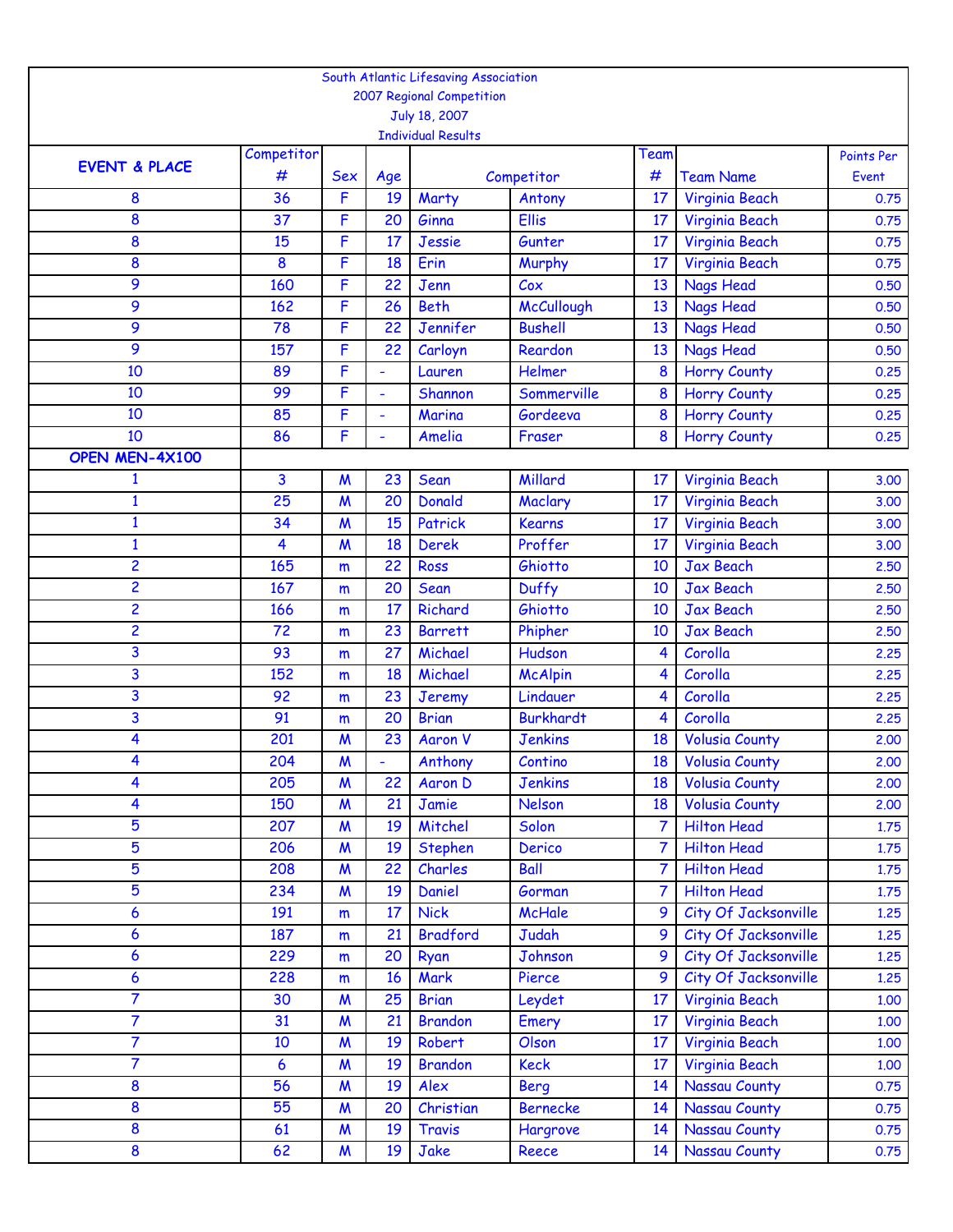|                          |                |                  |                 | South Atlantic Lifesaving Association |                   |                         |                          |                     |
|--------------------------|----------------|------------------|-----------------|---------------------------------------|-------------------|-------------------------|--------------------------|---------------------|
|                          |                |                  |                 | 2007 Regional Competition             |                   |                         |                          |                     |
|                          |                |                  |                 | July 18, 2007                         |                   |                         |                          |                     |
|                          | Competitor     |                  |                 | <b>Individual Results</b>             |                   | Team                    |                          |                     |
| <b>EVENT &amp; PLACE</b> | #              | <b>Sex</b>       |                 |                                       | Competitor        | #                       | <b>Team Name</b>         | Points Per<br>Event |
| 9                        | 84             |                  | Age             | Sean                                  | Duffy             | 8                       | <b>Horry County</b>      | 0.50                |
| 9                        | 95             | $\boldsymbol{M}$ | $\blacksquare$  | <b>David</b>                          | Flood             | 8                       | <b>Horry County</b>      | 0.50                |
| 9                        | 97             | $\boldsymbol{M}$ | L,              | Peterson                              | <b>Duff</b>       | 8                       | <b>Horry County</b>      | 0.50                |
| 9                        | 96             | $\boldsymbol{M}$ | ÷               | Ryan                                  | Garrot            | 8                       | <b>Horry County</b>      | 0.50                |
| 10                       | 13             | $\boldsymbol{M}$ | 24              | <b>Stephen</b>                        | <b>Dierstein</b>  | 17                      | Virginia Beach           | 0.25                |
| 10                       | 14             | $\boldsymbol{M}$ | 20              | <b>Kevin</b>                          | <b>Dierstein</b>  | 17                      | Virginia Beach           | 0.25                |
| 10                       | 23             | $\boldsymbol{M}$ | 32              | <b>David</b>                          | <b>Dierstein</b>  | 17                      | Virginia Beach           | 0.25                |
| 10                       | 27             | $\boldsymbol{M}$ | 36              | Ed                                    | Hosey             | 17                      | Virginia Beach           | 0.25                |
| <b>OPEN WOMEN-4X100</b>  |                |                  |                 |                                       |                   |                         |                          |                     |
| $\mathbf{1}$             | $\overline{2}$ | F                | 23              | Lindsay                               | Selfridge         | 17                      | Virginia Beach           | 3.00                |
| $\mathbf{1}$             | 39             | F                | 26              | <b>Kristin</b>                        | Leone             | 17                      | Virginia Beach           | 3.00                |
| $\mathbf{1}$             | 8              | F                | 18              | Erin                                  | Murphy            | 17                      | Virginia Beach           | 3,00                |
| $\mathbf{1}$             | 15             | F                | 17              | Jessie                                | Gunter            | 17                      | Virginia Beach           | 3.00                |
| 2                        | 68             | F                | 32              | Tammy                                 | Marris            | 18                      | <b>Volusia County</b>    | 2.50                |
| 2                        | 242            | F                | 18              | Melissa                               | Hunnefield        | 18                      | <b>Volusia County</b>    | 2,50                |
| 2                        | 244            | F                | 17              | Robin                                 | Pecoraro          | 18                      | <b>Volusia County</b>    | 2.50                |
| 2                        | 245            | F                | 17              | Ashley                                | Mentor            | 18                      | <b>Volusia County</b>    | 2.50                |
| 3                        | 182            | F                | 18              | <b>Bridget</b>                        | <b>Kelly</b>      | $\overline{c}$          | <b>Carolina Beach</b>    | 2.25                |
| 3                        | 170            | F                | 16              | Erin                                  | <b>McDaniel</b>   | $\overline{2}$          | <b>Carolina Beach</b>    | 2.25                |
| 3                        | 169            | F                | 20              | Mallory                               | Albritton         | 2                       | <b>Carolina Beach</b>    | 2.25                |
| 3                        | 178            | F                | 20              | Savannah                              | Watson            | $\overline{2}$          | <b>Carolina Beach</b>    | 2.25                |
| 4                        | 66             | F                | 16              | Jennifer                              | Stelmach          | 5                       | <b>Fernandina Beach</b>  | 2,00                |
| 4                        | 54             | $\boldsymbol{M}$ | 21              | Eric                                  | McKenszie         | 14                      | Nassau County            | 2.00                |
| 4                        | 154            | F                | 20              | Tyler                                 | Logothetis        | 3                       | <b>Charleston County</b> | 2.00                |
| 4                        | 153            | F                | 20              | Emily                                 | <b>Jackson</b>    | 3                       | <b>Charleston County</b> | 2.00                |
| 5                        | 223            | F                | 20              | Heather                               | Julien            | 7                       | <b>Hilton Head</b>       | 1.75                |
| 5                        | 224            | F                | 23 <sup>°</sup> | Sarah                                 | Maclaughlin       | 7 <sup>1</sup>          | <b>Hilton Head</b>       | 1.75                |
| 5                        | 236            | F                | 21              | Jessica                               | Hober             |                         | <b>Hilton Head</b>       | 1.75                |
| 5                        | 193            | F                | 20              | Lauren                                | <b>Buck</b>       | 7                       | <b>Hilton Head</b>       | 1.75                |
| 6                        | 75             | $\mathbf{f}$     | 23              | Jessica                               | Koenig            | 4                       | Corolla                  | 1.25                |
| 6                        | 74             | $\mathbf{f}$     | 28              | Syliva                                | Wolff             | $\overline{\mathbf{4}}$ | Corolla                  | 1.25                |
| 6                        | 151            | $\mathbf{f}$     | 24              | Catherine                             | Parks             | 4                       | Corolla                  | 1.25                |
| 6                        | 160            | F                | 22              | Jenn                                  | $\mathcal{C}$ ox  | 13                      | <b>Nags Head</b>         | 1.25                |
| 7                        | 12             | F                |                 | Robin                                 | Lang              | 17                      | Virginia Beach           | 1.00                |
| $\overline{7}$           | 40             | F                | 22              | Meg                                   | McIntyre          | 17                      | Virginia Beach           | 1,00                |
| 7                        | 41             | F                | 19              | Lindsay                               | Smith             | 17 <sup>2</sup>         | Virginia Beach           | 1,00                |
| 7                        | 42             | F                | 21              | Jessica                               | Zink              | 17                      | Virginia Beach           | 1.00                |
| 8                        | 79             | F                | 20              | Maggie                                | <b>MacCormick</b> | 13                      | <b>Nags Head</b>         | 0.75                |
| 8                        | 78             | F                | 22              | Jennifer                              | <b>Bushell</b>    | 13                      | <b>Nags Head</b>         | 0.75                |
| 8                        | 158            | F                | 23              | <b>Terese</b>                         | Chisholm          | 13                      | <b>Nags Head</b>         | 0.75                |
| 8                        | 80             | F                | 25              | Stephanie                             | Smith-Motz        | 13                      | <b>Nags Head</b>         | 0.75                |
| 9                        | 89             | F                | ÷,              | Lauren                                | Helmer            | 8                       | <b>Horry County</b>      | 0.50                |
| 9                        | 85             | F                | ÷,              | Marina                                | Gordeeva          | 8                       | <b>Horry County</b>      | 0.50                |
| 9                        | 86             | F                | ÷,              | Amelia                                | Fraser            | 8                       | <b>Horry County</b>      | 0.50                |
| 9                        | 99             | F                | ÷,              | Shannon                               | Sommerville       | 8                       | <b>Horry County</b>      | 0.50                |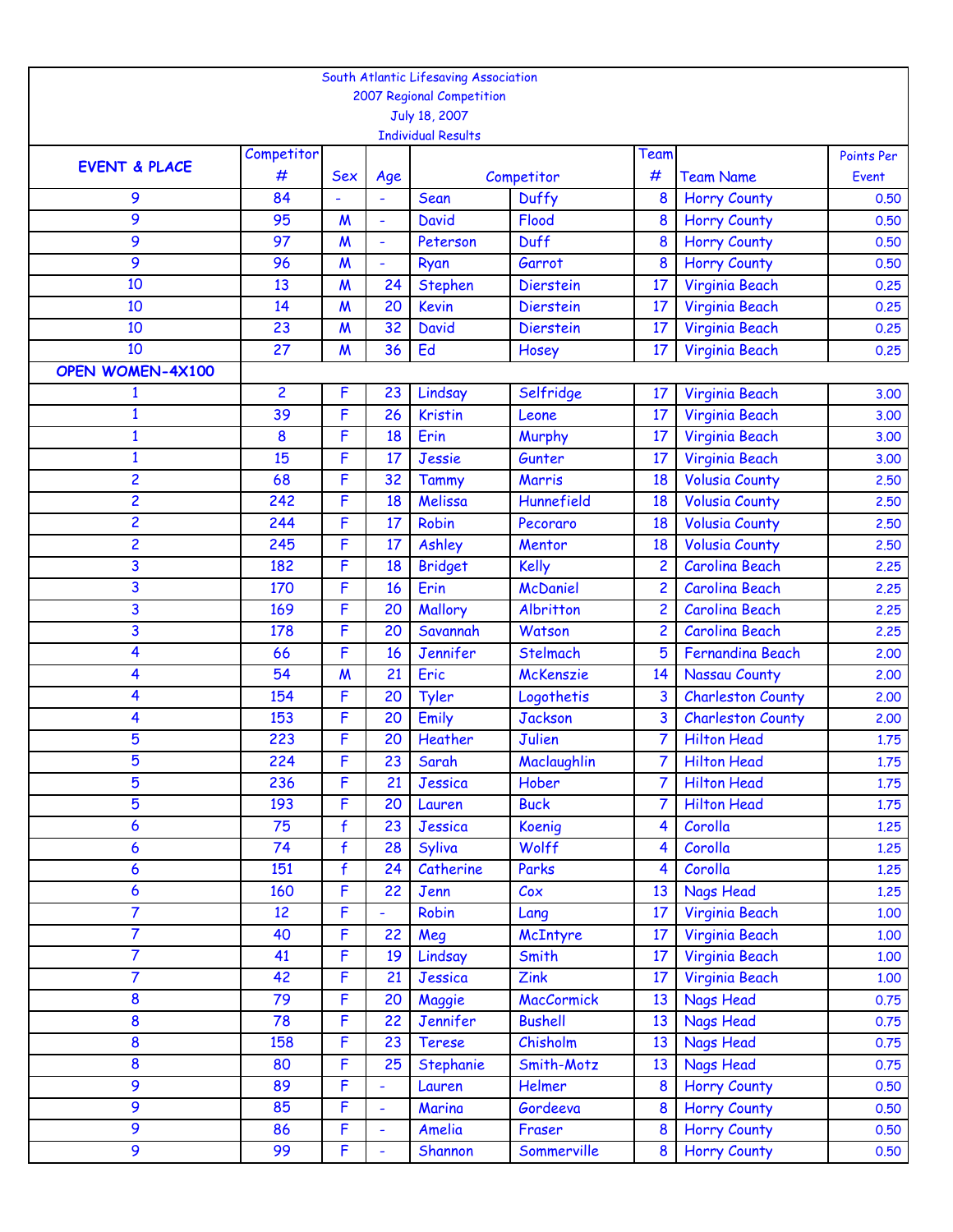|                                |                 |                  |     | South Atlantic Lifesaving Association |                |                          |                          |                     |
|--------------------------------|-----------------|------------------|-----|---------------------------------------|----------------|--------------------------|--------------------------|---------------------|
|                                |                 |                  |     | 2007 Regional Competition             |                |                          |                          |                     |
|                                |                 |                  |     | July 18, 2007                         |                |                          |                          |                     |
|                                |                 |                  |     | <b>Individual Results</b>             |                |                          |                          |                     |
| <b>EVENT &amp; PLACE</b>       | Competitor<br># | <b>Sex</b>       | Age |                                       | Competitor     | Team<br>#                | <b>Team Name</b>         | Points Per<br>Event |
| 10                             | 220             | F                | 22  | Regan                                 | Swain          | 18                       | <b>Volusia County</b>    | 0.25                |
| 10                             | 69              | F                | 24  | Mallory                               | Dunn           | 18                       | <b>Volusia County</b>    | 0.25                |
| 10                             | 243             | F                | 16  | <b>ANDREA</b>                         | <b>JACKSON</b> | 18                       | <b>Volusia County</b>    | 0.25                |
| 10                             | 238             | F                | 16  | <b>COLLEEN</b>                        | <b>NEUBERT</b> | 18                       | <b>Volusia County</b>    | 0.25                |
| OPEN MEN - SURF SKI            |                 |                  |     |                                       |                |                          |                          |                     |
| 1                              | 225             | $\boldsymbol{M}$ | 23  | Cory                                  | Mcmeeking      | 18                       | <b>Volusia County</b>    | 12.00               |
| 2                              | 134             | $\boldsymbol{M}$ | 49  | <b>Scott</b>                          | Petersohn      | 18                       | <b>Volusia County</b>    | 10.00               |
| 3                              | 73              | m                | 38  | Thomas                                | Wright         | 10                       | <b>Jax Beach</b>         | 9.00                |
| 4                              | 88              | $\boldsymbol{M}$ | ÷,  | Aaron                                 | Helmer         | 8                        | <b>Horry County</b>      | 8.00                |
| 5                              | 216             | $\boldsymbol{M}$ | ÷,  | John                                  | <b>Stanley</b> | 8                        | <b>Horry County</b>      | 7.00                |
| 6                              | 60              | $\boldsymbol{M}$ | 41  | Chris                                 | Nowviskie      | 18                       | <b>Volusia County</b>    | 5.00                |
| 7                              | 104             | $\boldsymbol{M}$ | 56  | Robert                                | Wallace        | 18                       | <b>Volusia County</b>    | 4.00                |
| 8                              | 70              | $\boldsymbol{M}$ | 35  | Alan                                  | Holt           | 18                       | <b>Volusia County</b>    | 3.00                |
| 9                              | 101             | $\boldsymbol{M}$ | 44  | <b>Brent</b>                          | Robitzsch      | 18                       | <b>Volusia County</b>    | 2.00                |
| 10                             | 72              | m                | 23  | <b>Barrett</b>                        | Phipher        | 10                       | <b>Jax Beach</b>         | 1.00                |
|                                |                 |                  |     |                                       |                |                          |                          |                     |
| OPEN WOMEN - SURF SKI          |                 |                  |     |                                       |                |                          |                          |                     |
| $\mathbf{1}$                   | 59              | $\mathsf F$      | 29  | Mindy                                 | Nowviskie      | 18                       | <b>Volusia County</b>    | 12.00               |
| 2                              | 67              | F                | 21  | Cara                                  | Gittner        | 18                       | <b>Volusia County</b>    | 10.00               |
| 3                              | 78              | F                | 22  | Jennifer                              | <b>Bushell</b> | 13                       | <b>Nags Head</b>         | 9.00                |
| 4                              | 245             | F                | 17  | Ashley                                | Mentor         | 18                       | <b>Volusia County</b>    | 8.00                |
| 5                              | 162             | F                | 26  | <b>Beth</b>                           | McCullough     | 13                       | <b>Nags Head</b>         | 7.00                |
| 6                              |                 |                  | ۰   | ۰                                     | ۰              | ٠                        | ٠                        | ٠                   |
| 7                              |                 | L,               | ÷,  | ÷                                     | ÷,             | ä,                       | $\ddot{\phantom{1}}$     | $\blacksquare$      |
| 8                              |                 | ÷,               | ÷,  | ۰                                     | ÷,             | $\blacksquare$           | ÷                        | $\blacksquare$      |
| 9                              |                 | ÷                | ÷   | ۰                                     | ÷              | ÷                        | ÷                        | ÷                   |
| 10                             |                 |                  | ÷   |                                       |                | ÷                        |                          |                     |
| 30-34 MEN - SURF SKI           |                 |                  |     |                                       |                |                          |                          |                     |
| $\mathbf{1}$                   | 219             | $\boldsymbol{M}$ | 33  | Jecoa                                 | <b>Simmons</b> | 18                       | <b>Volusia County</b>    | 5.00                |
| $\overline{2}$                 |                 | ÷,               | ÷,  | ٠                                     | $\blacksquare$ | $\overline{\phantom{a}}$ | ÷,                       | $\blacksquare$      |
| 3                              |                 | ÷,               | L,  | ÷,                                    | ÷.             | $\blacksquare$           |                          | $\blacksquare$      |
| 30-34 WOMEN - SURF SKI         |                 |                  |     |                                       |                |                          |                          |                     |
| $\mathbf{1}$                   |                 | L,               | ä,  | ÷                                     | ÷,             | $\overline{\phantom{a}}$ | ÷,                       | $\blacksquare$      |
| $\overline{\mathbf{c}}$        |                 | ÷,               | ÷,  | ٠                                     | ٠              | $\overline{\phantom{a}}$ | $\blacksquare$           | $\blacksquare$      |
| 3                              |                 | ÷,               | ۰   | ٠                                     | ۰              | $\overline{\phantom{a}}$ | ÷,                       | $\blacksquare$      |
| 35-39 MEN - SURF SKI           |                 |                  |     |                                       |                |                          |                          |                     |
| $\mathbf{1}$                   | 73              | m                | 38  | Thomas                                | Wright         | 10                       | Jax Beach                | 5.00                |
| $\overline{2}$                 | 70              | $\boldsymbol{M}$ | 35  | Alan                                  | Holt           | 18                       | <b>Volusia County</b>    | 3.00                |
| 3                              | 90              | m                | 35  | Bill                                  | Horn           | 10                       | <b>Jax Beach</b>         | 1.00                |
|                                |                 |                  |     |                                       |                |                          |                          |                     |
| 35-39 WOMEN - SURF SKI         |                 |                  |     |                                       |                |                          |                          |                     |
| $\mathbf{1}$<br>$\overline{2}$ |                 | ÷                | ÷   | ۰                                     | ۰              | $\overline{\phantom{a}}$ | ٠                        | ۰                   |
| 3                              |                 | ÷,               | ÷,  | ۰                                     | ۰              | $\overline{\phantom{a}}$ | $\overline{\phantom{a}}$ | $\blacksquare$      |
| 40-44 MEN - SURF SKI           |                 | ÷,               | ÷,  | ۰                                     | ÷,             | $\overline{\phantom{a}}$ | $\blacksquare$           | $\blacksquare$      |
| $\mathbf{1}$                   | 60              | $\boldsymbol{M}$ | 41  | Chris                                 | Nowviskie      | 18                       | <b>Volusia County</b>    | 5.00                |
| $\overline{\mathbf{c}}$        | 101             | $\boldsymbol{M}$ | 44  | <b>Brent</b>                          | Robitzsch      | 18                       | <b>Volusia County</b>    | 3.00                |
| $\overline{\mathbf{3}}$        | 102             |                  | 41  | Dan                                   | Prosser        | 18                       | <b>Volusia County</b>    | 1.00                |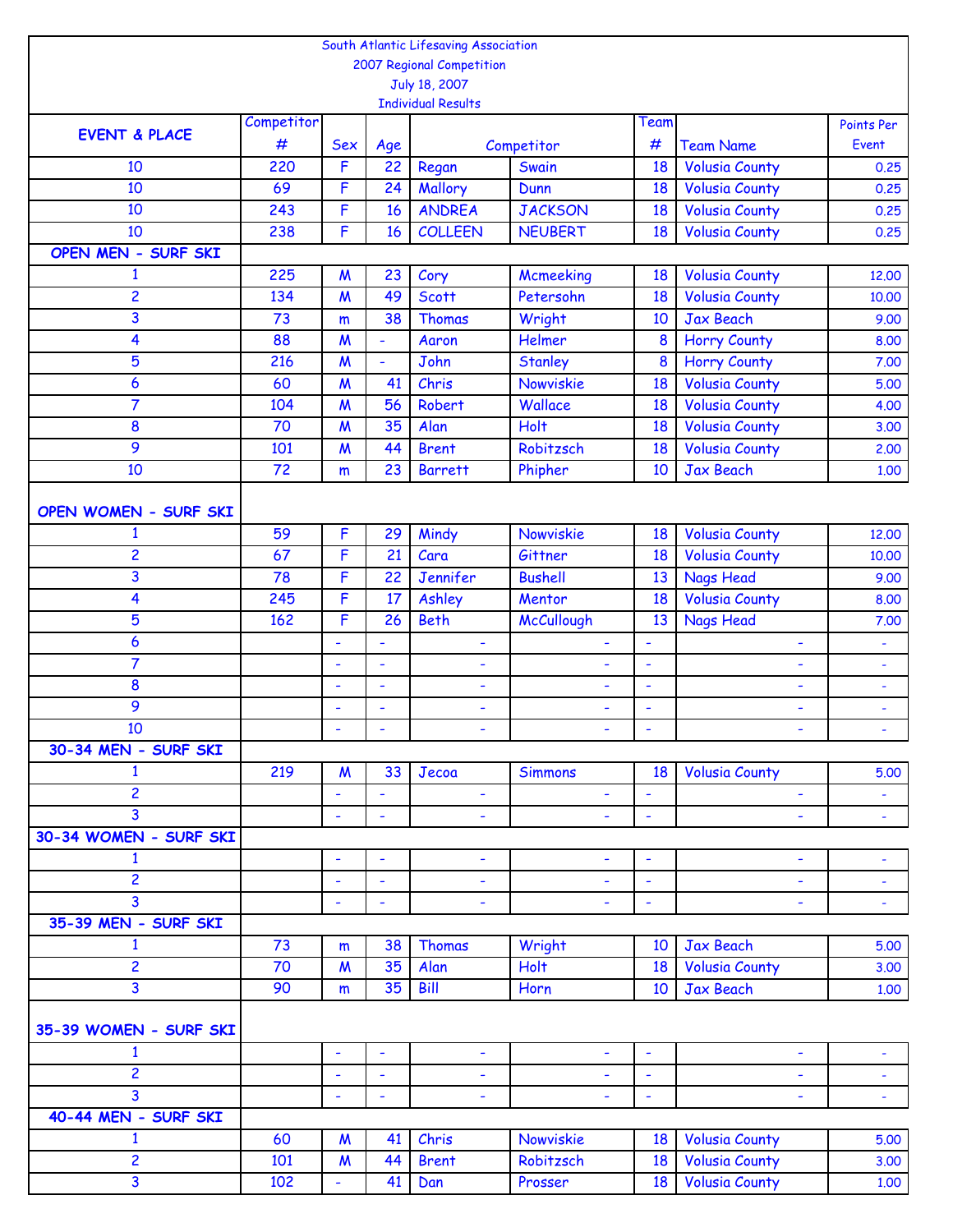|                          |            |                          |                          | South Atlantic Lifesaving Association |                          |                          |                       |                          |
|--------------------------|------------|--------------------------|--------------------------|---------------------------------------|--------------------------|--------------------------|-----------------------|--------------------------|
|                          |            |                          |                          | 2007 Regional Competition             |                          |                          |                       |                          |
|                          |            |                          |                          | July 18, 2007                         |                          |                          |                       |                          |
|                          |            |                          |                          | <b>Individual Results</b>             |                          |                          |                       |                          |
| <b>EVENT &amp; PLACE</b> | Competitor |                          |                          |                                       |                          | Team                     |                       | Points Per               |
|                          | #          | <b>Sex</b>               | Age                      |                                       | Competitor               | #                        | <b>Team Name</b>      | Event                    |
|                          |            |                          |                          |                                       |                          |                          |                       |                          |
| 40-44 WOMEN - SURF SKI   |            |                          |                          |                                       |                          |                          |                       |                          |
| $\mathbf{1}$             |            | $\blacksquare$           | ä,                       | ÷,                                    | $\blacksquare$           | $\blacksquare$           | ÷,                    |                          |
| 2                        |            | ÷                        | ÷,                       | $\overline{\phantom{a}}$              |                          | ÷,                       | ÷,                    | $\overline{\phantom{a}}$ |
| 3                        |            | ÷,                       | ÷,                       | $\overline{\phantom{a}}$              | $\blacksquare$           | $\blacksquare$           | ÷,                    | $\blacksquare$           |
| 45-49 MEN - SURF SKI     |            |                          |                          |                                       |                          |                          |                       |                          |
| $\mathbf{1}$             | 134        | $\boldsymbol{M}$         | 49                       | <b>Scott</b>                          | Petersohn                | 18                       | <b>Volusia County</b> | 5.00                     |
| $\overline{c}$           | 227        | $\boldsymbol{M}$         | 45                       | <b>Kevin</b>                          | Sweat                    | 18                       | <b>Volusia County</b> | 3.00                     |
| $\overline{3}$           |            | $\blacksquare$           | ÷,                       | $\blacksquare$                        | $\blacksquare$           | $\blacksquare$           | L                     | $\blacksquare$           |
|                          |            |                          |                          |                                       |                          |                          |                       |                          |
| 45-49 WOMEN - SURF SKI   |            |                          |                          |                                       |                          |                          |                       |                          |
| $\mathbf{1}$             | 226        | $\mathsf{F}$             | 46                       | Kathy                                 | Shulzinsky               | 18                       | <b>Volusia County</b> | 5.00                     |
| $\overline{c}$           |            | ä,                       | ä,                       | $\overline{\phantom{a}}$              | $\blacksquare$           | $\overline{\phantom{a}}$ | ÷,                    | $\blacksquare$           |
| $\overline{3}$           |            | $\overline{\phantom{a}}$ | ٠                        | ٠                                     | $\overline{\phantom{a}}$ | ÷                        | ÷,                    | $\blacksquare$           |
| 50-54 MEN - SURF SKI     |            |                          |                          |                                       |                          |                          |                       |                          |
| $\mathbf{1}$             |            | $\blacksquare$           | $\blacksquare$           | $\overline{\phantom{a}}$              | $\blacksquare$           | $\overline{\phantom{a}}$ | $\blacksquare$        | $\overline{\phantom{a}}$ |
| 2                        |            | ÷                        | ÷                        | ۰                                     | ÷                        | ÷                        | ٠                     | $\blacksquare$           |
| 3                        |            | ÷,                       | ÷,                       | ÷,                                    | $\blacksquare$           | $\overline{\phantom{a}}$ | $\blacksquare$        | $\Box$                   |
|                          |            |                          |                          |                                       |                          |                          |                       |                          |
| 50-54 WOMEN - SURF SKI   |            |                          |                          |                                       |                          |                          |                       |                          |
| $\mathbf{1}$             |            | $\blacksquare$           | ÷,                       | ÷                                     | $\blacksquare$           | $\blacksquare$           | ÷                     | $\blacksquare$           |
| $\overline{c}$           |            | $\blacksquare$           | Ĭ.                       | $\overline{\phantom{a}}$              | L,                       | $\overline{\phantom{a}}$ | ÷,                    | $\blacksquare$           |
| 3                        |            | $\blacksquare$           | $\blacksquare$           | $\overline{\phantom{a}}$              |                          |                          | ÷,                    |                          |
| 55-59 MEN - SURF SKI     |            |                          |                          |                                       |                          |                          |                       |                          |
| $\mathbf{1}$             | 104        | $\boldsymbol{M}$         | 56                       | Robert                                | Wallace                  | 18                       | <b>Volusia County</b> | 5.00                     |
| $\overline{c}$           | 43         | $\boldsymbol{M}$         | 58                       | Jim                                   | <b>Dierstein</b>         | 17                       | Virginia Beach        | 3.00                     |
| 3                        |            | $\blacksquare$           | $\overline{\phantom{a}}$ |                                       |                          | $\blacksquare$           |                       |                          |
|                          |            |                          |                          | ۰                                     | ÷                        |                          | ۳                     | ۰                        |
| 55-59 WOMEN - SURF SKI   |            |                          |                          |                                       |                          |                          |                       |                          |
| $\mathbf{1}$             |            |                          |                          |                                       |                          |                          |                       |                          |
| $\overline{2}$           |            | $\blacksquare$           | $\blacksquare$           | ÷                                     | $\blacksquare$           | $\overline{\phantom{a}}$ | ٠                     | $\blacksquare$           |
| 3                        |            | ÷,                       | ÷,                       | $\blacksquare$                        | $\blacksquare$           | $\blacksquare$           | ÷,                    | $\overline{\phantom{a}}$ |
| 60 + MEN - SURF SKI      |            | $\blacksquare$           | ÷,                       | $\blacksquare$                        | $\blacksquare$           | $\blacksquare$           | L,                    | $\blacksquare$           |
|                          |            |                          |                          |                                       |                          |                          |                       |                          |
| $\mathbf{1}$             |            | $\blacksquare$           | ä,                       | $\blacksquare$                        | $\blacksquare$           | $\overline{\phantom{a}}$ | $\blacksquare$        | $\blacksquare$           |
| $\overline{2}$           |            | $\blacksquare$           | $\blacksquare$           | $\blacksquare$                        | $\blacksquare$           | $\blacksquare$           | ٠                     | $\blacksquare$           |
| 3                        |            | $\blacksquare$           | $\blacksquare$           | ٠                                     | $\blacksquare$           | $\overline{\phantom{a}}$ | L,                    | $\blacksquare$           |
| 60 + WOMEN - SURF SKI    |            |                          |                          |                                       |                          |                          |                       |                          |
| $\mathbf{1}$             |            | $\blacksquare$           | ÷,                       | $\blacksquare$                        | $\blacksquare$           | $\overline{\phantom{a}}$ | $\blacksquare$        | ÷,                       |
| $\overline{2}$           |            | $\blacksquare$           | ÷,                       | $\overline{\phantom{a}}$              | ۰                        | $\blacksquare$           | ÷,                    | $\blacksquare$           |
| $\overline{3}$           |            | ÷                        | ÷                        | ٠                                     | $\blacksquare$           | $\blacksquare$           | ٠                     | $\blacksquare$           |
| <b>OPEN MEN - RESCUE</b> |            |                          |                          |                                       |                          |                          |                       |                          |
| <b>BOARD RESCUE RACE</b> |            |                          |                          |                                       |                          |                          |                       |                          |
| $\mathbf{1}$             | 29         | $\boldsymbol{M}$         | $\blacksquare$           | Patrick                               | Frisk                    | 17                       | Virginia Beach        | 6.00                     |
| $\mathbf{1}$             | 23         | $\boldsymbol{M}$         | 32                       | <b>David</b>                          | Dierstein                | 17                       | Virginia Beach        | 6.00                     |
| 2                        | 239        | $\boldsymbol{M}$         | 17                       | <b>Troy</b>                           | <b>Knopp</b>             | 18                       | <b>Volusia County</b> | 5.00                     |
| $\overline{2}$           | 225        | $\boldsymbol{M}$         | 23                       | Cory                                  | Mcmeeking                | 18                       | <b>Volusia County</b> | 5.00                     |
| 3                        | 240        | $\boldsymbol{M}$         | 17                       | Tyler                                 | Petersohn                | 18                       | <b>Volusia County</b> | 4.50                     |
| $\overline{3}$           | 60         | $\boldsymbol{M}$         | 41                       | Chris                                 | Nowviskie                | 18                       | <b>Volusia County</b> | 4.50                     |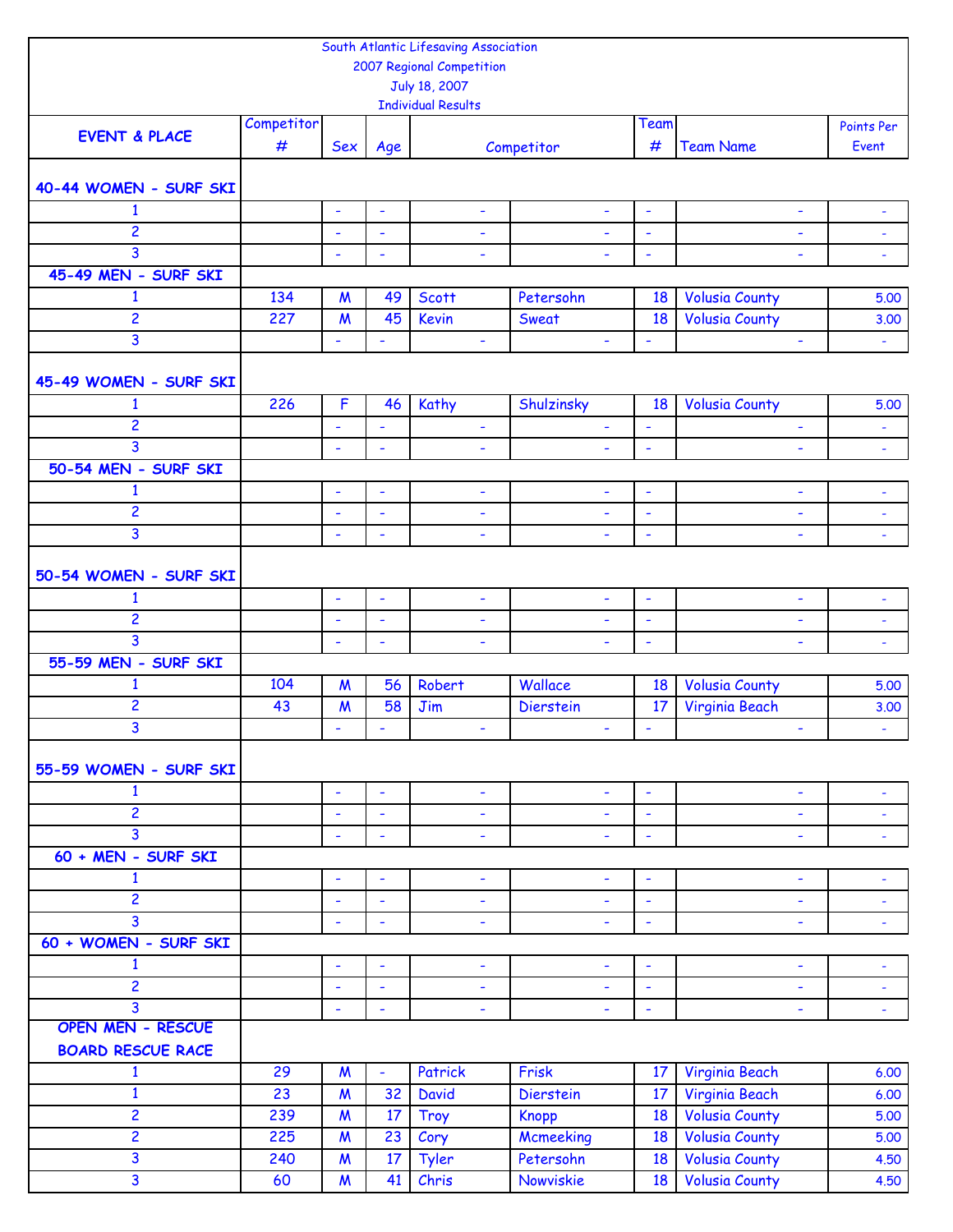|                             |                |                  |                 | South Atlantic Lifesaving Association |                   |                  |                       |                      |
|-----------------------------|----------------|------------------|-----------------|---------------------------------------|-------------------|------------------|-----------------------|----------------------|
|                             |                |                  |                 | 2007 Regional Competition             |                   |                  |                       |                      |
|                             |                |                  |                 | July 18, 2007                         |                   |                  |                       |                      |
|                             | Competitor     |                  |                 | <b>Individual Results</b>             |                   | Team             |                       |                      |
| <b>EVENT &amp; PLACE</b>    | #              | <b>Sex</b>       |                 |                                       | Competitor        | #                | <b>Team Name</b>      | Points Per<br>Event  |
| 4                           | 3              | M                | Age<br>23       | Sean                                  | Millard           | 17               | Virginia Beach        | 4.00                 |
| 4                           | 4              | $\boldsymbol{M}$ | 18              | <b>Derek</b>                          | Proffer           | 17               | Virginia Beach        | 4.00                 |
| 5                           | 163            | $\boldsymbol{M}$ | 25              | <b>Dave</b>                           | <b>Ruch</b>       | 13               | <b>Nags Head</b>      | 3.50                 |
| 5                           | 156            | $\boldsymbol{M}$ | 20              | Matt                                  | Massey            | 13               | <b>Nags Head</b>      | 3.50                 |
| 6                           | 76             | m                | 22              | <b>Jacob</b>                          | McCafferty        | 4                | Corolla               | 2,50                 |
| 6                           | 93             | m                | 27              | Michael                               | Hudson            | 4                | Corolla               | 2,50                 |
| 7                           | 33             | $\boldsymbol{M}$ | 18              | Marshall                              | <b>Daniels</b>    | 17               | Virginia Beach        | 2.00                 |
| 7                           | 14             | $\boldsymbol{M}$ | 20              | <b>Kevin</b>                          | <b>Dierstein</b>  | 17               | Virginia Beach        | 2.00                 |
| 8                           | 219            | $\boldsymbol{M}$ | 33              | Jecoa                                 | <b>Simmons</b>    | 18               | <b>Volusia County</b> | 1,50                 |
| 8                           | 83             | $\boldsymbol{M}$ | 33              | Tom                                   | <b>McGibeny</b>   | 18               | <b>Volusia County</b> | 1.50                 |
| 9                           | 165            | m                | 22              | <b>Ross</b>                           | Ghiotto           | 10               | <b>Jax Beach</b>      | 1.00                 |
| 9                           | 100            | m                | 17              | Andrew                                | <b>Scott</b>      | 10               | <b>Jax Beach</b>      | 1,00                 |
| 10                          |                |                  | ۰               | ۰                                     |                   | ٠                |                       | ٠                    |
| 10                          |                | L,               | ÷,              |                                       |                   | $\blacksquare$   |                       | $\blacksquare$       |
| <b>OPEN WOMEN - RESCUE</b>  |                |                  |                 |                                       |                   |                  |                       |                      |
| <b>BOARD RESCUE RACE</b>    |                |                  |                 |                                       |                   |                  |                       |                      |
| 1                           | 59             | F                | 29              | Mindy                                 | Nowviskie         | 18               | <b>Volusia County</b> | 6.00                 |
| $\mathbf{1}$                | 69             | F                | 24              | Mallory                               | Dunn              | 18               | <b>Volusia County</b> | 6.00                 |
| 2                           | 226            | F                | 46              | Kathy                                 | Shulzinsky        | 18               | <b>Volusia County</b> | 5.00                 |
| 2                           | 67             | F                | 21              | Cara                                  | Gittner           | 18               | <b>Volusia County</b> | 5.00                 |
| 3                           | 39             | F                | 26              | <b>Kristin</b>                        | Leone             | 17               | Virginia Beach        | 4.50                 |
| 3                           | 17             | $\boldsymbol{M}$ | L,              | Tara                                  | Chapmon           | 17               | Virginia Beach        | 4.50                 |
| 4                           | 75             | $\mathbf{f}$     | 23              | Jessica                               | Koenig            | 4                | Corolla               | 4.00                 |
| 4                           | 74             | $\mathbf{f}$     | 28              | Syliva                                | Wolff             | 4                | Corolla               | 4.00                 |
| 5                           | 238            | F                | 16              | <b>COLLEEN</b>                        | <b>NEUBERT</b>    | 18               | <b>Volusia County</b> | 3.50                 |
| 5                           | 68             | F                | 32              | <b>Tammy</b>                          | Marris            | 18               | <b>Volusia County</b> | 3.50                 |
| 6                           | 157            | F                | 22 <sup>1</sup> | Carloyn                               | Reardon           | 13               | Nags Head             | 2.50                 |
| 6                           | 160            | F                | 22              | Jenn                                  | $\mathcal{C}$ ox  | 13 <sup>1</sup>  | Nags Head             | 2.50                 |
| 7                           | 16             | F                | 18              | April                                 | <b>Barrientos</b> | 17 <sup>17</sup> | Virginia Beach        | 2.00                 |
| $\overline{7}$              | 36             | F                | 19              | Marty                                 | Antony            | 17 <sup>17</sup> | Virginia Beach        | 2.00                 |
| 8                           | 158            | F                | 23              | <b>Terese</b>                         | Chisholm          | 13               | <b>Nags Head</b>      | 1.50                 |
| 8                           | 162            | F                | 26              | <b>Beth</b>                           | <b>McCullough</b> | 13               | Nags Head             | 1,50                 |
| 9                           | 12             | F                | $\blacksquare$  | Robin                                 | Lang              | 17 <sup>2</sup>  | Virginia Beach        | 1.00                 |
| 9                           | $\overline{2}$ | F                | 23              | Lindsay                               | Selfridge         | 17 <sup>2</sup>  | Virginia Beach        | 1.00                 |
| 10                          |                |                  | ۰               | $\blacksquare$                        | ٠                 | $\blacksquare$   |                       | $\frac{1}{\sqrt{2}}$ |
| 10                          |                | $\blacksquare$   | ÷,              | $\overline{\phantom{a}}$              | ÷                 | $\blacksquare$   | ÷,                    | $\omega_{\rm c}$     |
| <b>OPEN - INTERNATIONAL</b> |                |                  |                 |                                       |                   |                  |                       |                      |
| <b>IRONMAN</b>              |                |                  |                 |                                       |                   |                  |                       |                      |
| 1                           | 225            | M                | 23              | Cory                                  | <b>Mcmeeking</b>  | 18               | <b>Volusia County</b> | 12,00                |
| 2                           | 70             | $\boldsymbol{M}$ | 35              | Alan                                  | <b>Holt</b>       | 18               | <b>Volusia County</b> | 10.00                |
| 3                           | 219            | $\boldsymbol{M}$ | 33              | Jecoa                                 | <b>Simmons</b>    | 18               | <b>Volusia County</b> | 9.00                 |
| 4                           | 88             | M                |                 | Aaron                                 | Helmer            | 8                | <b>Horry County</b>   | 8.00                 |
| 5                           | 134            | $\boldsymbol{M}$ | 49              | Scott                                 | Petersohn         | 18               | <b>Volusia County</b> | 7.00                 |
| 6                           | 239            | $\boldsymbol{M}$ | 17              | <b>Troy</b>                           | <b>Knopp</b>      | 18               | <b>Volusia County</b> | 5.00                 |
| $\overline{7}$              | 72             | m                | 23              | <b>Barrett</b>                        | Phipher           | 10               | Jax Beach             | 4.00                 |
| 8                           | 73             | m                | 38              | Thomas                                | Wright            | 10 <sup>°</sup>  | Jax Beach             | 3.00                 |
| 9                           | 163            | $\boldsymbol{M}$ | 25              | Dave                                  | Ruch              | 13               | <b>Nags Head</b>      | 2.00                 |
| 10                          | 30             | $\boldsymbol{M}$ | 25              | <b>Brian</b>                          | Leydet            | 17 <sup>1</sup>  | Virginia Beach        | 1.00                 |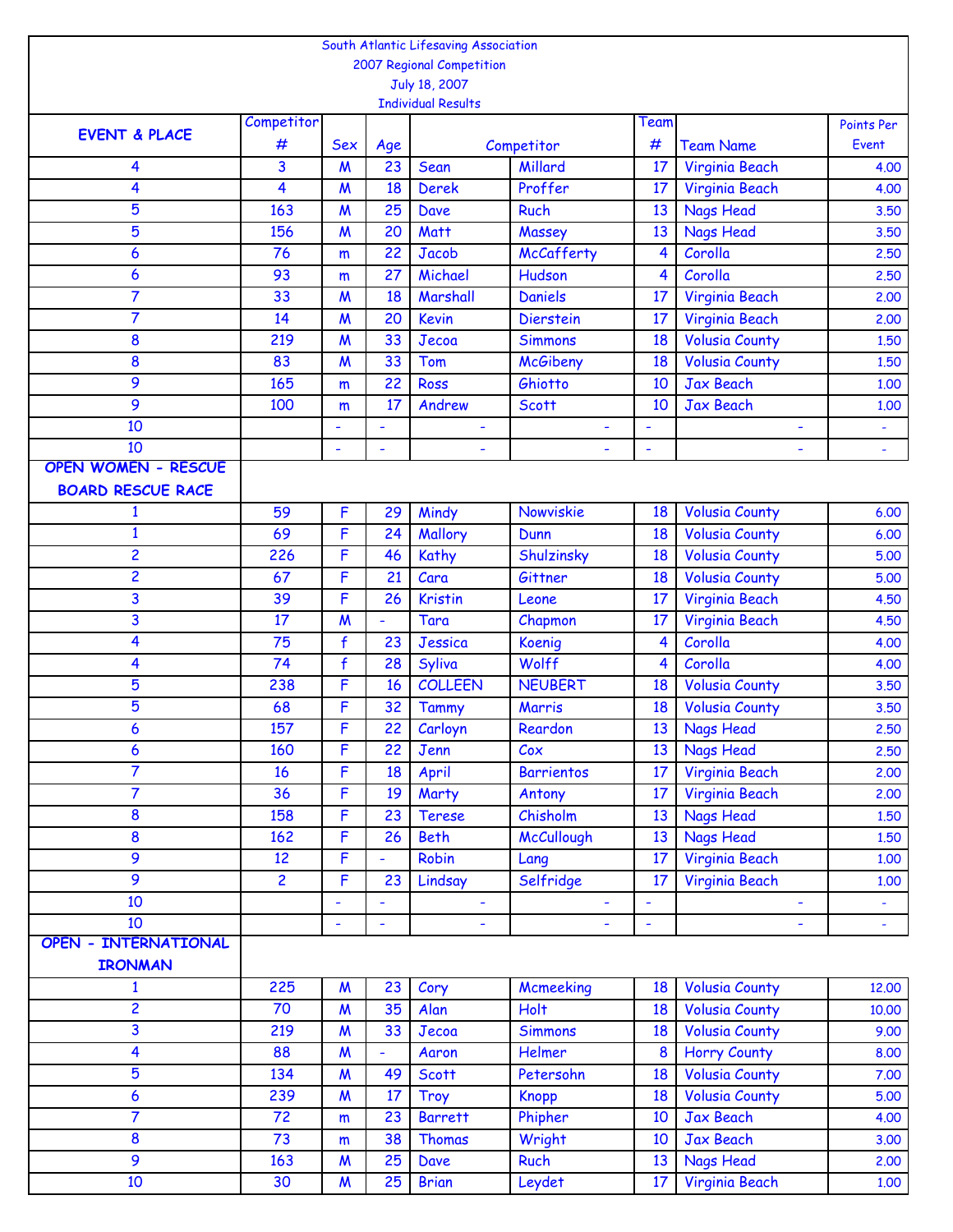|                             |            |                          |                | South Atlantic Lifesaving Association |                          |                          |                        |                          |
|-----------------------------|------------|--------------------------|----------------|---------------------------------------|--------------------------|--------------------------|------------------------|--------------------------|
|                             |            |                          |                | 2007 Regional Competition             |                          |                          |                        |                          |
|                             |            |                          |                | July 18, 2007                         |                          |                          |                        |                          |
|                             |            |                          |                | <b>Individual Results</b>             |                          |                          |                        |                          |
| <b>EVENT &amp; PLACE</b>    | Competitor |                          |                |                                       |                          | Team                     |                        | Points Per               |
| <b>OPEN - INTERNATIONAL</b> | #          | <b>Sex</b>               | Age            |                                       | Competitor               | #                        | <b>Team Name</b>       | Event                    |
|                             |            |                          |                |                                       |                          |                          |                        |                          |
| <b>IRONWOMAN</b>            |            |                          |                |                                       |                          |                          |                        |                          |
| $\mathbf{1}$                | 59         | F                        | 29             | Mindy                                 | Nowviskie                | 18                       | <b>Volusia County</b>  | 12,00                    |
| 2                           | 69         | F                        | 24             | Mallory                               | Dunn                     | 18                       | <b>Volusia County</b>  | 10.00                    |
| 3                           | 67         | F                        | 21             | Cara                                  | Gittner                  | 18                       | <b>Volusia County</b>  | 9.00                     |
| 4                           | 157        | F                        | 22             | Carloyn                               | Reardon                  | 13                       | <b>Nags Head</b>       | 8.00                     |
| 5                           | 162        | F                        | 26             | <b>Beth</b>                           | <b>McCullough</b>        | 13                       | <b>Nags Head</b>       | 7.00                     |
| 6                           | 245        | F                        | 17             | Ashley                                | Mentor                   | 18                       | <b>Volusia County</b>  | 5.00                     |
| 7                           |            | ÷                        | ÷,             | ٠                                     | $\blacksquare$           | $\tilde{\phantom{a}}$    | ÷,                     | $\overline{\phantom{a}}$ |
| 8                           |            | $\ddot{\phantom{1}}$     | ä,             | $\blacksquare$                        | ÷,                       | $\tilde{\phantom{a}}$    | ÷,                     | $\blacksquare$           |
| 9                           |            | ÷                        | ÷              | ٠                                     | ÷                        | ÷                        | ۰                      | $\blacksquare$           |
| 10                          |            | ÷,                       | ä,             | $\overline{\phantom{a}}$              | L,                       | $\overline{\phantom{a}}$ | L,                     | $\blacksquare$           |
| 30-34 - INTERNATIONAL       |            |                          |                |                                       |                          |                          |                        |                          |
| <b>IRONMAN</b>              |            |                          |                |                                       |                          |                          |                        |                          |
| $\mathbf{1}$                | 219        | $\boldsymbol{M}$         | 33             | Jecoa                                 | <b>Simmons</b>           | 18                       | <b>Volusia County</b>  | 5.00                     |
| 2                           | 23         | $\boldsymbol{M}$         | 32             | <b>David</b>                          | <b>Dierstein</b>         | 17                       | Virginia Beach         | 3.00                     |
| 3                           |            | $\blacksquare$           |                | $\overline{\phantom{a}}$              | ÷,                       |                          |                        |                          |
| 30-34 - INTERNATIONAL       |            |                          |                |                                       |                          |                          |                        |                          |
| <b>IRONWOMAN</b>            |            |                          |                |                                       |                          |                          |                        |                          |
| $\mathbf{1}$                |            | ÷,                       | ÷,             | ÷,                                    | $\blacksquare$           | $\overline{\phantom{a}}$ | $\blacksquare$         | ÷,                       |
| 2                           |            | ÷                        | ۰              | ٠                                     | ÷                        | ÷                        | ۰                      | ÷                        |
| 3                           |            | $\overline{\phantom{a}}$ | $\blacksquare$ | ٠                                     |                          | $\overline{\phantom{a}}$ | ÷,                     |                          |
| 35-39 - INTERNATIONAL       |            |                          |                |                                       |                          |                          |                        |                          |
| <b>IRONMAN</b>              |            |                          |                |                                       |                          |                          |                        |                          |
| $\mathbf{1}$                | 70         | $\boldsymbol{M}$         | 35             | Alan                                  | Holt                     | 18                       | <b>Volusia County</b>  | 5.00                     |
| 2                           | 105        | $\boldsymbol{M}$         | 36             | Josh                                  | Romaine                  | 16                       | <b>St Johns County</b> | 3.00                     |
| 3                           | 90         | m                        | 35             | Bill                                  | Horn                     | 10                       | <b>Jax Beach</b>       | 1.00                     |
| 35-39 - INTERNATIONAL       |            |                          |                |                                       |                          |                          |                        |                          |
| <b>IRONWOMAN</b>            |            |                          |                |                                       |                          |                          |                        |                          |
| $\mathbf{1}$                |            | ÷,                       | ÷,             | $\blacksquare$                        | $\blacksquare$           | $\blacksquare$           | $\blacksquare$         | $\blacksquare$           |
| $\overline{\mathbf{c}}$     |            | $\blacksquare$           | ÷,             | ٠                                     | $\blacksquare$           | $\blacksquare$           | ÷                      | $\blacksquare$           |
| 3                           |            | ä,                       | ä,             | $\overline{\phantom{a}}$              | $\overline{\phantom{a}}$ | $\blacksquare$           | ÷,                     | $\blacksquare$           |
| 40-44 - INTERNATIONAL       |            |                          |                |                                       |                          |                          |                        |                          |
| <b>IRONMAN</b>              |            |                          |                |                                       |                          |                          |                        |                          |
| 1                           | 108        | $\boldsymbol{M}$         | 44             | Charlie                               | Lydecker                 | 18                       | <b>Volusia County</b>  | 5.00                     |
| $\overline{2}$              | 102        | ÷,                       | 41             | Dan                                   | Prosser                  | 18                       | <b>Volusia County</b>  | 3.00                     |
| 3                           | 60         | $\boldsymbol{M}$         | 41             | Chris                                 | Nowviskie                | 18                       | <b>Volusia County</b>  | 1.00                     |
| 40-44 - INTERNATIONAL       |            |                          |                |                                       |                          |                          |                        |                          |
| <b>IRONWOMAN</b>            |            |                          |                |                                       |                          |                          |                        |                          |
| $\mathbf{1}$                |            | $\blacksquare$           | ÷,             | $\blacksquare$                        | $\blacksquare$           | $\overline{\phantom{a}}$ | $\blacksquare$         | $\blacksquare$           |
| $\overline{2}$              |            | $\blacksquare$           | ÷,             | ٠                                     | ٠                        | $\overline{\phantom{a}}$ | ÷                      | $\blacksquare$           |
| 3                           |            | $\blacksquare$           | ÷,             | ٠                                     | ÷,                       | $\blacksquare$           | ÷,                     | $\blacksquare$           |
| 45-49 - INTERNATIONAL       |            |                          |                |                                       |                          |                          |                        |                          |
| <b>IRONMAN</b>              |            |                          |                |                                       |                          |                          |                        |                          |
| $\mathbf{1}$                | 134        | $\boldsymbol{M}$         | 49             | <b>Scott</b>                          | Petersohn                | 18                       | <b>Volusia County</b>  | 5.00                     |
| 2                           | 227        | M                        | 45             | <b>Kevin</b>                          | Sweat                    | 18                       | <b>Volusia County</b>  | 3.00                     |
| 3                           |            | L,                       | ÷,             | ä,                                    | $\blacksquare$           |                          | L,                     |                          |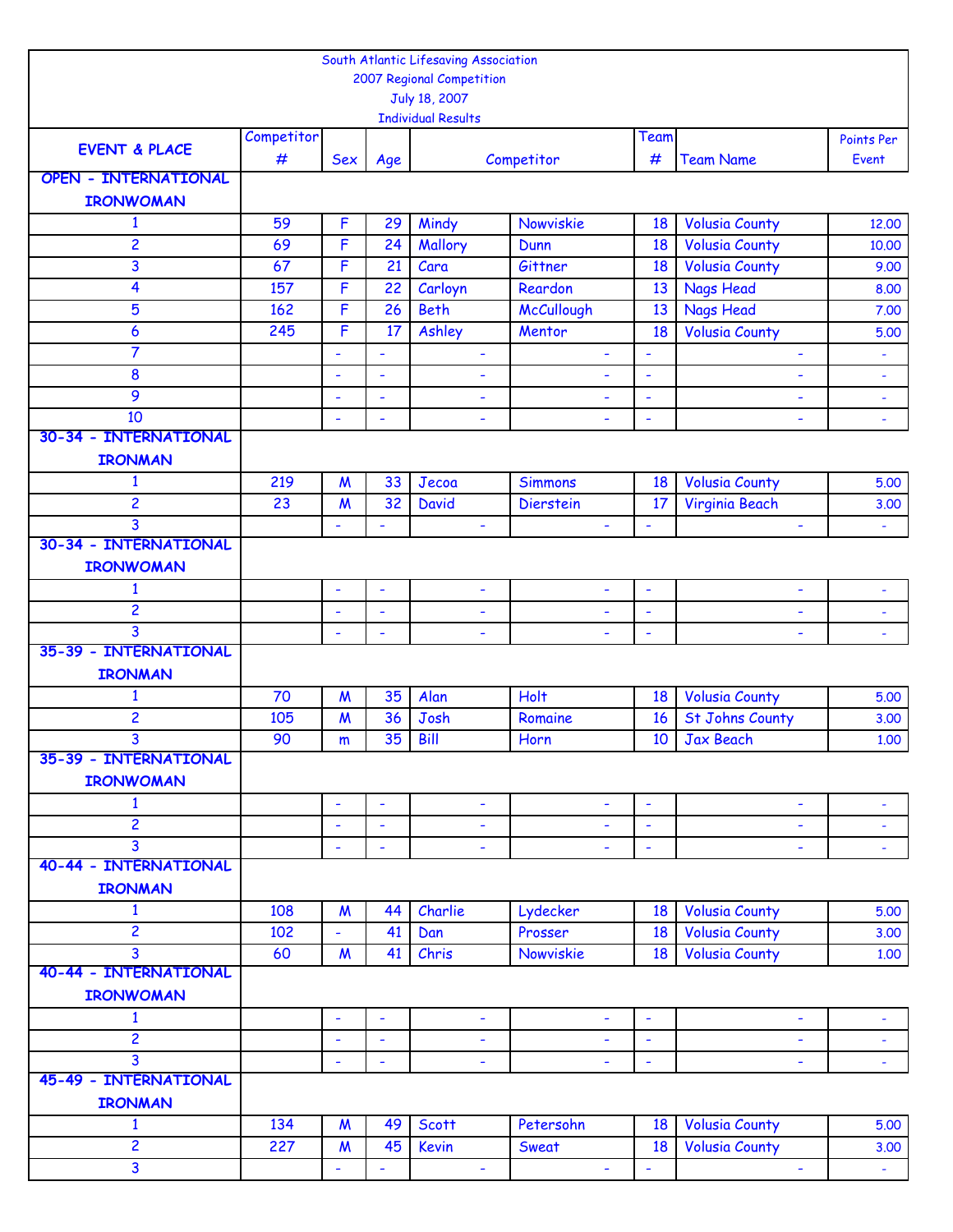|                          |            |                          |                          | South Atlantic Lifesaving Association |                          |                          |                          |                          |
|--------------------------|------------|--------------------------|--------------------------|---------------------------------------|--------------------------|--------------------------|--------------------------|--------------------------|
|                          |            |                          |                          | 2007 Regional Competition             |                          |                          |                          |                          |
|                          |            |                          |                          | July 18, 2007                         |                          |                          |                          |                          |
|                          |            |                          |                          | <b>Individual Results</b>             |                          |                          |                          |                          |
| <b>EVENT &amp; PLACE</b> | Competitor |                          |                          |                                       |                          | Team                     |                          | Points Per               |
|                          | #          | <b>Sex</b>               | Age                      |                                       | Competitor               | #                        | <b>Team Name</b>         | Event                    |
| 45-49 - INTERNATIONAL    |            |                          |                          |                                       |                          |                          |                          |                          |
| <b>IRONWOMAN</b>         |            |                          |                          |                                       |                          |                          |                          |                          |
| $\mathbf{1}$             | 226        | $\mathsf F$              | 46                       | Kathy                                 | Shulzinsky               | 18                       | <b>Volusia County</b>    | 5.00                     |
| $\overline{c}$           |            | ä,                       | ÷,                       | ÷                                     | ÷,                       | ÷                        |                          | $\blacksquare$           |
| 3                        |            | ٠                        | ÷                        | ٠                                     | L,                       | ÷                        | ÷,                       | $\blacksquare$           |
| 50-54 - INTERNATIONAL    |            |                          |                          |                                       |                          |                          |                          |                          |
| <b>IRONMAN</b>           |            |                          |                          |                                       |                          |                          |                          |                          |
| $\mathbf{1}$             |            | L,                       | $\blacksquare$           | ÷                                     | ۰                        | $\overline{\phantom{a}}$ | $\blacksquare$           | ÷,                       |
| 2                        |            | ÷,                       | $\blacksquare$           | $\blacksquare$                        | ÷                        | ÷,                       | $\blacksquare$           | $\blacksquare$           |
| 3                        |            | L,                       | L,                       | ÷                                     | L,                       | $\blacksquare$           | ÷,                       | ä,                       |
| 50-54 - INTERNATIONAL    |            |                          |                          |                                       |                          |                          |                          |                          |
| <b>IRONWOMAN</b>         |            |                          |                          |                                       |                          |                          |                          |                          |
| $\mathbf{1}$             |            | ÷,                       | $\blacksquare$           | ÷,                                    | $\overline{\phantom{a}}$ | $\overline{\phantom{a}}$ | $\blacksquare$           | ÷,                       |
| $\overline{2}$           |            | ä,                       | $\blacksquare$           | ä,                                    | ÷,                       | ä,                       | $\blacksquare$           | $\Box$                   |
| 3                        |            |                          | ÷,                       | ÷                                     | ÷,                       | $\blacksquare$           | ٠                        | $\blacksquare$           |
| 55-59 - INTERNATIONAL    |            |                          |                          |                                       |                          |                          |                          |                          |
| <b>IRONMAN</b>           |            |                          |                          |                                       |                          |                          |                          |                          |
|                          |            |                          |                          |                                       |                          |                          |                          |                          |
| $\mathbf{1}$             | 104        | $\boldsymbol{M}$         | 56                       | Robert                                | Wallace                  | 18                       | <b>Volusia County</b>    | 5.00                     |
| 2                        | 43         | $\boldsymbol{M}$         | 58                       | Jim                                   | <b>Dierstein</b>         | 17                       | Virginia Beach           | 3.00                     |
| 3                        |            | ÷,                       | ÷,                       | ÷,                                    | ÷,                       | ÷,                       | ÷,                       | ÷,                       |
| 55-59 - INTERNATIONAL    |            |                          |                          |                                       |                          |                          |                          |                          |
| <b>IRONWOMAN</b>         |            |                          |                          |                                       |                          |                          |                          |                          |
| $\mathbf{1}$             |            | $\overline{\phantom{a}}$ | $\overline{\phantom{a}}$ | $\overline{\phantom{a}}$              | $\overline{\phantom{a}}$ | ÷,                       | $\blacksquare$           | ÷,                       |
| 2                        |            | ÷,                       | ÷,                       | ÷                                     | ۰                        | $\blacksquare$           | $\overline{\phantom{a}}$ | ÷,                       |
| 3                        |            | ÷                        | ۰                        | ÷                                     |                          | ÷                        | ٠                        |                          |
| 60 + - INTERNATIONAL     |            |                          |                          |                                       |                          |                          |                          |                          |
| <b>IRONMAN</b>           |            |                          |                          |                                       |                          |                          |                          |                          |
| $\mathbf{1}$             |            | ۰                        | ÷                        | ٠                                     | ÷                        | $\overline{\phantom{a}}$ | $\overline{\phantom{a}}$ | $\overline{\phantom{a}}$ |
| 2                        |            | ÷                        | $\blacksquare$           | ۰                                     | ÷                        | $\blacksquare$           | $\overline{\phantom{a}}$ | ÷                        |
| $\overline{3}$           |            | ÷,                       | ä,                       | ۰                                     | ÷,                       | $\blacksquare$           | $\blacksquare$           | $\blacksquare$           |
| 60 + - INTERNATIONAL     |            |                          |                          |                                       |                          |                          |                          |                          |
| <b>IRONWOMAN</b>         |            |                          |                          |                                       |                          |                          |                          |                          |
| $\mathbf{1}$             |            | $\overline{\phantom{a}}$ | $\blacksquare$           | $\blacksquare$                        | ÷                        | $\blacksquare$           | $\blacksquare$           | ٠                        |
| $\overline{\mathbf{c}}$  |            | ÷,                       | L,                       | ÷,                                    | ÷                        | $\blacksquare$           | $\blacksquare$           | ÷                        |
| $\overline{3}$           |            | ÷,                       | $\blacksquare$           | ۰                                     | L,                       | $\blacksquare$           | $\overline{\phantom{a}}$ |                          |
|                          |            |                          |                          |                                       |                          |                          |                          |                          |
| OPEN MEN - BEACH FLAGS   |            |                          |                          |                                       |                          |                          |                          |                          |
| $\mathbf{1}$             | 165        | m                        | 22                       | Ross                                  | Ghiotto                  | 10                       | Jax Beach                | 12,00                    |
| 2                        | 204        | $\boldsymbol{M}$         | ÷,                       | Anthony                               | Contino                  | 18                       | <b>Volusia County</b>    | 10.00                    |
| 3                        | 62         | $\boldsymbol{M}$         | 19                       | Jake                                  | Reece                    | 14                       | <b>Nassau County</b>     | 9.00                     |
| 4                        | 201        | $\boldsymbol{M}$         | 23                       | <b>Aaron V</b>                        | <b>Jenkins</b>           | 18                       | <b>Volusia County</b>    | 8.00                     |
| 5                        | 213        | $\boldsymbol{M}$         |                          | Patrick                               | <b>Brafford</b>          | 8                        | <b>Horry County</b>      | 7.00                     |
|                          |            |                          | ÷,                       |                                       |                          |                          |                          |                          |
| 6                        | 229        | m                        | 20                       | Ryan                                  | Johnson                  | 9                        | City Of Jacksonville     | 5.00                     |
| $\overline{7}$           | 55         | $\boldsymbol{M}$         | 20                       | Christian                             | <b>Bernecke</b>          | 14                       | Nassau County            | 4.00                     |
| 8                        | 167        | m                        | 20                       | Sean                                  | <b>Duffy</b>             | 10                       | Jax Beach                | 3.00                     |
| 9                        | 190        | m                        | 19                       | <b>Brent</b>                          | Deloach                  | 9                        | City Of Jacksonville     | 2.00                     |
| 10                       | 187        | m                        | 21                       | <b>Bradford</b>                       | Judah                    | 9                        | City Of Jacksonville     | 1.00                     |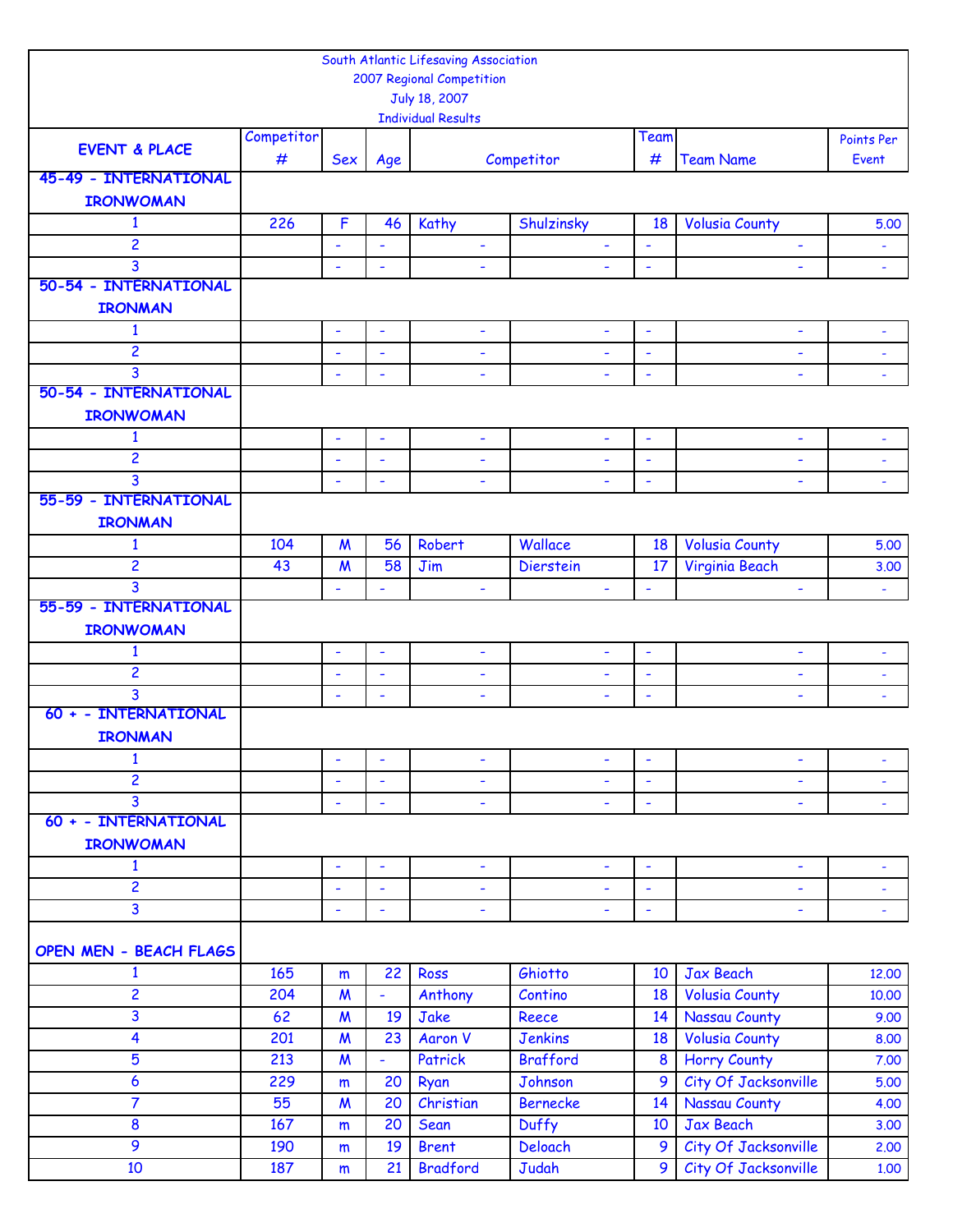|                           |            |                          |          | South Atlantic Lifesaving Association |                   |                               |                                    |                |
|---------------------------|------------|--------------------------|----------|---------------------------------------|-------------------|-------------------------------|------------------------------------|----------------|
|                           |            |                          |          | 2007 Regional Competition             |                   |                               |                                    |                |
|                           |            |                          |          | July 18, 2007                         |                   |                               |                                    |                |
|                           |            |                          |          | <b>Individual Results</b>             |                   |                               |                                    |                |
| <b>EVENT &amp; PLACE</b>  | Competitor |                          |          |                                       |                   | Team                          |                                    | Points Per     |
| <b>OPEN WOMEN - BEACH</b> | #          | <b>Sex</b>               | Age      |                                       | Competitor        | #                             | <b>Team Name</b>                   | Event          |
|                           |            |                          |          |                                       |                   |                               |                                    |                |
| <b>FLAGS</b>              |            |                          |          |                                       |                   |                               |                                    |                |
| 1                         | 39         | $\mathsf F$              | 26       | <b>Kristin</b>                        | Leone             | 17                            | Virginia Beach                     | 12.00          |
| 2                         | 244        | F                        | 17       | Robin                                 | Pecoraro          | 18                            | <b>Volusia County</b>              | 10.00          |
| 3                         | 74         | f                        | 28       | Syliva                                | Wolff             | 4                             | Corolla                            | 9.00           |
| 4                         | 169        | F                        | 20       | Mallory                               | Albritton         | $\overline{c}$                | <b>Carolina Beach</b>              | 8.00           |
| 5                         | 54         | $\boldsymbol{M}$         | 21       | Eric                                  | <b>McKenszie</b>  | 14                            | Nassau County                      | 7.00           |
| 6                         | 66         | F                        | 16       | Jennifer                              | Stelmach          | 5                             | Fernandina Beach                   | 5.00           |
| $\overline{7}$            | 197        | F                        | 18       | Caitlin                               | Panek             | 7                             | <b>Hilton Head</b>                 | 4.00           |
| 8                         | 79         | F                        | 20       | Maggie                                | <b>MacCormick</b> | 13                            | <b>Nags Head</b>                   | 3.00           |
| 9                         | 8          | F                        | 18       | Erin                                  | Murphy            | 17                            | Virginia Beach                     | 2.00           |
| 10                        | 243        | F                        | 16       | <b>ANDREA</b>                         | <b>JACKSON</b>    | 18                            | <b>Volusia County</b>              | 1.00           |
|                           |            |                          |          |                                       |                   |                               |                                    |                |
| 30-34 MEN - BEACH FLAGS   |            |                          |          |                                       |                   |                               |                                    |                |
| 1                         | 65         | $\boldsymbol{M}$         | 31       | <b>Kevin</b>                          | Gillum            | 3                             | <b>Charleston County</b>           | 5.00           |
| 2                         | 202        | $\boldsymbol{M}$         | 30       | <b>MARC</b>                           | <b>RODRIGUEZ</b>  | 18                            | <b>Volusia County</b>              | 3.00           |
| 3<br>30-34 WOMEN - BEACH  | 23         | $\boldsymbol{M}$         | 32       | <b>David</b>                          | <b>Dierstein</b>  | 17                            | Virginia Beach                     | 1.00           |
|                           |            |                          |          |                                       |                   |                               |                                    |                |
| <b>FLAGS</b>              |            | ٠                        |          |                                       |                   |                               |                                    |                |
| $\mathbf{1}$              | 82         | F                        | 30       | Domenica                              | Miller            | 5                             | <b>Fernandina Beach</b>            | 5.00           |
| 2                         | 68         | F                        | 32       | <b>Tammy</b>                          | Marris            | 18                            | <b>Volusia County</b>              | 3.00           |
| 3                         |            | $\overline{\phantom{a}}$ | ÷,       | $\overline{\phantom{0}}$              | ÷,                | ÷                             | $\blacksquare$                     | ÷,             |
|                           |            |                          |          |                                       |                   |                               |                                    |                |
| 35-39 MEN - BEACH FLAGS   |            |                          |          |                                       |                   |                               |                                    |                |
| 1<br>2                    | 73<br>27   | m                        | 38<br>36 | <b>Thomas</b><br>Ed                   | Wright            | 10<br>17                      | <b>Jax Beach</b>                   | 5.00           |
| 3                         | 90         | $\boldsymbol{M}$         | 35       | Bill                                  | Hosey<br>Horn     |                               | Virginia Beach<br><b>Jax Beach</b> | 3.00           |
| 35-39 WOMEN - BEACH       |            | m                        |          |                                       |                   | 10                            |                                    | 1.00           |
| <b>FLAGS</b>              |            |                          |          |                                       |                   |                               |                                    |                |
| $\mathbf{1}$              | 63         | ٠<br>F                   | L,       | Angela                                | Ray               | 14                            | ۰<br><b>Nassau County</b>          | 5.00           |
| $\overline{\mathbf{c}}$   |            | $\overline{\phantom{0}}$ | ÷,       |                                       |                   |                               |                                    |                |
| 3                         |            | ä,                       | L,       | ۰<br>ä,                               | ÷<br>÷,           | ÷<br>$\overline{\phantom{a}}$ | ٠<br>L,                            | $\blacksquare$ |
|                           |            |                          |          |                                       |                   |                               |                                    | $\blacksquare$ |
| 40-44 MEN - BEACH FLAGS   |            |                          |          |                                       |                   |                               |                                    |                |
| 1                         | 102        | ٠                        | 41       | Dan                                   | Prosser           | 18                            | <b>Volusia County</b>              | 5.00           |
| $\overline{c}$            | 101        | $\boldsymbol{M}$         | 44       | <b>Brent</b>                          | Robitzsch         | 18                            | <b>Volusia County</b>              | 3.00           |
| 3                         | 176        | $\boldsymbol{M}$         | 43       | Ben                                   | Hackney           | $\overline{2}$                | <b>Carolina Beach</b>              | 1.00           |
| 40-44 WOMEN - BEACH       |            |                          |          |                                       |                   |                               |                                    |                |
| <b>FLAGS</b>              |            |                          |          |                                       |                   |                               |                                    |                |
| $\mathbf{1}$              |            | ÷,                       | ÷,       | ÷,                                    | ÷                 | $\overline{\phantom{a}}$      | $\blacksquare$                     | ÷,             |
| $\overline{2}$            |            | $\overline{\phantom{0}}$ | ÷,       | ٠                                     | ۰                 | $\overline{\phantom{a}}$      | ÷                                  | ä,             |
| 3                         |            | ÷,                       | ä,       | ۰                                     | ÷,                | $\overline{\phantom{a}}$      | $\blacksquare$                     | $\blacksquare$ |
|                           |            |                          |          |                                       |                   |                               |                                    |                |
| 45-49 MEN - BEACH FLAGS   |            |                          |          |                                       |                   |                               |                                    |                |
| 1                         | 53         | $\boldsymbol{M}$         | 45       | Roger                                 | Wilson            | 14                            | <b>Nassau County</b>               | 5.00           |
| $\overline{2}$            | 227        | $\boldsymbol{M}$         | 45       | Kevin                                 | Sweat             | 18                            | <b>Volusia County</b>              | 3.00           |
| $\overline{\mathbf{3}}$   | 164        | $\boldsymbol{M}$         | 49       | John                                  | <b>Kenny</b>      | 13 <sup>°</sup>               | Nags Head                          | 1.00           |
|                           |            |                          |          |                                       |                   |                               |                                    |                |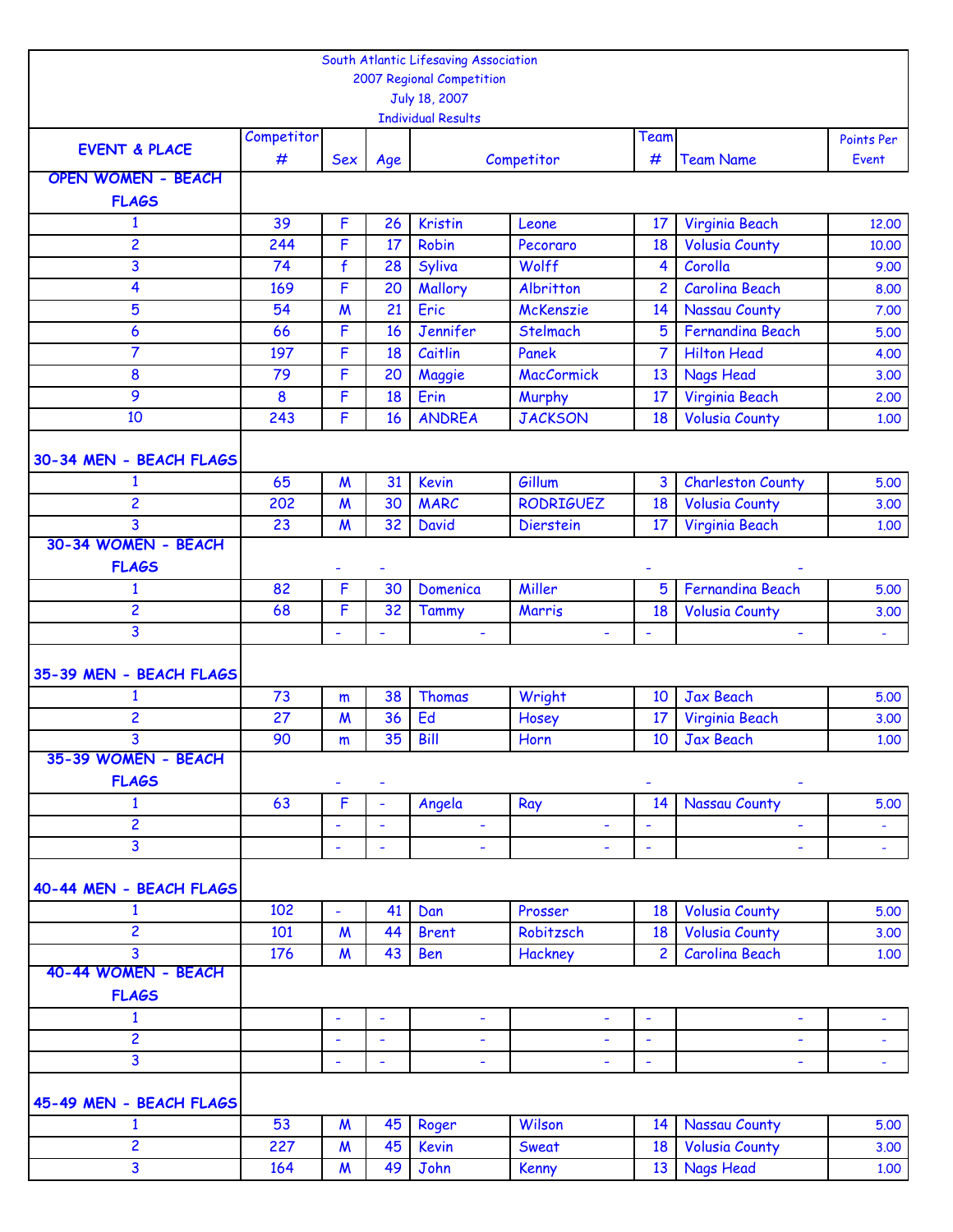|                                     |            |                          |                          | South Atlantic Lifesaving Association<br>2007 Regional Competition |                |                          |                          |                          |
|-------------------------------------|------------|--------------------------|--------------------------|--------------------------------------------------------------------|----------------|--------------------------|--------------------------|--------------------------|
|                                     |            |                          |                          | July 18, 2007<br><b>Individual Results</b>                         |                |                          |                          |                          |
| <b>EVENT &amp; PLACE</b>            | Competitor |                          |                          |                                                                    |                | Team                     |                          | Points Per               |
| 45-49 WOMEN - BEACH                 | #          | <b>Sex</b>               | Age                      |                                                                    | Competitor     | #                        | <b>Team Name</b>         | Event                    |
| <b>FLAGS</b>                        |            |                          |                          |                                                                    |                |                          |                          |                          |
| $\mathbf{1}$                        | 226        | $\mathsf F$              | 46                       | Kathy                                                              | Shulzinsky     | 18                       | <b>Volusia County</b>    | 5.00                     |
| $\overline{2}$                      |            | $\blacksquare$           | $\blacksquare$           | Ξ                                                                  | $\blacksquare$ | $\overline{\phantom{a}}$ | ٠                        | $\omega$                 |
| 3                                   |            | L,                       | ٠                        | ۰                                                                  |                | ÷                        |                          | $\blacksquare$           |
| 50-54 MEN - BEACH FLAGS             |            |                          |                          |                                                                    |                |                          |                          |                          |
| $\mathbf{1}$                        | 24         | $\boldsymbol{M}$         | 51                       | John                                                               | Kelly          | 17                       | Virginia Beach           | 5.00                     |
| $\overline{c}$                      |            | $\overline{\phantom{a}}$ | $\blacksquare$           | $\blacksquare$                                                     | $\blacksquare$ | $\blacksquare$           | $\blacksquare$           | $\blacksquare$           |
| 3                                   |            | ÷                        | $\blacksquare$           | $\blacksquare$                                                     | ÷.             | $\overline{\phantom{a}}$ | $\overline{\phantom{0}}$ | ÷,                       |
| 50-54 WOMEN - BEACH<br><b>FLAGS</b> |            |                          |                          |                                                                    |                |                          | ۰                        |                          |
| $\mathbf{1}$                        | 47         | F                        | 50                       | Nancy                                                              | Hodges         | 17                       | Virginia Beach           | 5.00                     |
| $\overline{c}$                      |            | ۰                        | ÷,                       | ٠                                                                  | ٠              | $\blacksquare$           | ÷,                       | $\blacksquare$           |
| 3                                   |            | ÷                        | ۰                        | ٠                                                                  |                | ÷                        |                          | $\blacksquare$           |
| 55-59 MEN - BEACH<br><b>FLAGS</b>   |            |                          |                          |                                                                    |                |                          |                          |                          |
| $\mathbf{1}$                        | 104        | $\boldsymbol{M}$         | 56                       | Robert                                                             | Wallace        | 18                       | <b>Volusia County</b>    | 5.00                     |
| 2                                   | 43         | $\boldsymbol{M}$         | 58                       | Jim                                                                | Dierstein      | 17                       | Virginia Beach           | 3.00                     |
| 3                                   |            | ÷                        | ÷,                       | Ξ                                                                  | $\blacksquare$ | $\blacksquare$           | ÷,                       | $\blacksquare$           |
| 55-59 WOMEN - BEACH<br><b>FLAGS</b> |            |                          |                          |                                                                    |                |                          |                          |                          |
| $\mathbf{1}$                        |            | $\overline{\phantom{a}}$ | $\blacksquare$           | $\overline{\phantom{a}}$                                           | $\blacksquare$ | $\blacksquare$           | $\overline{\phantom{a}}$ | $\overline{\phantom{a}}$ |
| 2                                   |            | $\overline{\phantom{a}}$ | $\overline{\phantom{a}}$ | $\blacksquare$                                                     | ÷              | $\blacksquare$           | ٠                        | $\blacksquare$           |
| 3                                   |            | ۰                        | $\overline{\phantom{a}}$ | ۰                                                                  | ÷,             | $\overline{\phantom{a}}$ | ÷,                       | ä,                       |
| 60 + MEN - BEACH FLAGS              |            |                          |                          |                                                                    |                |                          |                          |                          |
| $\mathbf{1}$                        | 133        | $\boldsymbol{M}$         | 61                       | Ralph                                                              | Wagner         | 7                        | <b>Hilton Head</b>       | 5.00                     |
| 2                                   |            | $\overline{\phantom{a}}$ | $\blacksquare$           | $\overline{\phantom{a}}$                                           | $\blacksquare$ | $\blacksquare$           | ٠                        | ÷                        |
| $\overline{\mathbf{3}}$             |            | ÷,                       | $\blacksquare$           | ÷,                                                                 | $\blacksquare$ | $\overline{\phantom{a}}$ | ÷,                       | ÷.                       |
| 60 + WOMEN - BEACH<br><b>FLAGS</b>  |            |                          |                          |                                                                    |                |                          |                          |                          |
| $\mathbf{1}$                        |            | $\blacksquare$           | $\blacksquare$           | $\blacksquare$                                                     | $\blacksquare$ | $\blacksquare$           | $\blacksquare$           | $\blacksquare$           |
| $\overline{2}$                      |            | $\overline{\phantom{a}}$ | $\overline{\phantom{a}}$ | ۰                                                                  | $\blacksquare$ | $\blacksquare$           | ٠                        | $\blacksquare$           |
| 3                                   |            | $\overline{\phantom{a}}$ | $\blacksquare$           | ۰                                                                  | $\blacksquare$ | $\blacksquare$           | $\overline{\phantom{a}}$ | ÷,                       |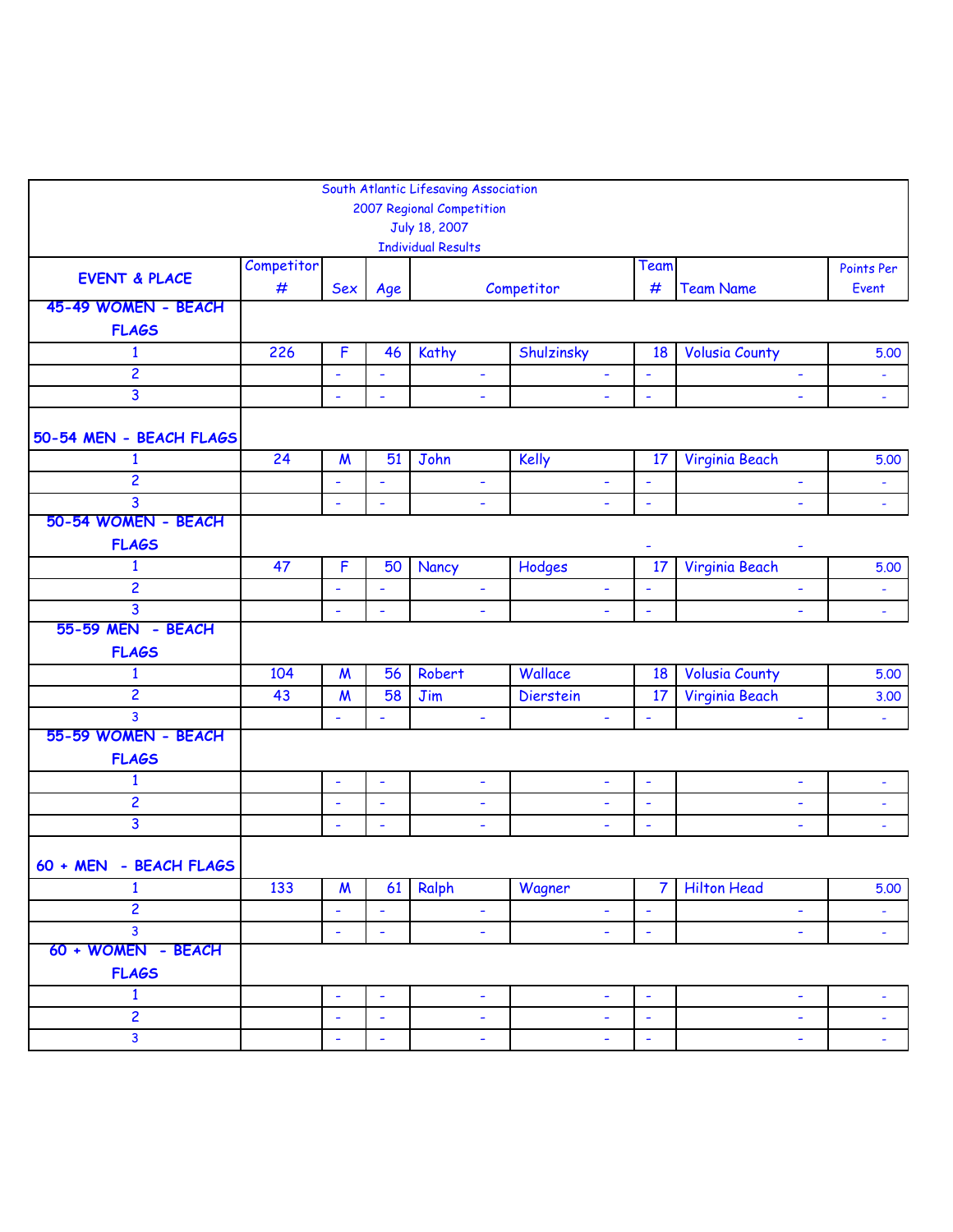|                          |                 |                           |                 | South Atlantic Lifesaving Association<br>2007 Regional Competition<br>July 18, 2007<br><b>Individual Results</b> |                  |                  |                          |                     |
|--------------------------|-----------------|---------------------------|-----------------|------------------------------------------------------------------------------------------------------------------|------------------|------------------|--------------------------|---------------------|
| <b>EVENT &amp; PLACE</b> | Competitor<br># | Sex                       | Age             |                                                                                                                  | Competitor       | Team<br>#        | <b>Team Name</b>         | Points Per<br>Event |
| OPEN MEN - TAPLIN RELAY  |                 |                           |                 |                                                                                                                  |                  |                  |                          |                     |
| 1                        | 97              | $\boldsymbol{M}$          | ÷               | Peterson                                                                                                         | <b>Duff</b>      | 8                | <b>Horry County</b>      | 3.00                |
| $\mathbf{1}$             | 98              | $\boldsymbol{M}$          | $\blacksquare$  | <b>James</b>                                                                                                     | Turnham          | 8                | <b>Horry County</b>      | 3.00                |
| $\mathbf{1}$             | 88              | $\boldsymbol{M}$          | $\blacksquare$  | Aaron                                                                                                            | Helmer           | $\boldsymbol{8}$ | <b>Horry County</b>      | 3.00                |
| $\mathbf{1}$             | 84              | $\blacksquare$            | $\blacksquare$  | Sean                                                                                                             | Duffy            | 8                | <b>Horry County</b>      | 3.00                |
| 2                        | 201             | $\boldsymbol{M}$          | 23              | <b>Aaron V</b>                                                                                                   | <b>Jenkins</b>   | 18               | <b>Volusia County</b>    | 2.50                |
| $\overline{2}$           | 225             | $\boldsymbol{M}$          | 23              | Cory                                                                                                             | <b>Mcmeeking</b> | 18               | <b>Volusia County</b>    | 2.50                |
| 2                        | 219             | $\boldsymbol{M}$          | 33              | Jecoa                                                                                                            | <b>Simmons</b>   | 18               | <b>Volusia County</b>    | 2,50                |
| 2                        | 240             | $\boldsymbol{M}$          | 17              | Tyler                                                                                                            | Petersohn        | 18               | <b>Volusia County</b>    | 2,50                |
| 3                        | 72              | m                         | 23              | <b>Barrett</b>                                                                                                   | Phipher          | 10               | <b>Jax Beach</b>         | 2.25                |
| 3                        | 73              | m                         | 38              | <b>Thomas</b>                                                                                                    | Wright           | 10               | <b>Jax Beach</b>         | 2.25                |
| 3                        | 165             | m                         | 22              | Ross                                                                                                             | Ghiotto          | 10               | <b>Jax Beach</b>         | 2.25                |
| 3                        | 168             | m                         | 20              | Joseph                                                                                                           | Civello          | 10               | <b>Jax Beach</b>         | 2.25                |
| 4                        | 60              | $\boldsymbol{M}$          | 41              | Chris                                                                                                            | Nowviskie        | 18               | <b>Volusia County</b>    | 2.00                |
| 4                        | 199             | $\boldsymbol{M}$          | 27              | <b>Brian</b>                                                                                                     | <b>Mack</b>      | 3                | <b>Charleston County</b> | 2.00                |
| 4                        | 198             | $\boldsymbol{M}$          | 23              | <b>Stephen</b>                                                                                                   | King             | 3                | <b>Charleston County</b> | 2.00                |
| 4                        | 155             | M                         | 21              | Daniel                                                                                                           | Pesavento        | 3                | <b>Charleston County</b> | 2,00                |
| 5                        | 4               | $\boldsymbol{M}$          | 18              | <b>Derek</b>                                                                                                     | Proffer          | 17               | Virginia Beach           | 1.75                |
| 5                        | 29              | $\boldsymbol{M}$          | ÷,              | Patrick                                                                                                          | Frisk            | 17               | Virginia Beach           | 1.75                |
| 5                        | 33              | $\boldsymbol{M}$          | 18              | Marshall                                                                                                         | <b>Daniels</b>   | 17               | Virginia Beach           | 1.75                |
| 5                        | 23              | $\boldsymbol{M}$          | 32              | <b>David</b>                                                                                                     | <b>Dierstein</b> | 17               | Virginia Beach           | 1.75                |
| 6                        | 204             | $\boldsymbol{M}$          | ÷,              | Anthony                                                                                                          | Contino          | 18               | <b>Volusia County</b>    | 1.25                |
| 6                        | 221             | $\boldsymbol{M}$          | $\blacksquare$  | Jay                                                                                                              | Eckert           | 18               | <b>Volusia County</b>    | 1.25                |
| 6                        | 239             | $\boldsymbol{M}$          | 17              | <b>Troy</b>                                                                                                      | <b>Knopp</b>     | 18               | <b>Volusia County</b>    | 1.25                |
| 6                        | 104             | $\boldsymbol{M}$          | 56              | Robert                                                                                                           | Wallace          | 18               | <b>Volusia County</b>    | 1,25                |
| $\overline{7}$           | 77              | $\boldsymbol{\mathsf{M}}$ | 29 <sup>°</sup> | Chad                                                                                                             | Motz             |                  | 13 Nags Head             | 1.00                |
| $\overline{7}$           | 156             | $\boldsymbol{M}$          | 20              | <b>Matt</b>                                                                                                      | Massey           | 13 <sup>°</sup>  | Nags Head                | 1.00                |
| 7                        | 159             | $\boldsymbol{M}$          | 24              | Mikey                                                                                                            | Smith            | 13 <sup>13</sup> | <b>Nags Head</b>         | 1.00                |
| 7                        | 163             | $\boldsymbol{M}$          | 25              | Dave                                                                                                             | Ruch             | 13               | Nags Head                | 1.00                |
| $\bf{8}$                 |                 | $\blacksquare$            | ۰               | ٠                                                                                                                | ۰                | $\blacksquare$   | ٠                        | ÷                   |
| 8                        |                 | $\blacksquare$            | $\blacksquare$  | $\blacksquare$                                                                                                   | ÷                | $\sim$           | $\blacksquare$           | ÷.                  |
| 8                        |                 | ä,                        | ä,              | $\blacksquare$                                                                                                   | ÷,               | $\omega$         | $\blacksquare$           | ÷                   |
| $\bf{8}$                 |                 | ۰                         | ٠               | ٠                                                                                                                | ۰                | $\blacksquare$   | ۰                        | ۳                   |
| 9                        |                 | $\blacksquare$            | $\blacksquare$  | ٠                                                                                                                | ۰                | $\sim$           | ٠                        | $\blacksquare$      |
| 9                        |                 | $\blacksquare$            | $\blacksquare$  | $\blacksquare$                                                                                                   | ٠                | $\blacksquare$   | ٠                        | ÷                   |
| 9                        |                 | ÷,                        | $\blacksquare$  | ٠                                                                                                                | ۰                | $\blacksquare$   | ÷,                       | ۰                   |
| 9                        |                 | $\blacksquare$            | $\blacksquare$  | ٠                                                                                                                | ۰                | $\sim$           | ٠                        | $\blacksquare$      |
| 10                       |                 | $\blacksquare$            | $\blacksquare$  | ٠                                                                                                                | ٠                | $\blacksquare$   | $\blacksquare$           | $\blacksquare$      |
| 10                       |                 | $\blacksquare$            | $\blacksquare$  | ٠                                                                                                                | ۰                | $\blacksquare$   | ٠                        | ÷                   |
| 10                       |                 | $\blacksquare$            | $\blacksquare$  | ٠                                                                                                                | ۰                | $\sim$           | ٠                        | ٠                   |
| 10                       |                 | $\blacksquare$            | $\blacksquare$  | ٠                                                                                                                | ۰                | $\blacksquare$   | $\blacksquare$           | ÷                   |